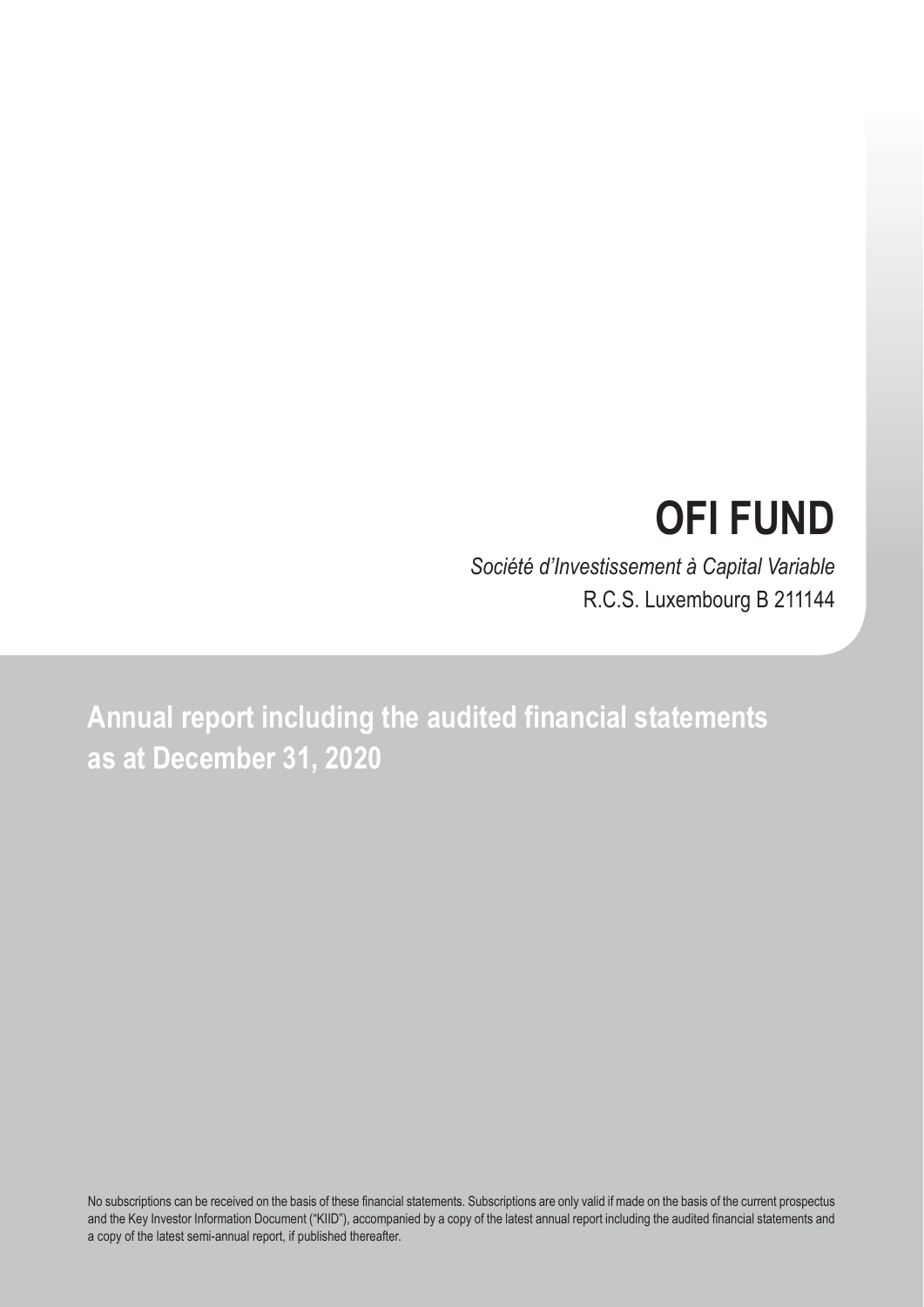# **Table of contents**

| Organisation and Administration                         | 1              |
|---------------------------------------------------------|----------------|
| General information on the Company                      | $\overline{2}$ |
| Information to the Shareholders                         | 3              |
| Report of the Board of Directors                        | 4              |
| <b>Audit Report</b>                                     | 9              |
| <b>Statement of Net Assets</b>                          | 12             |
| Statement of Operations and Changes in Net Assets       | 14             |
| Statistical information                                 | 17             |
| Performance                                             | 22             |
| <b>OFI FUND - RS Global Convertible Bond</b>            |                |
| Schedule of Investments                                 | 25             |
| Economic and Geographical Classification of Investments | 28             |
| <b>OFI FUND - Euro Breakeven Inflation</b>              |                |
| Schedule of Investments                                 | 29             |
| Economic and Geographical Classification of Investments | 30             |
| <b>OFI FUND - RS Act4 Social Impact</b>                 |                |
| Schedule of Investments                                 | 31             |
| Economic and Geographical Classification of Investments | 33             |
| <b>OFI FUND - RS Act4 Positive Economy</b>              |                |
| Schedule of Investments                                 | 34             |
| Economic and Geographical Classification of Investments | 36             |
| OFI FUND - RS Actions Européennes                       |                |
| Schedule of Investments                                 | 37             |
| Economic and Geographical Classification of Investments | 38             |
| Notes to the financial statements                       | 39             |
| Unaudited information                                   | 50             |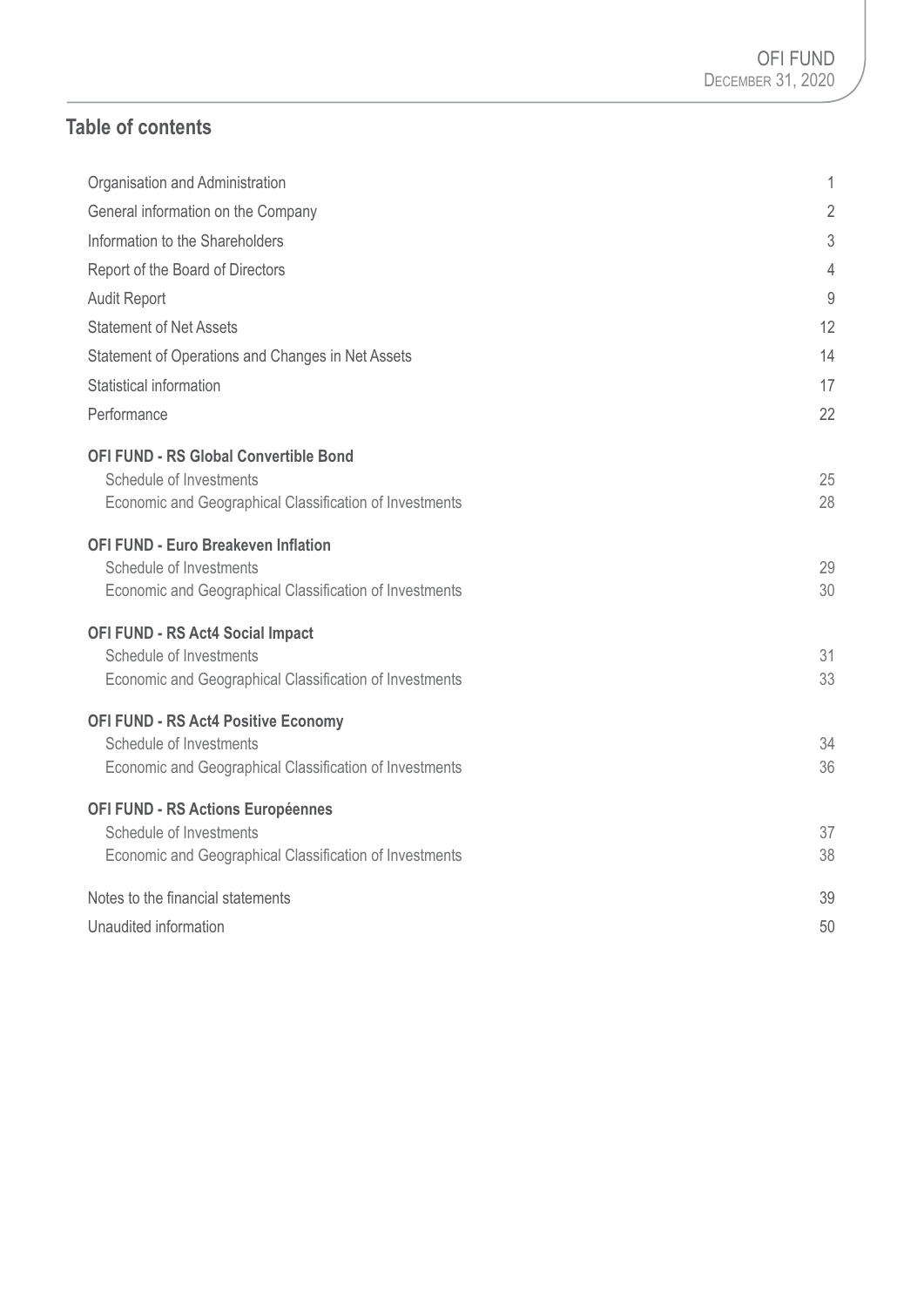# **Organisation and Administration**

### **Registered Office**

28-32, Place de la gare L-1616 Luxembourg

### **Board of Directors**

**Chairman:** Jean-Pierre GRIMAUD – Chairman *Directeur Général* – OFI Asset Management

### **Directors:**

Jean-Marie MERCADAL– Director *Directeur Général Délégué* – OFI Asset Management

Franck DUSSOGE – Director *Directeur Général Délégué* – OFI Asset Management

Paul Le BIHAN – Director *Directeur Général* – UMR

Karine Hélène Valérie DELPAS – Director (since 10 March 2020) *Responsable de la politique financière* – MACIF MUTAVIE FINANCE

Sabine CASTELLAN-POQUET – Director (until March 11, 2020) Directrice des Investissements – Groupe MACIF

### **Management Company**

**OFILUX** 10-12 boulevard F.D. Roosevelt L-2450 Luxembourg

### **Investment Advisors**

OFI Asset Management 20-22, rue Vernier F-75017 Paris

Koris International SAS (until November 2, 2020) 200, avenue Roumanille espace Saint Philippe, Imm. Néri 06410 Biot - France

### **Depositary and Principal Paying Agent**

Société Générale Luxembourg (formerly Société Générale Bank & Trust) 11, avenue Emile Reuter L-2420 Luxembourg

# **Administration, Domiciliation, Registrar and Transfer Agent**

Société Générale Luxembourg (formerly Société Générale Bank & Trust) (operational center) 28-32, Place de la gare L-1616 Luxembourg

### **Principal Distributor**

OFI Asset Management 20-22, rue Vernier F-75017 Paris

### **Auditor**

PricewaterhouseCoopers, *Société coopérative* 2, rue Gerhard Mercator - BP 1443 L-1014 Luxembourg

### **Legal Advisors**

Arendt & Medernach S.A. 41A, avenue J.F. Kennedy L-2082 Luxembourg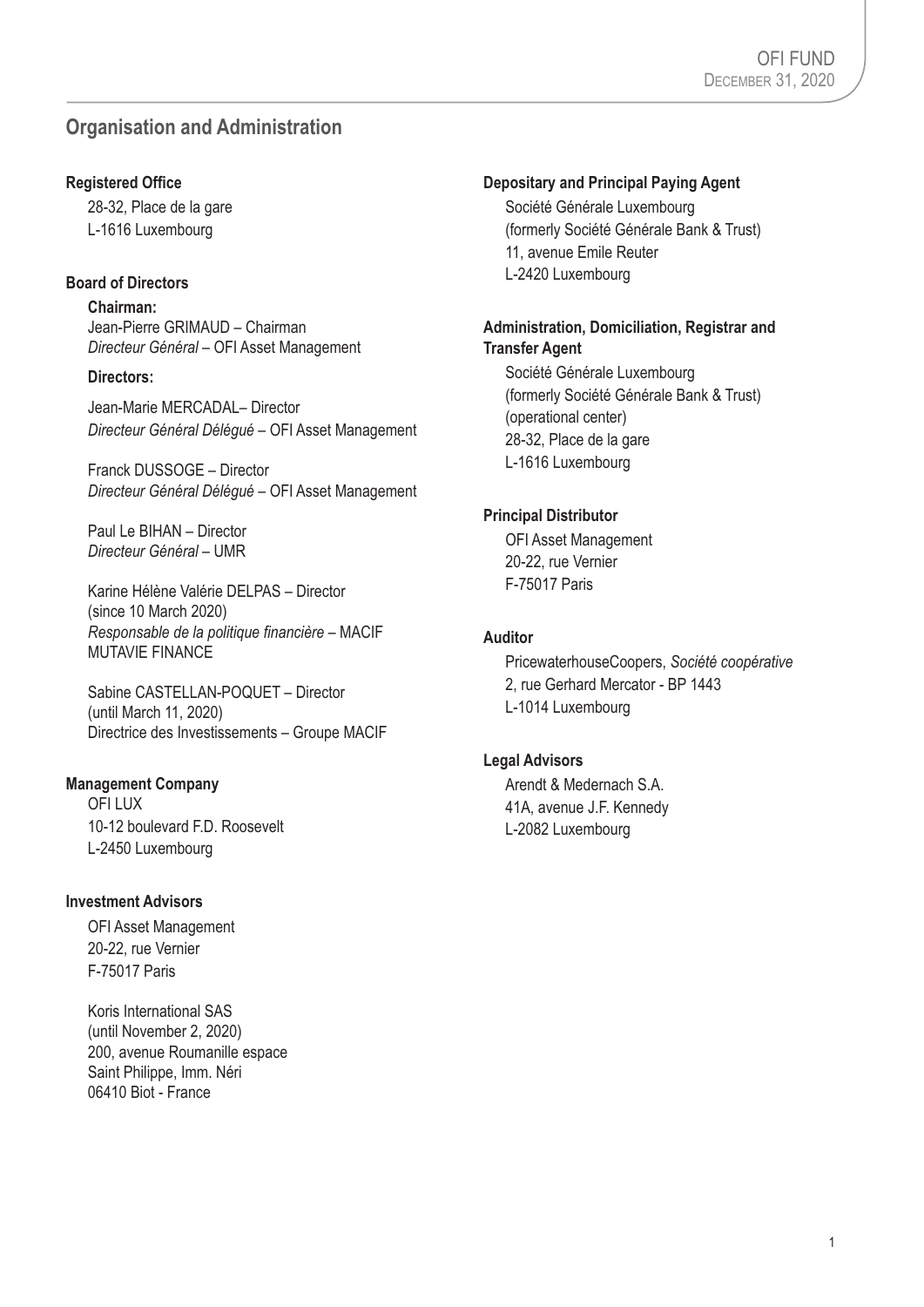# **General information on the Company**

OFI FUND (the "Company" or the "Fund") is a multi-compartment investment company incorporated under the laws of the Grand Duchy of Luxembourg in the form of a *société anonyme*, organised as a *Société d'Investissement à Capital Variable* (SICAV) and qualifying as a UCITS fund under Part I of the Luxembourg law of 17 December 2010 on Undertakings for Collective Investment, as amended from time to time (the "2010 Law").

As a multi-compartment company (that is, an "umbrella fund"), the Company provides shareholders with access to a range of separate Sub-Funds.

The Company shall be considered as one single entity. With regard to third parties, in particular towards the Company's creditors, each Sub-Fund shall be exclusively responsible for all liabilities attributable to it.

OFI LUX has been appointed as the Management Company of the Company.

The Fund is registered at the *Registre de Commerce et des Sociétés* with the District Court of Luxembourg under the number B211144.

The Company has not been registered under the United States Investment Company Act of 1940, as amended, or any similar or analogous regulatory scheme enacted by any other jurisdiction except as described herein. In addition, the Shares have not been registered under the United States Securities Act of 1933, as amended, or under any similar or analogous provision of law enacted by any other jurisdiction except as described herein. The Shares may not be and will not be offered for sale, sold, transferred or delivered in the United States of America, its territories or possessions or to any "US Person", except in a transaction which does not violate the securities laws of the United States of America.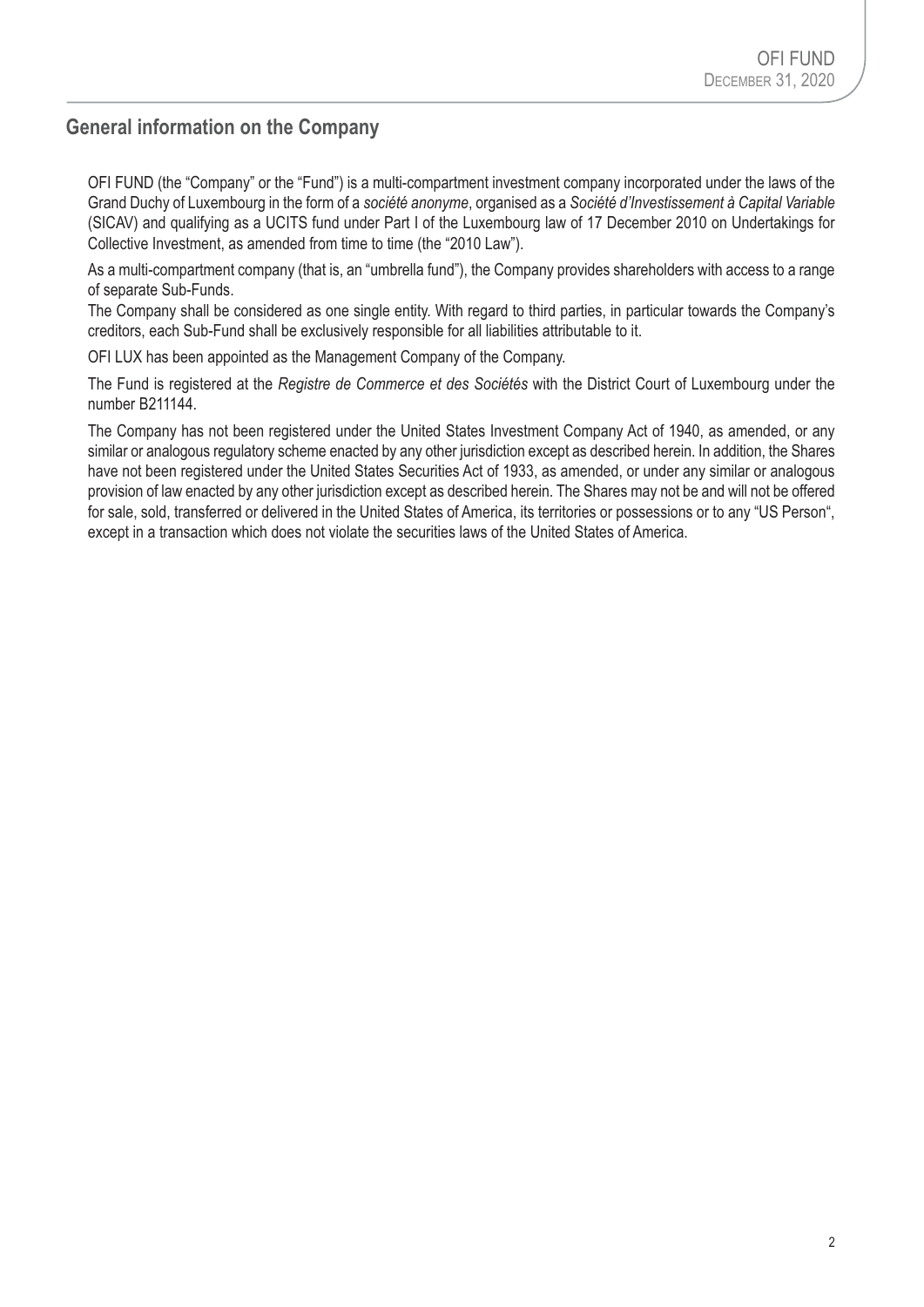# **Information to the Shareholders**

The Annual General Meeting of Shareholders is held each year in the Grand Duchy of Luxembourg at the registered office of the Company in Luxembourg or at such other place in the Grand Duchy of Luxembourg as may be specified in the notice of such meeting. The shareholders of any class or Sub-Fund may hold, at any time, general meetings to decide on any matters which relate exclusively to such class or Sub-Fund. Notice to shareholders will be given in accordance with Luxembourg law. The notice will specify the place and time of the meeting, the conditions of admission, the agenda, the quorum and the voting requirements.

The accounting year of the Company ends on the last day of December. The combined financial accounts of the Company are expressed in Euro. Financial accounts of each Sub-Fund are expressed in the denominated currency of the relevant Sub-Fund.

Any other information intended for the shareholders will be provided to them by notice.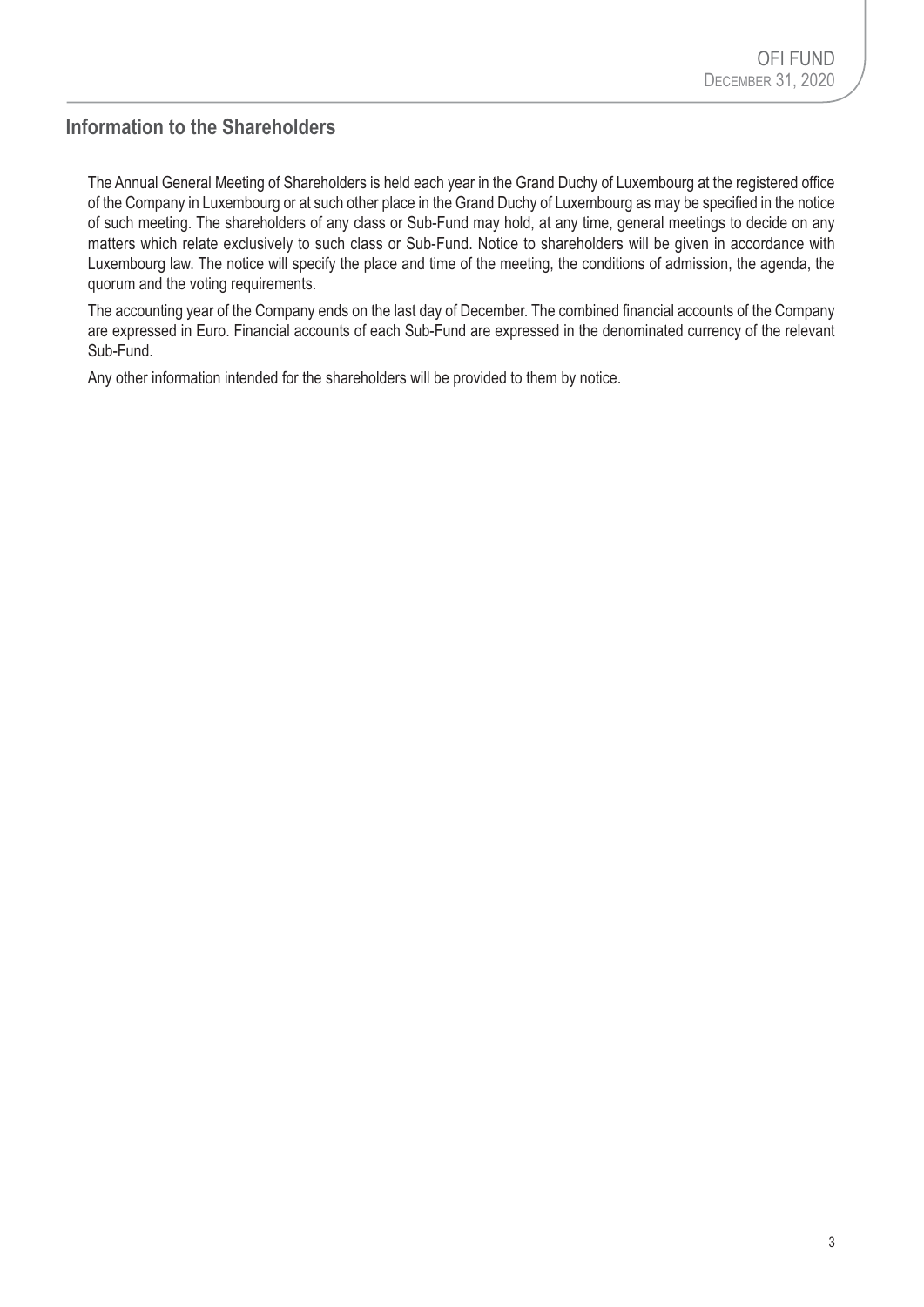# **Report of the Board of Directors**

### **Introduction: COVID impact**

Since the beginning of 2020 the global economy, the financial markets and the working organizations of companies, as well as the way of life of the world population has been strongly impacted by the Covid 19 crisis.

During the 2020 march and April, global financial markets have experienced significant volatility resulting from the spread of this novel coronavirus. And a strong volatily has been observed during the rest of the year in some periods.

Due to that crisis, the delegates of the funds have activated their business continuity plan with a massive use of remote access/work from home.

Starting end of march, OFI LUX, the management company of the fund, has contacted the various delegates including -the sub managers of the fund

- -the custodian of the fund
- -the central administration of the fund
- -the transfer agent of the fund

In order to receive a formal confirmation that those delegated were still able to perform the various task the fund had delegated to them.

We received a formal confirmation that those delegates has put in place an organization that let them perform those task.

We asked them to confirm that periodically until the situation started to be less stressed during Q2 2020.

OFI LUX has also a close look at liquidity issues and can confirm that the fund didn't experienced any significant issue.

This pandemic crisis is still active by the end of 2020 and during Q1 2021. OFI LUX will remain vigilant but has no specific issue to report.

### **OFI FUND - RS Global Convertible Bond**

2020 has been an incredible year for convertible bonds and we didn't see such performances in the global CB market since 2009, with around +21% (index hedged in EUR). After a difficult period in Q1 2020 due to global lockdowns because of the COVID-19 spreading, equity markets recovered very quickly and ended the year positively especially in the US and in Asia: -3.2% for the Eurostoxx50, +16.3% for the S&P500, with more than +38% and +25% for the Nasdaq Techno and the Nasdaq Biotech respectively, and in Asia, +16% for the Nikkei, -3.4% for HK and +13.9% for Mainland China. In the meantime, credit spreads remained tight and didn't move a lot despite the crisis (+35bps for the Itraxx Xover 5Y at 241bps and +14bps for the CDX HY 5Y at 294bps). In that environment, the convertible bonds generated very good performances: +45.5% in the US (hedged in €), +6.2% in Europe (€), +16.2% in Asia ex-Japan (€) and +2.2% in Japan (€). Regarding the equity sensitivity, after a low at 23% in Europe, we have assisted to a fast rebound to finish the year at a 40% level, in USA after a bottom at 40%, it reconnected with its previous level a couple of months later at around 68%, in Asia ex-Japan it reached 50% at the end of 2020 (low at 28%) and finally in Japan it stayed close to its average at 30%.

Outflows were less important than the previous year with €-3,5bn, and concentrated on the first quarter of the year with small inflows in the second part of the year, maybe a sign of positive newsflow on the asset class. It is important to highlight that during the whole year, implied volatilities remained stable and at the bottom of the range. Saying that, we still believe that convertible bonds are an investment to consider.

Regarding the primary market, it was a record year with \$139bn issued during the year, twice 2019's amount (\$65bn), despite the low interest rate environment put in place by the central banks, with 68% in America, 22% in Europe, 9% in Asia and 1% in Japan. The most represented sectors were Technology (29%) and Healthcare (18%) in the US, Retail (22%) and Industrial Goods & Services (18%) in Europe, Technology (17%) and Healthcare (16%) in Asia. In Europe, main issuer countries were Germany (33%), France (25%) and Spain (10%). In Asia, issuances were mostly in USD (48%), EUR (19%), HKD (14%) and JPY (13%).

OFI FUND - RS Global Convertible Bond ended the year with a + 21.19% performance (class I-C EUR H), compared to +21.49% for its benchmark. Since November, the fund takes into consideration ESG criteria in its investment process. Over the year, we remained invested on sectors linked to global healthcare improvement and well-being, new technologies, and the shift in consumption behaviours. The main performance drivers were thus Technology (+1176bps), Retail (+541bps),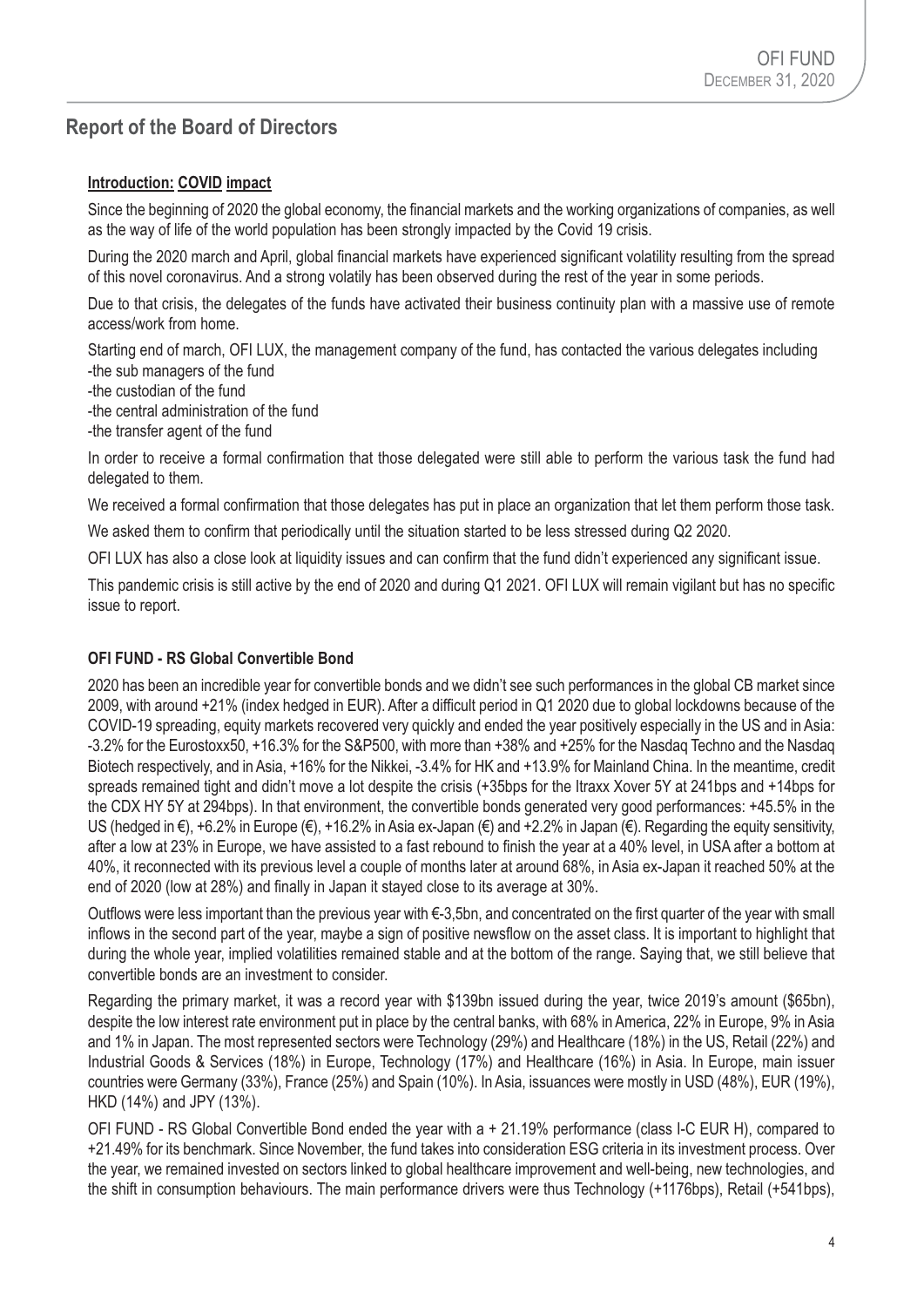Healthcare (+316bps), Chemicals (+61bp), while the less performers were Travel & Leisure (-44bps), Oil & Gas (-30bps) and Construction & Materials (-18bps). In terms of geographical area, USA contributed to +1410bps, Europe +240bps, Asia ex\_Japan +527bps and Japan -50bps. We continued our US investments and we maintained our european exposure as this universe is still well protected against changes of control and following OFI's neutral view on the European equity market. Asian exposure was pretty stable during the year and we reduced our position on the Japanese market.

The portfolio ended the year with a 34% exposure in Europe, 38% in America, 18% in Asia ex-Japan and 6.5% in Japan. All currencies were hedged during the exercise. The final metrics are 57% equity sensitivity, 1.54 interest rates sensitivity, a current yield of 0.4% with an average maturity of 3.4 years.

### **OFI FUND - Euro Breakeven Inflation**

For the whole calendar 2020 exercise, the fund registered a net performance of -4.00% (class I-XL-C EUR), compared with its iBoxx EUR Breakeven 7-15Y benchmark which registered a drop of -3.46%. No massive changes has occurred in the fund and its positioning due to its process. We have been slightly under-exposed to the breakeven sensitivity compared to the Iboxx, which has been slightly positive, but kept an overweight to the French inflation (OATi) which underperformed its peers (OATei).

This NAV's drop illustrates the fall in the European breakevens, even if that year has been clearly in two times : a dramatic fall until the end of the first quarter, in the arising of the pandemic, then a steady recovery until the end of the year albeit below the start points.

The pandemic leads to a massive drop in the nominal rates while the linkers suffered during the selloff of the global markets leading to a rise in the real rates and, accordingly, to a dramatic compression of the breakeven.

The coordinated responses from the governments and the central banks clearly played an important role to stabilize the markets, which has contributed to engage a normalization in the breakeven, especially for the second half of the year. Those had touched levels close to zero : the german BE 2030 breakeven was as low as 20 bps in March, the French BE 2030 reached 27 bps and the Italian BE 2030 even 0 bp.

The different emergency support programs then the recovery plans from all the governments and European Union support the view of a reflation trade which has fueled the recovery of the breakevens in the second part of 2020. The levels reached by the real rates, deep in negative territory, clearly support the economy even if the output gap is massive and the pre-Covid GDP's levels won't be seen in Europe before 2022/2023 probably, which will weigh on the inflation.

The European inflation, which was at +1.3% YoY (all items) at the end of 2019, ended the year at -0.3%. It has been disrupted by the absence of prices in some sectors, as tourism, air flights, hotels, etc… It also has been affected by some political measures such as the temporary VAT decrease in Germany.

### **OFI FUND - RS Act4 Social Impact**

#### Market context

2020 will go down in the annals of history as an exceptional year in many respects, featuring one of the steepest global recessions ever. Economies came to a halt as almost half of the world's working population was locked down. Hopes then emerged in the fourth quarter that the crisis would soon draw to an end and indices thus moved back towards their precrisis levels.

After experiencing unprecedented volatility in the first quarter, global equities went on to end the year in positive territory. Having underperformed for two years, Small Caps once again became popular thanks to an increase in investor appetite for risk, cyclical stocks and value stocks.

The crisis has been an opportunity to promote a crucially more responsible form of finance as it has emphasised the outperformance of quality stocks thanks to the visibility provided by their business models but also their sense of responsibility, i.e. their incorporation of ESG criteria and social engagement.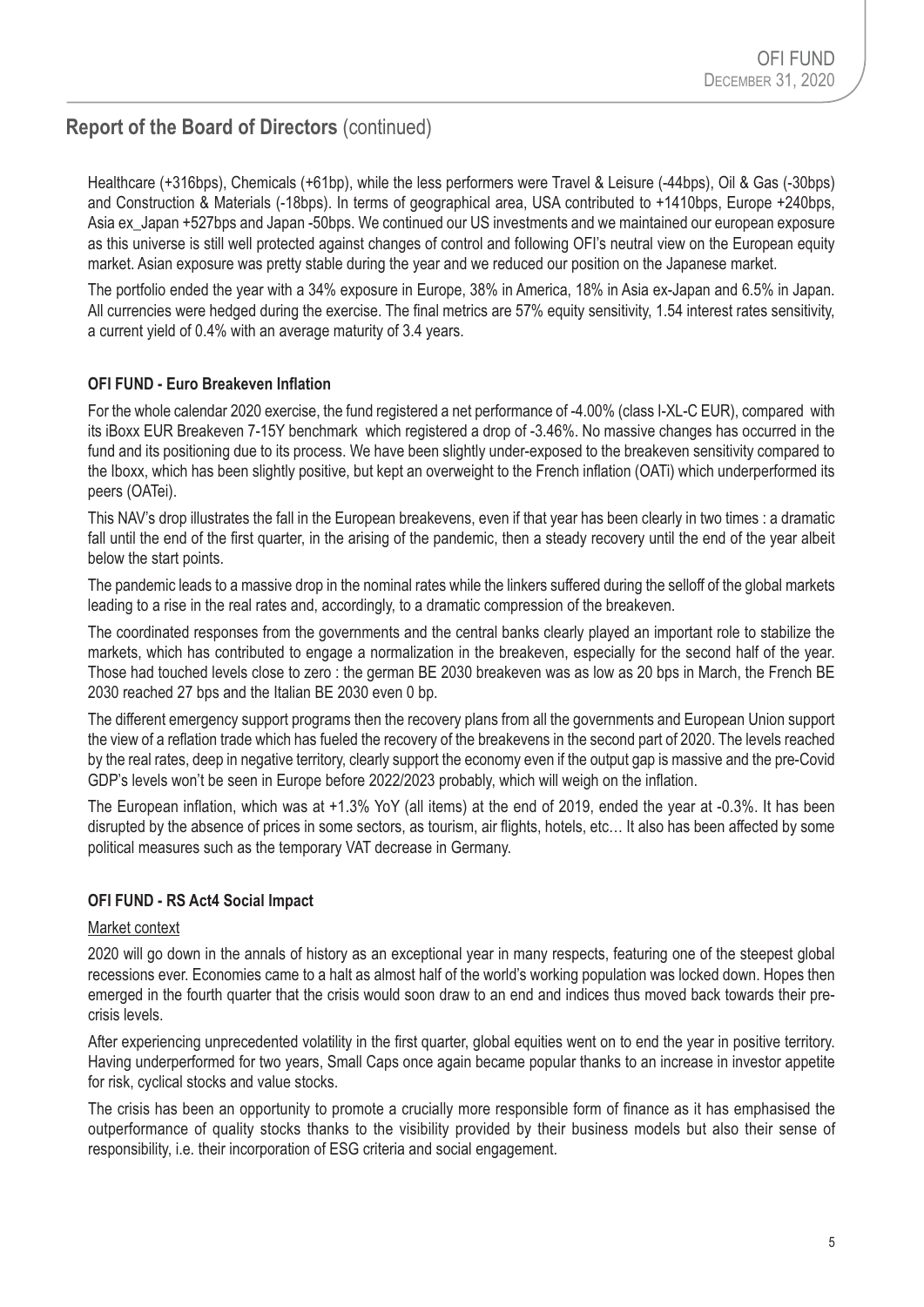### 2020 performances

The OFI FUND - RS Act4 Social Impact fund gained +6.55% (class I-C EUR) versus -1.8% for the Stoxx Europe 600 Net Return index.

### **Contributions**

In 2020, the best performing sectors are technology, utilities and materials and the worst sectors are energy and finance. The last are two value sectors while technology is a growth sector and utilities benefited from the energy transition growth driver.

A performance analysis by sector shows that positive contributors came from energy, healthcare, finance, industry and technology. Negative contribution came from Materials (underweight).

Positive contribution within technology was driven by Hexagon (software)and the exposure to semi-conductors with STMicroelectronics which growth performance was driven by automotive and industrial markets followed by personal electronics. Growth in the Automotive business is from electrification, ADAS, and increasing semiconductor content.

Energy has strong positive contribution thanks to Neste Oil (+79%). Neste Oil produces renewable biodiesel. it is well placed to benefit from hard-to-abate transport sectors, and its focus on innovation can drive significant opportunities. eg Neste is developing technology that could allow plasticwaste to be used as feedstock in crude oil refining. Meanwhile a shortage of renewable diesel was expected to support product prices until at least 2024. From an ESG perspective, the responsible sourcing reducing exposure to palm oil towards other feedstock is positive in monitoring the supply chain issue.

Healthcare sector underperformed the market but the stock-selection was one of the biggest positive contribution in 2020. Lonza and Eurofins Scientific have visible businesses with strong long term drivers. Lonza is world's biggest CDMO, with over 1,000 projects across all major drug modalities – from the pre-clinical to the commercial stages. We view Lonza as a way to play the fast-growing biotech theme(with not the risk related to biotech). On top of its fast growth, Lonza's revenue also benefits from unique stability and visibility, due to contracts in commercial drug manufacturing typically being five to 10 years in duration. Eurofins is a company operating in testing and certification in Life sciences (pharma and diagnostics), environmental and food in developed countries. It is predominantly a laboratory-based testing business. More than 50% of sales come from global No 1 positions. In addition to that Eurofins has benefitted form positive impact of Covid-19 volumes from H2 2020.

Finance exposure had a positive contribution thanks to financial services with LSE and Euronext ( trade volumes). LSE has exposure to a number of secular growth drivers including indexing/smart beta/passives/ESG via FTSE Russell and the shift towards the central clearing of OTC derivatives via LCH. Refinitiv also majority owns Tradeweb, which benefits from the electronification of fixed income. These two growth assets combined with cost synergies from the Refinitiv transaction was to support earnings growth coming in well ahead of other European exchanges over the medium term.

The fund benefited from its exposure to companies offering a combination of resilient business activity, effective cash management and a solid ESG performance combined with high grade of social impact scores.

### Strategy on a stock-picking

We still adhere to a long-term approach by focusing on growth stocks against a backdrop of low interest rates while keeping an eye on opportunities to diversify into companies exposed to a reflation scenario. The outlook remains uncertain, so we opt for quality, i.e. companies in niche positions or leaders in their respective markets, with healthy balance sheets, a sustained innovation culture and an increasing emphasis on their corporate social responsibility. Such companies are able to adapt and grow on the back of prominent long-term issues like climate change.

Hopes emerged in the third quarter that economies might be able to reopen. The fund therefore took its profits on a number of defensive stocks such as Air Liquide and moved back into more cyclical companies whose fundamentals looked likely to improve with the re-opening of the economy and vaccins to be given to the population. These companies are Peugeot (renamed Stellantis post acquisition of FCA) in the automotive industry, Inditex in the textile industry and CRH in the cement industry (exposure to infrastructure projects highly exposed to the US). We have also gradually increased the exposure to financials. with the reinforcement of the UK insurer Legal&General and Intesa Sanpolo (Italian bank) and the introduction of BNP.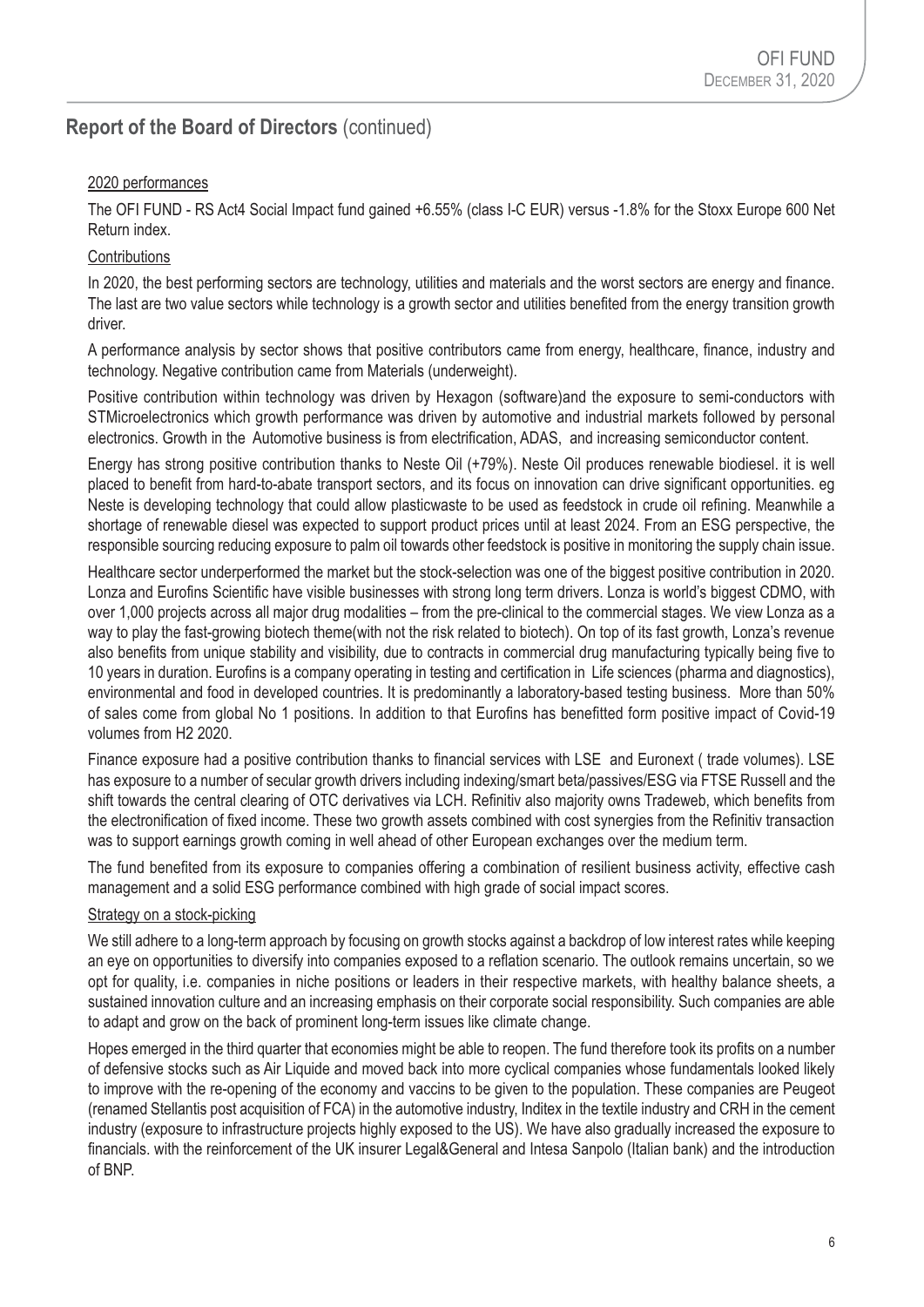84% of the fund is exposed to companies with best SRI ratings - Leader and Committed - and highest 1st quintile impact score, this percentage high remained steadily high over the course of the year.

### **OFI FUND - RS Act4 Positive Economy**

### Market context

2020 will go down in the annals of history as an exceptional year in many respects, featuring one of the steepest global recessions ever. Economies came to a halt as almost half of the world's working population was locked down. Hopes then emerged in the fourth quarter that the crisis would soon draw to an end and indices thus moved back towards their precrisis levels.

After experiencing unprecedented volatility in the first quarter, global equities went on to end the year in positive territory. Having underperformed for two years, Small Caps once again became popular thanks to an increase in investor appetite for risk, cyclical stocks and value stocks.

The crisis has been an opportunity to promote a crucially more responsible form of finance as it has emphasised the outperformance of quality stocks thanks to the visibility provided by their business models but also their sense of responsibility, i.e. their incorporation of ESG criteria and social engagement.

### 2020 performances

The OFI FUND - RS Act4 Positive Economy fund gained +17.5% (class I-C EUR) versus -2.0% for the Stoxx Europe 600 Net Return index.

#### **Contributions**

A performance analysis by theme shows that positive contributors included the energy transition (35% of the fund's assets on average over the year), the preservation of natural resources (15%) and healthcare (20%). The social inclusion theme (17%) was penalised by poor performances from Danone, Basic-Fit (low-cost sports centres) and Amplifon (a hearing aid retailer). The last two performed poorly largely because of the lockdown, which partly disrupted their activity; Danone's share price, meanwhile, was affected by a deterioration in the group's fundamentals (organic growth, pressure on margins, governance issues). Although Danone reacted very positively with respect to its employees during the worst of the health crisis, it then announced plans to revise its strategy and adopt a more decentralised structure along with a cost-cutting programme amounting to around €1 billion by 2023. We decided to reduce our position with a view to gradually pulling out altogether.

A performance analysis by sector shows that the biggest contributor to the fund's outperformance was the industry sector with stocks like McPhy, a manufacturer of green hydrogen electrolysers and refuelling stations (+800%), Siemens Gamesa Renewable, which builds turbines, Steico, a manufacturer of biosourced insulation materials, and Bio-UV, an ultraviolet water and surface treatment specialist which was able to supply equipment to tackle the Covid-19 pandemic in record time.

The second-biggest contributor was the natural resources sector with stocks like Carbios (+300%), an innovative small cap company (depolymerisation of plastic using a proprietary enzymatic process), and SCA, Sweden's leading private forest owner. SCA is increasing its capacity to produce the paper pulp needed for biosourced packaging as a replacement for plastic packaging. Conversely, sectors involved in the consumption of durable and discretionary goods contributed negatively, and good performances from stocks like Groupe SEB and Unilever were unable to offset this.

The fund benefited from its exposure to companies offering a combination of resilient business activity, effective cash management and a solid ESG performance. 77% of the fund is exposed to companies boasting the best SRI ratings - Leader and Committed - and this percentage remained steadily high over the course of the year.

#### Focus on a stock-picking

We still adhere to a long-term approach by focusing on growth stocks against a backdrop of low interest rates while keeping an eye on opportunities to diversify into companies exposed to a reflation scenario. The outlook remains uncertain, so we opt for quality, i.e. companies in niche positions or leaders in their respective markets, with healthy balance sheets, a sustained innovation culture and an increasing emphasis on their corporate social responsibility. Such companies are able to adapt and grow on the back of prominent long-term issues like climate change, new consumer habits (food, transportation,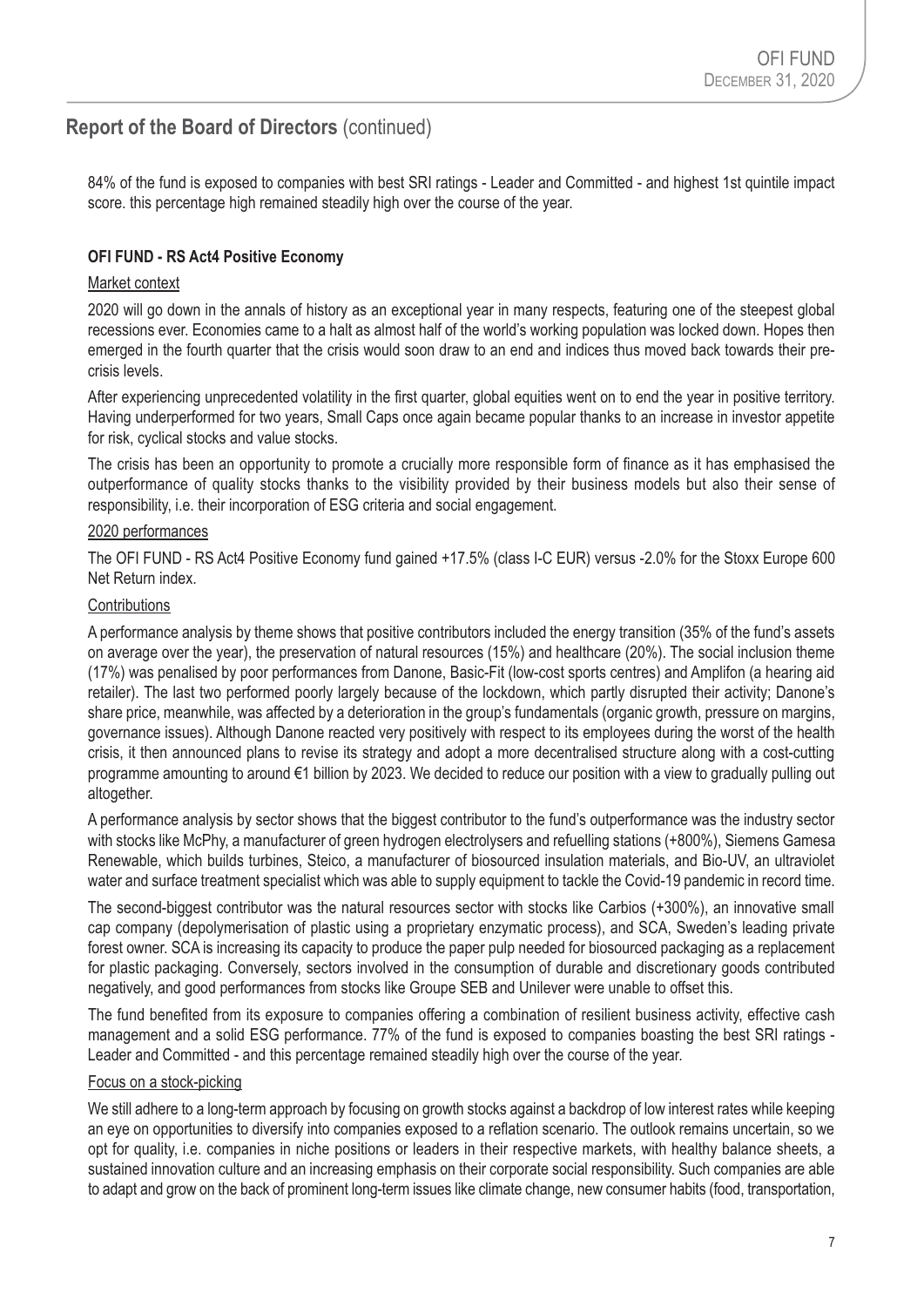digitalization) and the drive to reduce inequality.

Hopes emerged in the third quarter that economies might be able to reopen. The fund therefore took its profits on a number of defensive stocks such as Biomérieux (bought in March), Air Liquide and Sanofi and those lacking visibility like Basic-Fit, and moved back into more cyclical companies whose fundamentals looked likely to improve with the re-opening of the economy and vaccins to be given to the population. These companies are Evonik in the specialty chemical sector, Spie in the business services and Smurfit Kappa in the recycled paper packaging and Biffa in the waste management industry and new project in circular economy. We have also marginally increased our positions on financials with the introduction of Intesa Sanpaolo (Italian bank) and the reinforcement of the UK insurer Legal&General.

### **OFI FUND - RS Actions Européennes**

The sub funds had a negative performance of 6.95% and is also underperforming its current benchmark by more than 7%.

The fund was impacted by its value bias in the fund management wich explain most of the underperformances. Due to the difficult performances and the major outflowed OFI LUX has decided to transform this subfund in a feeder fund OFI FUND - RS Act4 Positive Economy as of Novembre 9th 2020.

### **Other:**

During the year the following sub-funds have been liquidated:

- OFI FUND RS US Dynamic Multifactor
- OFI FUND Emerging Natural Ressources.

Luxembourg, March 19, 2021 **The Board of Directors**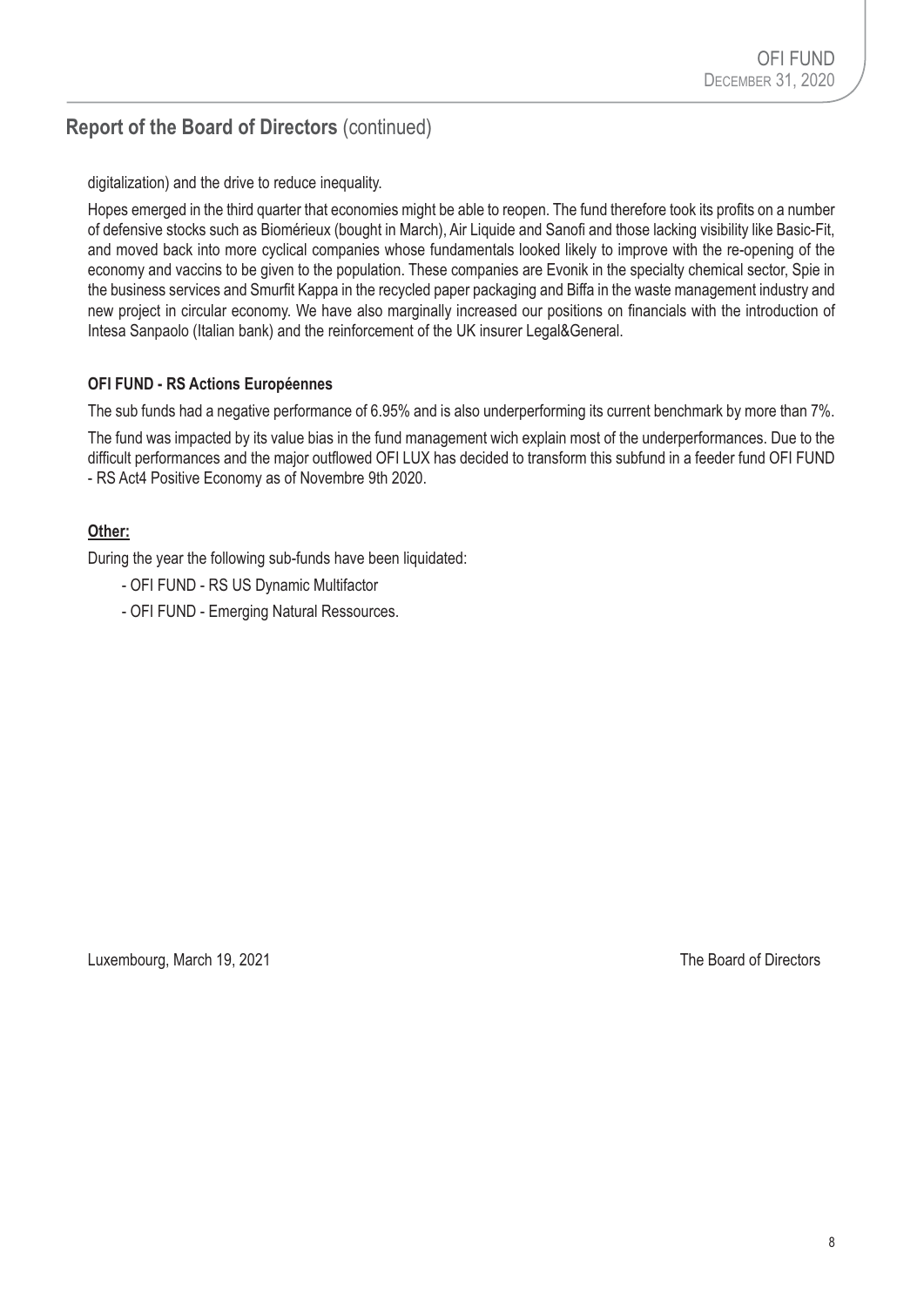

#### **Audit report**

To the Shareholders of **OFI Fund**

#### **Our opinion**

In our opinion, the accompanying financial statements give a true and fair view of the financial position of OFI Fund (the "Fund") and of each of its sub-funds as at 31 December 2020, and of the results of their operations and changes in their net assets for the year then ended in accordance with Luxembourg legal and regulatory requirements relating to the preparation and presentation of the financial statements.

#### *What we have audited*

The Fund's financial statements comprise:

- the statement of net assets as at 31 December 2020;
- the statement of operations and changes in net assets for the year then ended:
- the schedule of investments as at 31 December 2020; and
- the notes to the financial statements, which include a summary of significant accounting policies.

#### **Basis for opinion**

We conducted our audit in accordance with the Law of 23 July 2016 on the audit profession (Law of 23 July 2016) and with International Standards on Auditing (ISAs) as adopted for Luxembourg by the "Commission de Surveillance du Secteur Financier" (CSSF). Our responsibilities under the Law of 23 July 2016 and ISAs as adopted for Luxembourg by the CSSF are further described in the "Responsibilities of the "Réviseur d'entreprises agréé" for the audit of the financial statements" section of our report.

We believe that the audit evidence we have obtained is sufficient and appropriate to provide a basis for our opinion.

We are independent of the Fund in accordance with the International Code of Ethics for Professional Accountants, including International Independence Standards, issued by the International Ethics Standards Board for Accountants (IESBA Code) as adopted for Luxembourg by the CSSF together with the ethical requirements that are relevant to our audit of the financial statements. We have fulfilled our other ethical responsibilities under those ethical requirements.

#### **Other information**

The Board of Directors of the Fund is responsible for the other information. The other information comprises the information stated in the annual report but does not include the financial statements and our audit report thereon.

Our opinion on the financial statements does not cover the other information and we do not express any form of assurance conclusion thereon.

*PricewaterhouseCoopers, Société coopérative, 2 rue Gerhard Mercator, B.P. 1443, L-1014 Luxembourg T : +352 494848 1, F : +352 494848 2900, www.pwc.lu*

*Cabinet de révision agréé. Expert-comptable (autorisation gouvernementale n°10028256) R.C.S. Luxembourg B 65 477 - TVA LU25482518*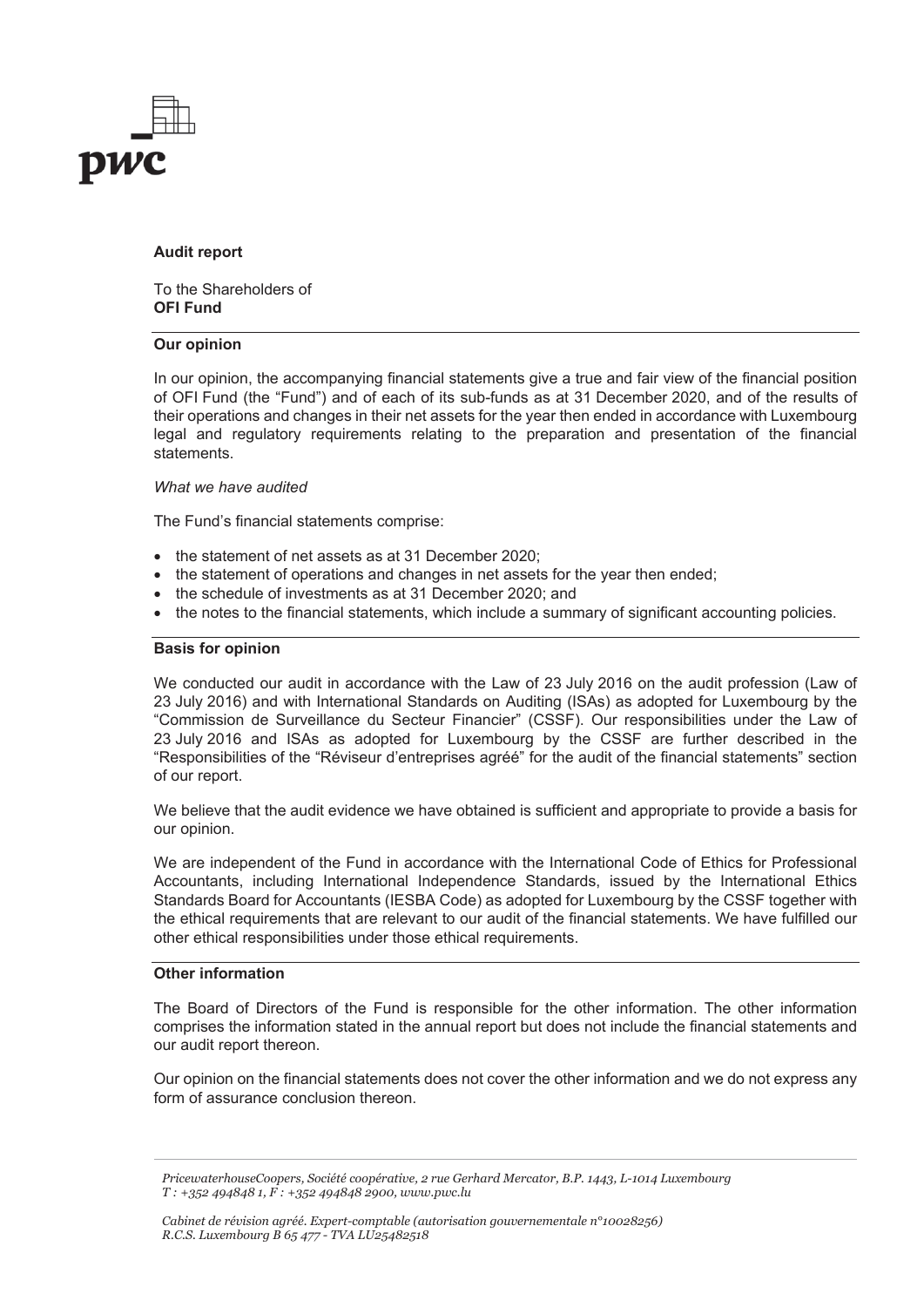

In connection with our audit of the financial statements, our responsibility is to read the other information identified above and, in doing so, consider whether the other information is materially inconsistent with the financial statements or our knowledge obtained in the audit, or otherwise appears to be materially misstated. If, based on the work we have performed, we conclude that there is a material misstatement of this other information, we are required to report that fact. We have nothing to report in this regard.

#### **Responsibilities of the Board of Directors of the Fund for the financial statements**

The Board of Directors of the Fund is responsible for the preparation and fair presentation of the financial statements in accordance with Luxembourg legal and regulatory requirements relating to the preparation and presentation of the financial statements, and for such internal control as the Board of Directors of the Fund determines is necessary to enable the preparation of financial statements that are free from material misstatement, whether due to fraud or error.

In preparing the financial statements, the Board of Directors of the Fund is responsible for assessing the Fund's and each of its sub-funds' ability to continue as a going concern, disclosing, as applicable, matters related to going concern and using the going concern basis of accounting unless the Board of Directors of the Fund either intends to liquidate the Fund or close any of its sub-funds or to cease operations, or has no realistic alternative but to do so.

#### **Responsibilities of the "Réviseur d'entreprises agréé" for the audit of the financial statements**

The objectives of our audit are to obtain reasonable assurance about whether the financial statements as a whole are free from material misstatement, whether due to fraud or error, and to issue an audit report that includes our opinion. Reasonable assurance is a high level of assurance, but is not a guarantee that an audit conducted in accordance with the Law of 23 July 2016 and with ISAs as adopted for Luxembourg by the CSSF will always detect a material misstatement when it exists. Misstatements can arise from fraud or error and are considered material if, individually or in the aggregate, they could reasonably be expected to influence the economic decisions of users taken on the basis of these financial statements.

As part of an audit in accordance with the Law of 23 July 2016 and with ISAs as adopted for Luxembourg by the CSSF, we exercise professional judgment and maintain professional scepticism throughout the audit. We also:

- identify and assess the risks of material misstatement of the financial statements, whether due to fraud or error, design and perform audit procedures responsive to those risks, and obtain audit evidence that is sufficient and appropriate to provide a basis for our opinion. The risk of not detecting a material misstatement resulting from fraud is higher than for one resulting from error, as fraud may involve collusion, forgery, intentional omissions, misrepresentations, or the override of internal control;
- obtain an understanding of internal control relevant to the audit in order to design audit procedures that are appropriate in the circumstances, but not for the purpose of expressing an opinion on the effectiveness of the Fund's internal control;
- evaluate the appropriateness of accounting policies used and the reasonableness of accounting estimates and related disclosures made by the Board of Directors of the Fund;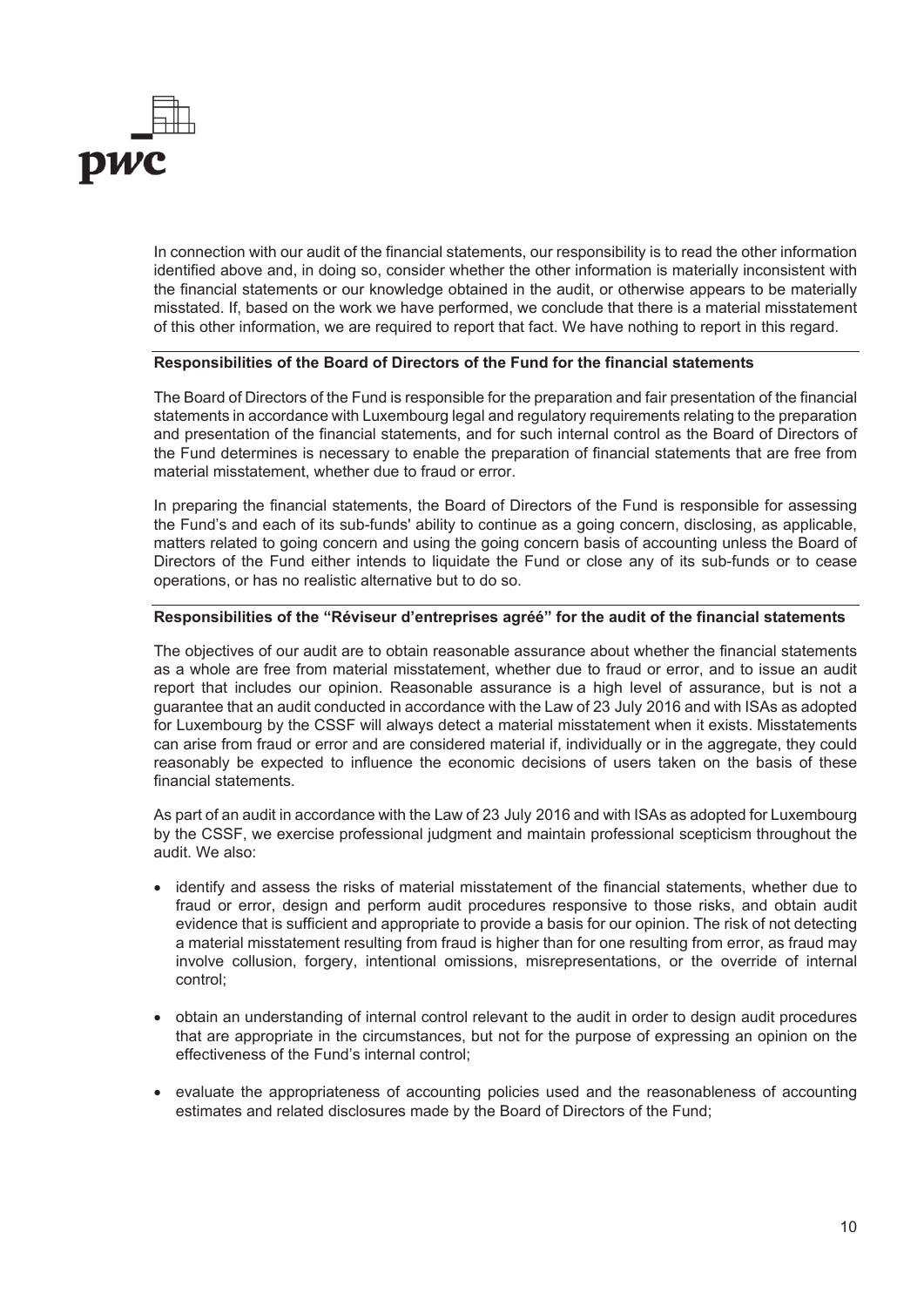

- conclude on the appropriateness of the Board of Directors of the Fund's use of the going concern basis of accounting and, based on the audit evidence obtained, whether a material uncertainty exists related to events or conditions that may cast significant doubt on the Fund's or any of its sub-funds' ability to continue as a going concern. If we conclude that a material uncertainty exists, we are required to draw attention in our audit report to the related disclosures in the financial statements or, if such disclosures are inadequate, to modify our opinion. Our conclusions are based on the audit evidence obtained up to the date of our audit report. However, future events or conditions may cause the Fund or any of its sub-funds to cease to continue as a going concern;
- evaluate the overall presentation, structure and content of the financial statements, including the disclosures, and whether the financial statements represent the underlying transactions and events in a manner that achieves fair presentation.

We communicate with those charged with governance regarding, among other matters, the planned scope and timing of the audit and significant audit findings, including any significant deficiencies in internal control that we identify during our audit.

PricewaterhouseCoopers, Société coopérative Represented by Electronically signed by:<br>Marc Schernberg

Luxembourg, 26 March 2021

 $\overline{1}$ 

Marc Schernberg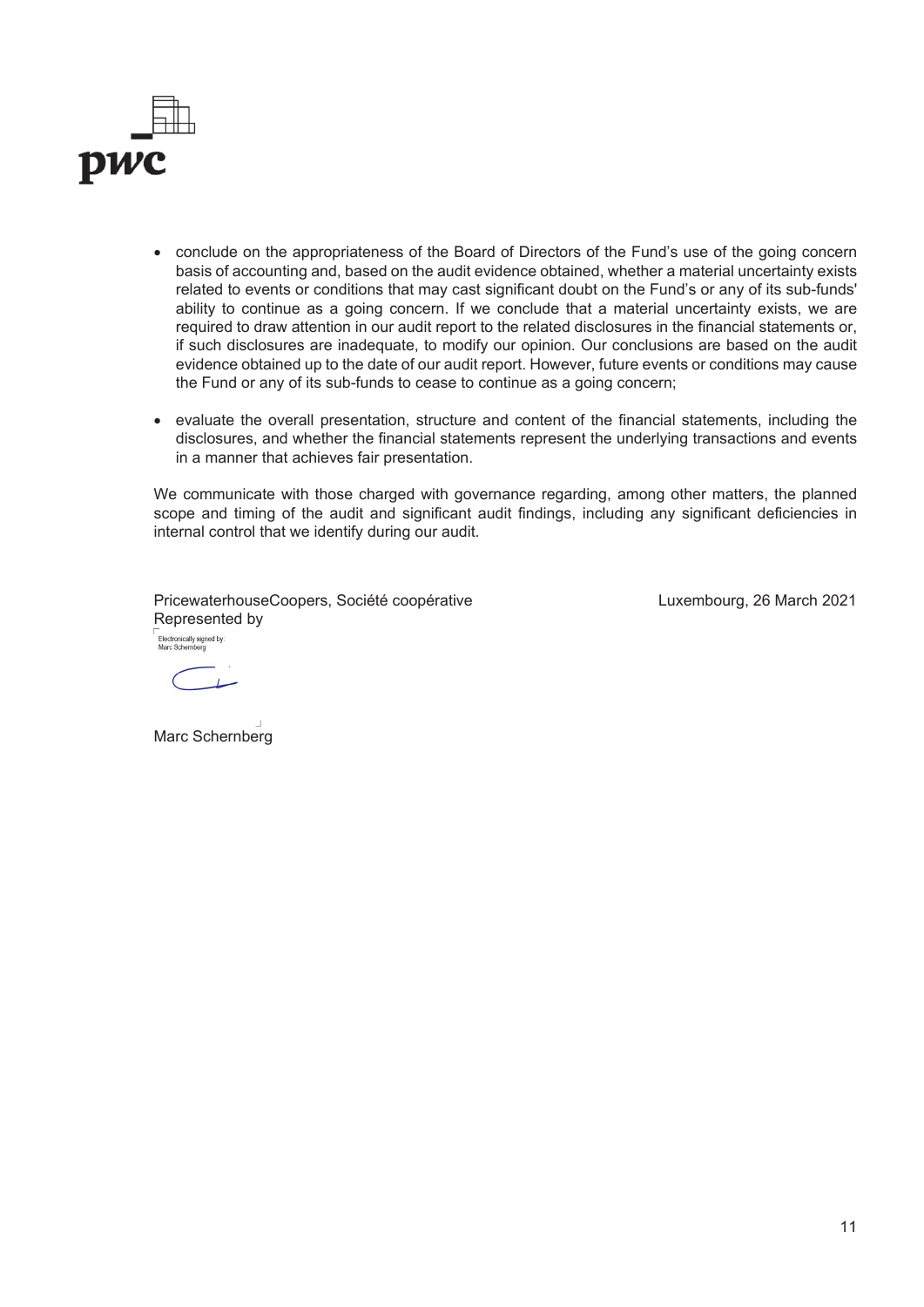# **Statement of Net Assets**

(expressed in the Sub-Fund's currency)

|                                                               |              | <b>OFI FUND - RS Global</b><br><b>Convertible Bond</b> | OFI FUND - Euro<br><b>Breakeven Inflation</b> | OFI FUND - RS Act4<br>Social Impact |
|---------------------------------------------------------------|--------------|--------------------------------------------------------|-----------------------------------------------|-------------------------------------|
|                                                               | <b>Notes</b> | <b>EUR</b>                                             | <b>EUR</b>                                    | <b>EUR</b>                          |
| <b>ASSETS</b>                                                 |              |                                                        |                                               |                                     |
| Securities portfolio at cost                                  |              | 83 788 725                                             | 82 496 423                                    | 49 152 304                          |
| Net unrealised profit/ (loss)                                 |              | 17 522 917                                             | 6 187 231                                     | 3 291 453                           |
| Securities portfolio at market value                          | 2.2          | 101 311 642                                            | 88 683 654                                    | 52 443 757                          |
| Cash at bank                                                  |              | 122 556                                                | 2 178 125                                     | 51 863                              |
| Receivable for Fund shares issued                             |              |                                                        |                                               |                                     |
| Dividends receivable, net                                     |              | 8 4 0 5                                                |                                               | 2 1 3 6                             |
| Interest receivable on bonds                                  |              | 112793                                                 | 289 803                                       |                                     |
| Options bought at market value                                | 2.5, 9       | 390 450                                                |                                               |                                     |
| Unrealised appreciation on forward foreign exchange contracts | 2.4, 7       | 572 159                                                |                                               |                                     |
| Unrealised appreciation on financial futures contracts        | 2.6, 8       | 43 544                                                 |                                               |                                     |
| Formation expenses, net                                       | 2.10         | 996                                                    | 996                                           | 996                                 |
| Other assets                                                  |              |                                                        |                                               |                                     |
|                                                               |              | 102 562 545                                            | 91 152 578                                    | 52 498 752                          |
| <b>LIABILITIES</b>                                            |              |                                                        |                                               |                                     |
| <b>Bank Overdraft</b>                                         |              | 292 450                                                | 140                                           |                                     |
| Payable for securities purchased                              |              |                                                        |                                               |                                     |
| Management fees payable                                       | 3            | 89 589                                                 | 48 198                                        | 26 000                              |
| Performance fees payable                                      | 5            | 624                                                    | 12 2 12                                       | 990 527                             |
| Depositary fees payable                                       | 4            | 1467                                                   | 1 3 6 5                                       | 954                                 |
| Taxe d'abonnement payable                                     | 6            | 2555                                                   | 2 2 6 5                                       | 1 3 3 2                             |
| Administration fees payable                                   | 4            | 5 2 7 8                                                | 3 0 4 2                                       | 2 500                               |
| Registrar Agent fees payable                                  | 4            | 2027                                                   | 1993                                          | 1857                                |
| Professional fees payable                                     |              | 9963                                                   | 9963                                          | 9963                                |
| Interest and bank charges payable                             |              | 397                                                    | 69                                            | 203                                 |
| Unrealised depreciation on forward foreign exchange contracts | 2.4, 7       | 41759                                                  |                                               |                                     |
| Unrealised depreciation on financial futures contracts        | 2.6, 8       |                                                        | 523 660                                       |                                     |
| Other liabilities                                             |              | 1 1 3 8                                                | 525                                           | 434                                 |
|                                                               |              | 447 247                                                | 603 432                                       | 1 033 770                           |
| <b>TOTAL NET ASSETS</b>                                       |              | 102 115 298                                            | 90 549 146                                    | 51 464 982                          |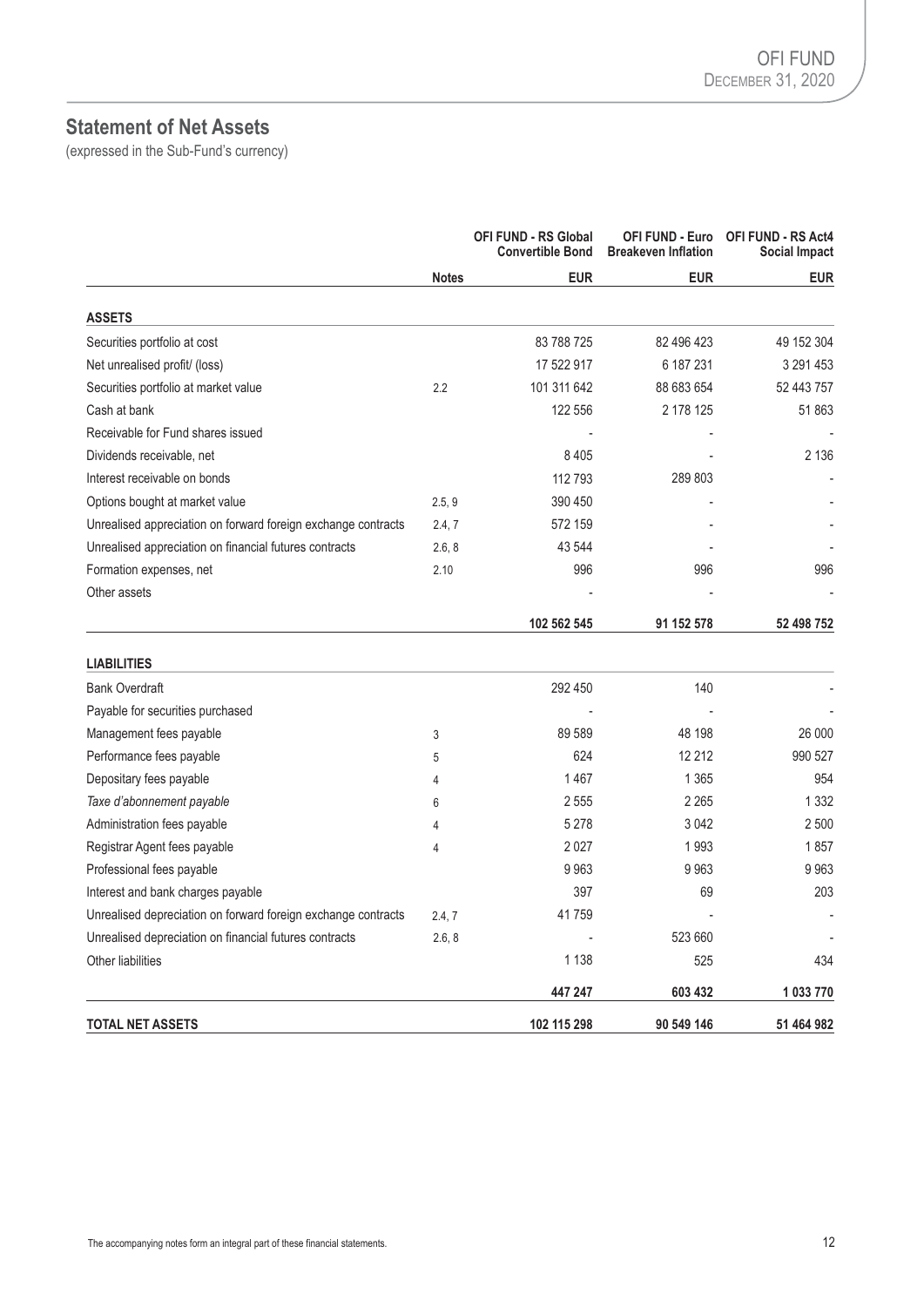# **Statement of Net Assets** (continued)

(expressed in the Sub-Fund's currency)

|                                                               |              | <b>OFI FUND - RS Act4</b><br><b>OFI FUND - RS</b><br>Positive Economy Actions Européennes |               | <b>Combined</b> |  |
|---------------------------------------------------------------|--------------|-------------------------------------------------------------------------------------------|---------------|-----------------|--|
|                                                               | <b>Notes</b> | <b>EUR</b>                                                                                | <b>EUR</b>    | <b>EUR</b>      |  |
| <b>ASSETS</b>                                                 |              |                                                                                           |               |                 |  |
| Securities portfolio at cost                                  |              | 90 023 328                                                                                | 8 4 6 9 6 0 8 | 313 930 388     |  |
| Net unrealised profit/ (loss)                                 |              | 25 988 981                                                                                | 566 330       | 53 556 912      |  |
| Securities portfolio at market value                          | 2.2          | 116 012 309                                                                               | 9 035 938     | 367 487 300     |  |
| Cash at bank                                                  |              | 5 309 460                                                                                 | 1 3 4 1       | 7 663 345       |  |
| Receivable for Fund shares issued                             |              | 50 253                                                                                    |               | 50 253          |  |
| Dividends receivable, net                                     |              | 4 3 9 6                                                                                   |               | 14 9 37         |  |
| Interest receivable on bonds                                  |              |                                                                                           |               | 402 596         |  |
| Options bought at market value                                | 2.5, 9       |                                                                                           |               | 390 450         |  |
| Unrealised appreciation on forward foreign exchange contracts | 2.4, 7       | 106 428                                                                                   |               | 678 587         |  |
| Unrealised appreciation on financial futures contracts        | 2.6, 8       |                                                                                           |               | 43 544          |  |
| Formation expenses, net                                       | 2.10         | 996                                                                                       | 996           | 4 9 8 0         |  |
| Other assets                                                  |              | 1803                                                                                      |               | 1803            |  |
|                                                               |              | 121 485 645                                                                               | 9 038 275     | 376 737 795     |  |
| <b>LIABILITIES</b>                                            |              |                                                                                           |               |                 |  |
| <b>Bank Overdraft</b>                                         |              | 214                                                                                       |               | 292 804         |  |
| Payable for securities purchased                              |              | 587                                                                                       |               | 587             |  |
| Management fees payable                                       | 3            | 67 278                                                                                    | 8 2 3 1       | 239 296         |  |
| Performance fees payable                                      | 5            | 4 602 447                                                                                 | 524           | 5 606 334       |  |
| Depositary fees payable                                       | 4            | 1635                                                                                      | 437           | 5858            |  |
| Taxe d'abonnement payable                                     | 6            | 3596                                                                                      |               | 9748            |  |
| Administration fees payable                                   | 4            | 3 3 9 9                                                                                   | 1894          | 16 113          |  |
| Registrar Agent fees payable                                  | 4            | 2083                                                                                      | 1747          | 9707            |  |
| Professional fees payable                                     |              | 9963                                                                                      | 10 0 23       | 49 875          |  |
| Interest and bank charges payable                             |              |                                                                                           | 177           | 846             |  |
| Unrealised depreciation on forward foreign exchange contracts | 2.4, 7       | 62 549                                                                                    |               | 104 308         |  |
| Unrealised depreciation on financial futures contracts        | 2.6, 8       |                                                                                           |               | 523 660         |  |
| Other liabilities                                             |              | 9024                                                                                      | 7             | 11 1 28         |  |
|                                                               |              | 4762775                                                                                   | 23 040        | 6 870 264       |  |
| <b>TOTAL NET ASSETS</b>                                       |              | 116 722 870                                                                               | 9 015 235     | 369 867 531     |  |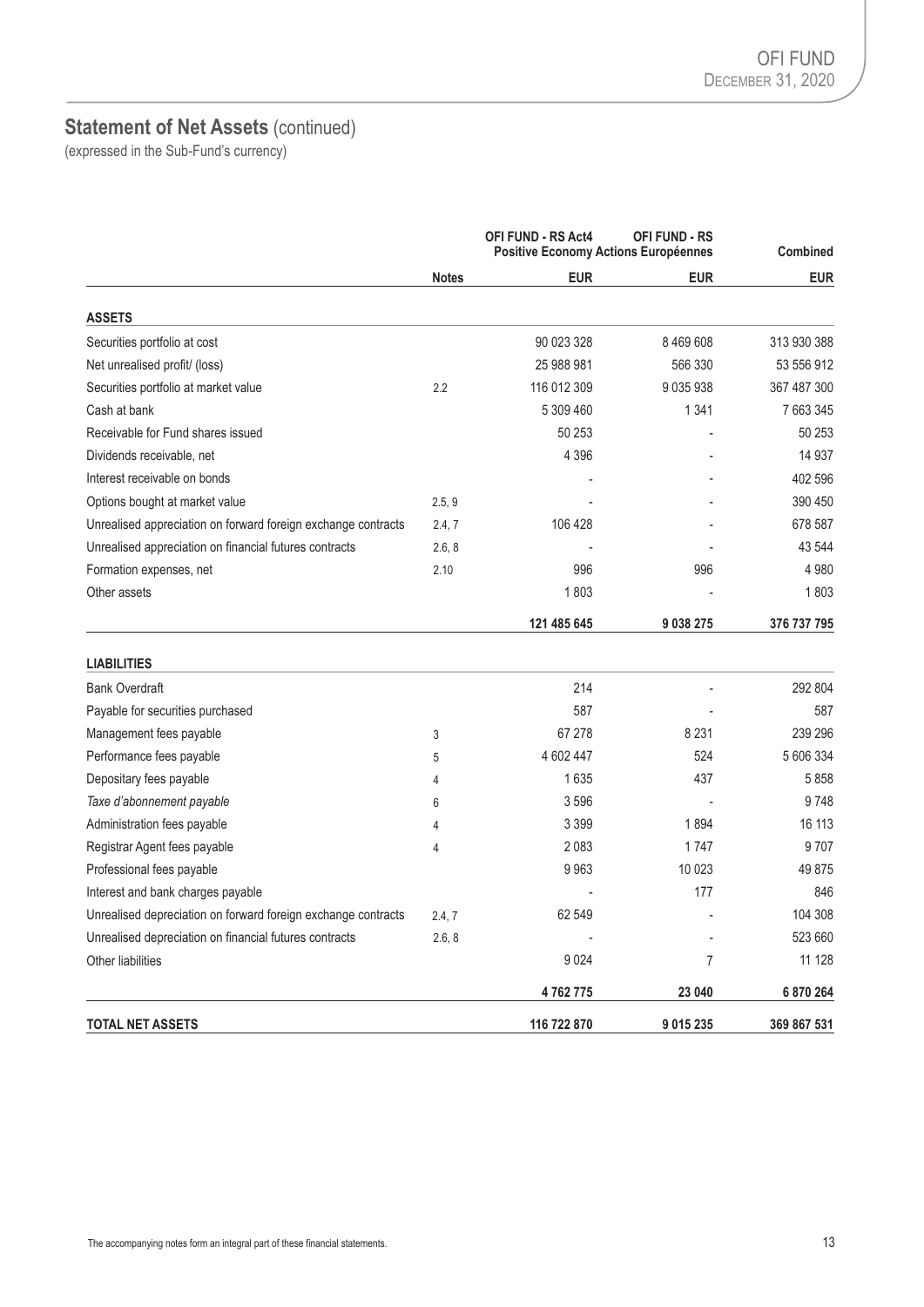# **Statement of Operations and Changes in Net Assets**

(expressed in the Sub-Fund's currency)

|                                            |              | OFI FUND -<br><b>RS Global Convertible</b><br>Bond $(1)$ | OFI FUND -<br>Euro Breakeven<br><b>Inflation</b> | OFI FUND -<br><b>RS Act4 Social</b><br>Impact $(1)$ |
|--------------------------------------------|--------------|----------------------------------------------------------|--------------------------------------------------|-----------------------------------------------------|
|                                            | <b>Notes</b> | <b>EUR</b>                                               | <b>EUR</b>                                       | <b>EUR</b>                                          |
| Net assets at the beginning of the year    |              | 90 763 932                                               | 125 590 228                                      | 46 993 586                                          |
| <b>INCOME</b>                              |              |                                                          |                                                  |                                                     |
| Dividends, net                             | 2.9          | 3 2 2 3                                                  |                                                  | 769 236                                             |
| Interest on Bonds, net                     | 2.9          | 490 967                                                  | 1 146 274                                        |                                                     |
| <b>Bank interest</b>                       | 2.9          | 1661                                                     |                                                  | 19                                                  |
| Income on securities lending               | 10           | 4 1 3 1                                                  | 7 2 2 6                                          |                                                     |
| Other income                               |              | 22 4 9 2                                                 | 19 941                                           | 2 0 0 7                                             |
|                                            |              | 522 474                                                  | 1 173 441                                        | 771 262                                             |
| <b>EXPENSES</b>                            |              |                                                          |                                                  |                                                     |
| Management fees                            | 3            | 973 988                                                  | 660 317                                          | 271 293                                             |
| Performance fees                           | 5            | 624                                                      | 12 212                                           | 990 526                                             |
| Depositary fees                            | 4            | 11 4 3 9                                                 | 11 995                                           | 6617                                                |
| Taxe d'abonnement                          | 6            | 9 3 7 9                                                  | 9935                                             | 4 6 22                                              |
| <b>Administration fees</b>                 | 4            | 32 058                                                   | 20 379                                           | 15 4 9 7                                            |
| Registrar Agent fees                       | 4            | 3479                                                     | 3730                                             | 2 5 2 3                                             |
| Professional fees                          |              | 24 549                                                   | 24 219                                           | 23 8 14                                             |
| Interest and bank charges                  |              | 7808                                                     | 24 047                                           | 1 3 5 7                                             |
| Amortisation of formation expenses         | 2.10         | 1 0 4 7                                                  | 1 0 4 7                                          | 1 0 4 7                                             |
| <b>Transaction costs</b>                   |              | 21 48 6                                                  | 22 845                                           | 421 653                                             |
| Other expenses                             |              | 2 2 8 4                                                  | 2 2 8 4                                          | 2 3 5 9                                             |
|                                            |              | 1 088 141                                                | 793 010                                          | 1741308                                             |
| Net investment income/ (loss)              |              | (565667)                                                 | 380 431                                          | (970046)                                            |
| Net realised gains/ (losses) on            |              |                                                          |                                                  |                                                     |
| - securities sold                          | 2.3          | 1038833                                                  | 820 455                                          | 4 119 989                                           |
| - currencies                               | 2.7          | (1171802)                                                |                                                  | (6970)                                              |
| - forward foreign exchange contracts       | 2.4          | 5 220 822                                                |                                                  |                                                     |
| - financial futures contracts              |              | 691 636                                                  | (5615800)                                        | 2 900                                               |
|                                            |              | 5779489                                                  | (4795345)                                        | 4 115 919                                           |
| Net realised result for the year           |              | 5 213 822                                                | (4414914)                                        | 3 145 873                                           |
| Change in net unrealised profit/ (loss) on |              |                                                          |                                                  |                                                     |
| - securities                               |              | 12 652 986                                               | 487 182                                          | 69 434                                              |
| - forward foreign exchange contracts       | 2.4          | 330 176                                                  |                                                  |                                                     |
| - options                                  |              | 134 257                                                  |                                                  |                                                     |
| - financial futures contracts              |              | 6 5 9 5                                                  | (1299290)                                        | 450                                                 |
|                                            |              | 13 124 014                                               | (812 108)                                        | 69 884                                              |
| <b>Result of operations</b>                |              | 18 337 836                                               | (5227022)                                        | 3 215 757                                           |
| Movements in capital                       |              |                                                          |                                                  |                                                     |
| Subscriptions                              |              | 13 594 490                                               | 15 481 356                                       | 2 2 6 2 9 3 4                                       |
| Redemptions                                |              | (20381378)                                               | (45295416)                                       | (1007295)                                           |
|                                            |              | (678688)                                                 | (29814060)                                       | 1 255 639                                           |
| Dividend paid                              | 14           | (199582)                                                 |                                                  |                                                     |
| Net assets at the end of the year          |              | 102 115 298                                              | 90 549 146                                       | 51 464 982                                          |

(1) For more details, please refer the Note 1 of this report.

The accompanying notes form an integral part of these financial statements. 14<br>
14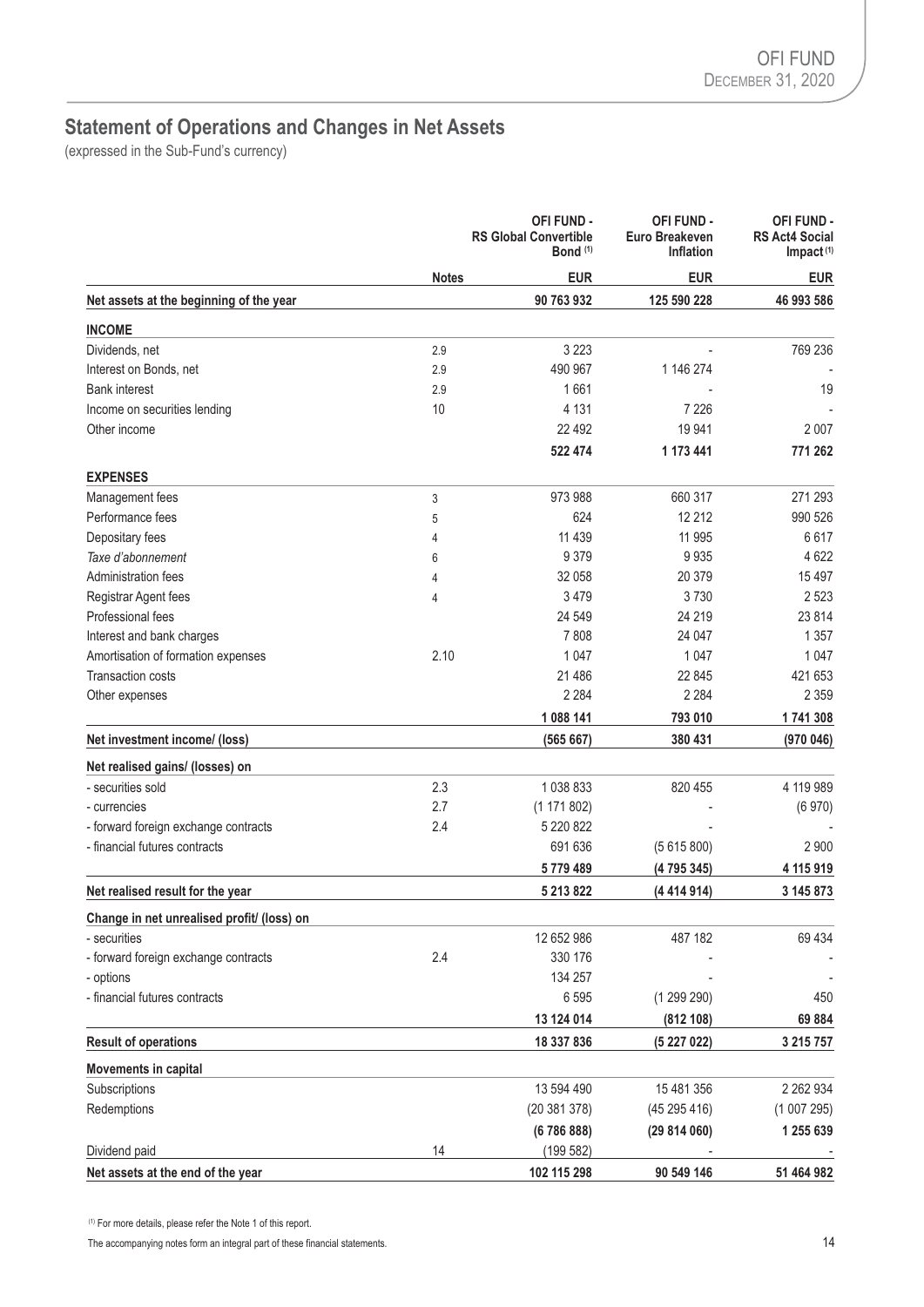# **Statement of Operations and Changes in Net Assets (continued)**

(expressed in the Sub-Fund's currency)

|                                            | <b>Notes</b> | <b>OFI FUND -</b><br><b>RS Act4 Positive</b><br>Economy <sup>(1)</sup> | OFI FUND -<br>Européennes <sup>(1)</sup> | <b>OFI FUND -</b><br><b>RS Actions Global Equity Natural</b><br>Resources <sup>(1)</sup> |
|--------------------------------------------|--------------|------------------------------------------------------------------------|------------------------------------------|------------------------------------------------------------------------------------------|
|                                            |              | <b>EUR</b>                                                             | <b>EUR</b>                               | <b>EUR</b>                                                                               |
| Net assets at the beginning of the year    |              | 108 682 156                                                            | 183 846 806                              | 20 642 972                                                                               |
| <b>INCOME</b>                              |              |                                                                        |                                          |                                                                                          |
| Dividends, net                             | 2.9          | 1566480                                                                | 805 910                                  | 404 060                                                                                  |
| Interest on Bonds, net                     | 2.9          |                                                                        |                                          |                                                                                          |
| <b>Bank interest</b>                       | 2.9          | 19                                                                     | 709                                      | 256                                                                                      |
| Income on securities lending               | 10           |                                                                        | 10 804                                   | 1 4 3 9                                                                                  |
| Other income                               |              | 245                                                                    |                                          | 28 673                                                                                   |
|                                            |              | 1 566 744                                                              | 817 423                                  | 434 428                                                                                  |
| <b>EXPENSES</b>                            |              |                                                                        |                                          |                                                                                          |
| Management fees                            | 3            | 712 595                                                                | 285 774                                  | 78 397                                                                                   |
| Performance fees                           | 5            | 4 602 447                                                              | 524                                      | 6 0 0 7                                                                                  |
| Depositary fees                            | 4            | 11 690                                                                 | 7312                                     | 3 1 0 3                                                                                  |
| Taxe d'abonnement                          | 6            | 10 617                                                                 | 2 111                                    | 1 1 1 4                                                                                  |
| <b>Administration fees</b>                 | 4            | 20 033                                                                 | 15 662                                   | 11 908                                                                                   |
| Registrar Agent fees                       | 4            | 3632                                                                   | 2677                                     | 1 901                                                                                    |
| Professional fees                          |              | 28 174                                                                 | 26 690                                   | 28 704                                                                                   |
| Interest and bank charges                  |              | 5 5 3 7                                                                | 3625                                     | 5685                                                                                     |
| Amortisation of formation expenses         | 2.10         | 1 0 4 7                                                                | 1 0 4 7                                  | 2044                                                                                     |
| <b>Transaction costs</b>                   |              | 503 943                                                                | 526 310                                  | 115 937                                                                                  |
| Other expenses                             |              | 5 2 9 3                                                                | 5 2 1 8                                  | 2422                                                                                     |
|                                            |              | 5905008                                                                | 876950                                   | 257 222                                                                                  |
| Net investment income/ (loss)              |              | (4 338 264)                                                            | (59 527)                                 | 177 206                                                                                  |
| Net realised gains/ (losses) on            |              |                                                                        |                                          |                                                                                          |
| - securities sold                          | 2.3          | 14 927 716                                                             | (30346669)                               | 618 633                                                                                  |
| - currencies                               | 2.7          | 161816                                                                 | (293)                                    | (4404)                                                                                   |
| - forward foreign exchange contracts       | 2.4          | (641885)                                                               |                                          | (2648)                                                                                   |
| - financial futures contracts              |              |                                                                        |                                          |                                                                                          |
|                                            |              | 14 447 647                                                             | (30 346 962)                             | 611 581                                                                                  |
| Net realised result for the year           |              | 10 109 383                                                             | (30 406 489)                             | 788 787                                                                                  |
| Change in net unrealised profit/ (loss) on |              |                                                                        |                                          |                                                                                          |
| - securities                               |              | 9 0 7 4 5 1 2                                                          | (4861494)                                | (2 230 866)                                                                              |
| - forward foreign exchange contracts       | 2.4          | 23 975                                                                 |                                          | (843)                                                                                    |
| - options                                  |              |                                                                        |                                          |                                                                                          |
| - financial futures contracts              |              |                                                                        |                                          |                                                                                          |
|                                            |              | 9 0 9 8 4 8 7                                                          | (4861494)                                | (2231709)                                                                                |
| <b>Result of operations</b>                |              | 19 207 870                                                             | (35267983)                               | (1442922)                                                                                |
| Movements in capital                       |              |                                                                        |                                          |                                                                                          |
| Subscriptions                              |              | 54 449 823                                                             | 2 105 593                                | 914 073                                                                                  |
| Redemptions                                |              | (65578307)                                                             | (137 407 620)                            | (20 114 123)                                                                             |
|                                            |              | (11 128 484)                                                           | (135 302 027)                            | (19200050)                                                                               |
| Dividend paid                              | 14           | (38672)                                                                | (4261561)                                |                                                                                          |
| Net assets at the end of the year          |              | 116 722 870                                                            | 9 015 235                                |                                                                                          |

(1) For more details, please refer the Note 1 of this report.

The accompanying notes form an integral part of these financial statements. 15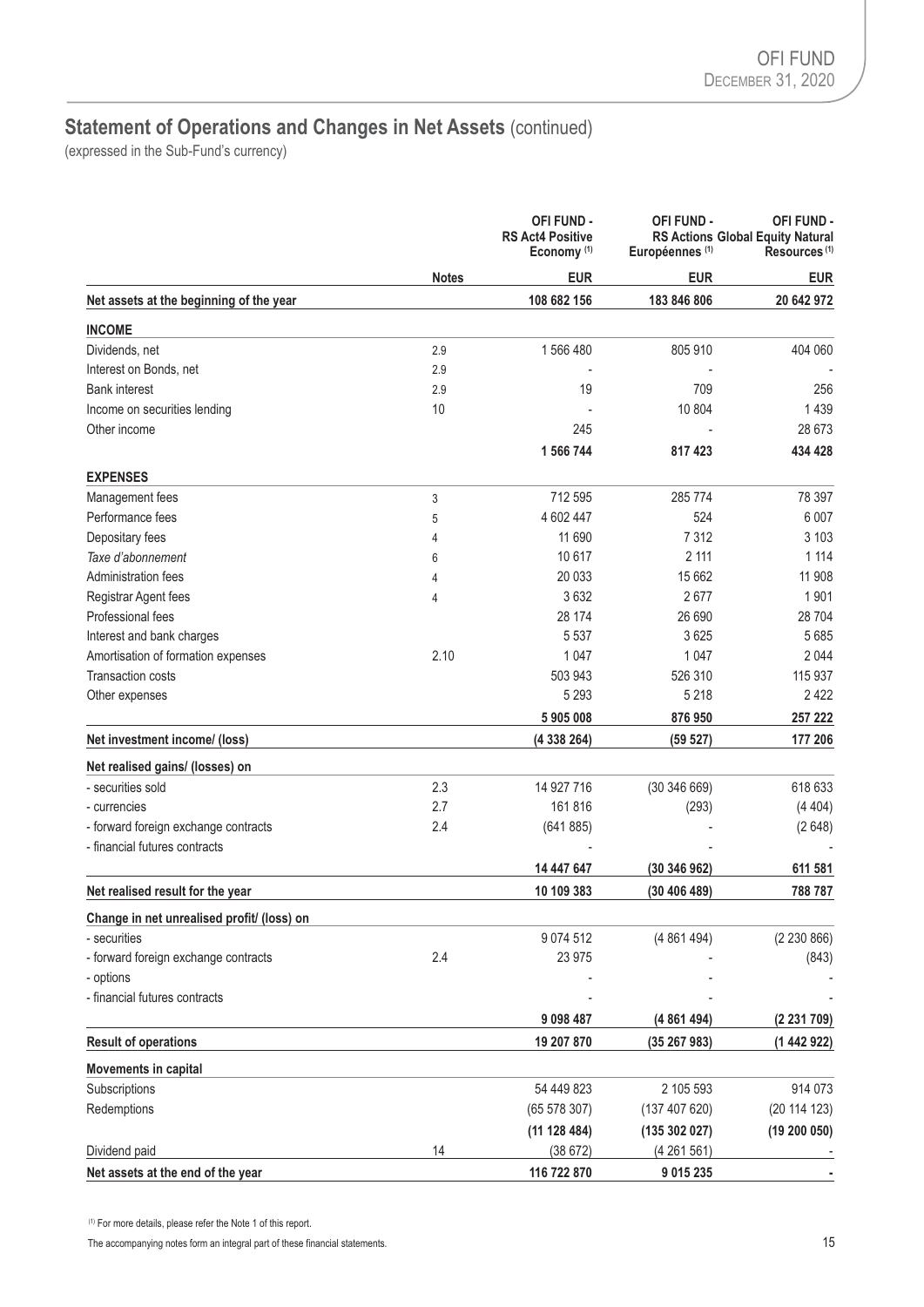# **Statement of Operations and Changes in Net Assets (continued)**

(expressed in the Sub-Fund's currency)

|                                            |              | <b>Combined</b> |              |
|--------------------------------------------|--------------|-----------------|--------------|
|                                            | <b>Notes</b> | <b>EUR</b>      | <b>EUR</b>   |
| Net assets at the beginning of the year    |              | 62 192 722      | 638 712 402  |
| <b>INCOME</b>                              |              |                 |              |
| Dividends, net                             | 2.9          | 638 415         | 4 187 324    |
| Interest on Bonds, net                     | 2.9          |                 | 1637241      |
| <b>Bank interest</b>                       | 2.9          | 204             | 2868         |
| Income on securities lending               | 10           |                 | 23 600       |
| Other income                               |              | 713             | 74 071       |
|                                            |              | 639 332         | 5925104      |
| <b>EXPENSES</b>                            |              |                 |              |
| Management fees                            | 3            | 302 039         | 3 284 403    |
| Performance fees                           | 5            |                 | 5 612 340    |
| Depositary fees                            | 4            | 7 1 1 0         | 59 266       |
| Taxe d'abonnement                          | 6            | 3720            | 41 498       |
| Administration fees                        | 4            | 31 0 33         | 146 570      |
| Registrar Agent fees                       | 4            | 2524            | 20466        |
| Professional fees                          |              | 29 642          | 185 792      |
| Interest and bank charges                  |              | 1 0 4 3         | 49 102       |
| Amortisation of formation expenses         | 2.10         |                 | 7 2 7 9      |
| <b>Transaction costs</b>                   |              | 135 780         | 1747954      |
| Other expenses                             |              | 2441            | 22 301       |
|                                            |              | 515 332         | 11 176 971   |
| Net investment income/ (loss)              |              | 124 000         | (5251867)    |
| Net realised gains/ (losses) on            |              |                 |              |
| - securities sold                          | 2.3          | 1682083         | (7138960)    |
| - currencies                               | 2.7          | 63 840          | (957 813)    |
| - forward foreign exchange contracts       | 2.4          | (57971)         | 4518318      |
| - financial futures contracts              |              |                 | (4921264)    |
|                                            |              | 1687952         | (8499719)    |
| Net realised result for the year           |              | 1811952         | (13 751 586) |
| Change in net unrealised profit/ (loss) on |              |                 |              |
| - securities                               |              | (6928404)       | 8 263 350    |
| - forward foreign exchange contracts       | 2.4          | (36641)         | 316 667      |
| - options                                  |              |                 | 134 257      |
| - financial futures contracts              |              |                 | (1292245)    |
|                                            |              | (6965045)       | 7 422 029    |
| <b>Result of operations</b>                |              | (5153093)       | (6329557)    |
| Movements in capital                       |              |                 |              |
| Subscriptions                              |              | 5 134 898       | 93 943 167   |
| Redemptions                                |              | (62 174 527)    | (35195866)   |
|                                            |              | (57039629)      | (258015499)  |
| Dividend paid                              | 14           |                 | (4499815)    |
| Net assets at the end of the year          |              |                 | 369 867 531  |

(1) For more details, please refer the Note 1 of this report.

The accompanying notes form an integral part of these financial statements. 16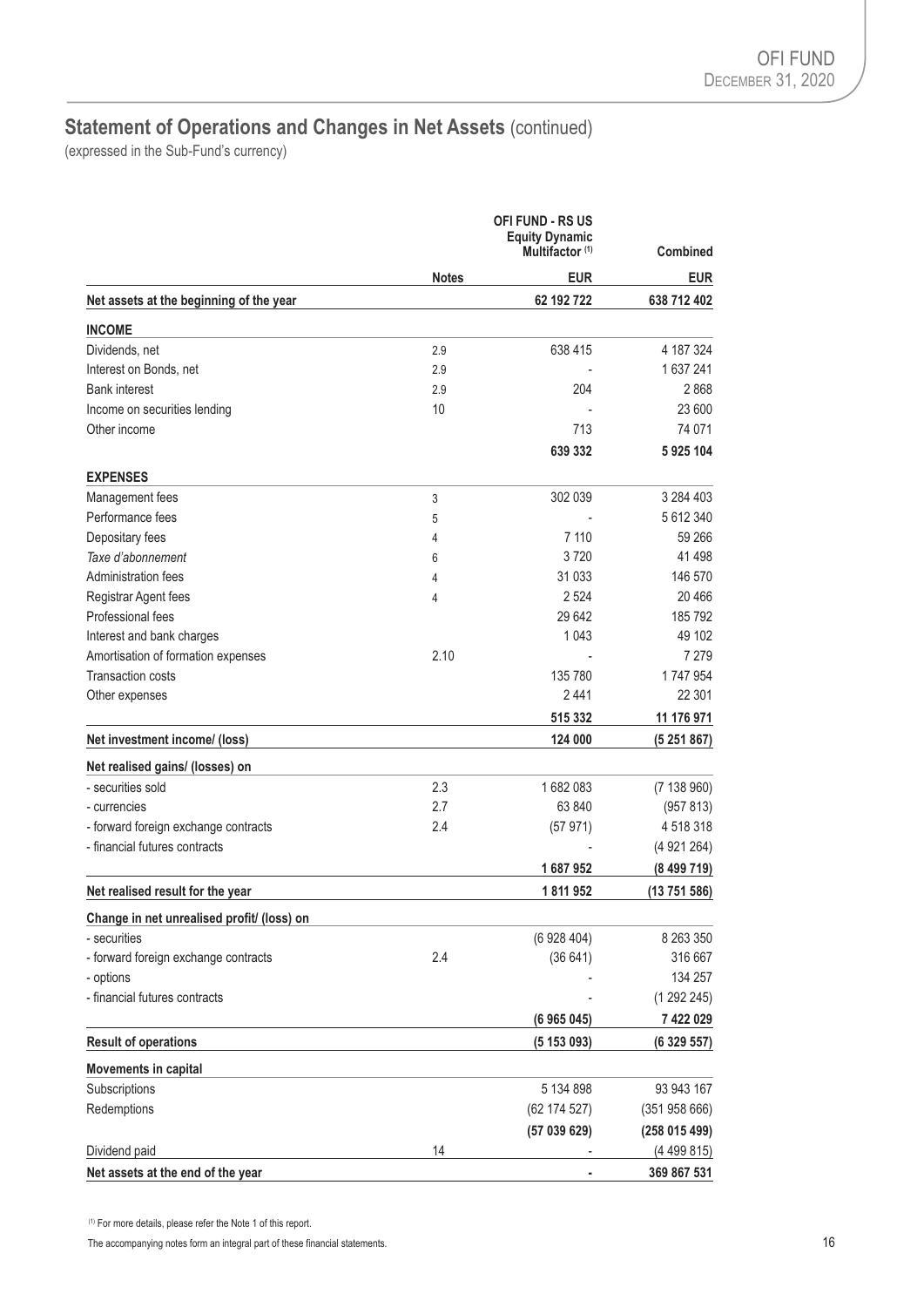# **Statistical information**

# **OFI FUND - RS Global Convertible Bond**

|                           | Currency   | 31/12/20     | 31/12/19     | 31/12/18     |
|---------------------------|------------|--------------|--------------|--------------|
| <b>Class GI-C EUR</b>     |            |              |              |              |
| Number of shares          |            | 100.00       | 100.00       |              |
| Net asset value per share | <b>EUR</b> | 125.12       | 103.22       |              |
| Class I-C EUR H           |            |              |              |              |
| Number of shares          |            | 1 064 217.69 | 1 008 037.48 | 1 051 127.16 |
| Net asset value per share | <b>EUR</b> | 78.47        | 64.75        | 59.60        |
| Class I-D EUR H           |            |              |              |              |
| Number of shares          |            | 144 000.00   | 237 598.15   | 244 373.15   |
| Net asset value per share | <b>EUR</b> | 128.93       | 107.19       | 99.27        |
| Class R-C EUR H           |            |              |              |              |
| Number of shares          |            | 100.00       | 100.00       | 100.00       |
| Net asset value per share | <b>EUR</b> | 122.38       | 101.88       | 94.26        |
| <b>Class RF EUR H-C</b>   |            |              |              |              |
| Number of shares          |            | 100.00       | 100.00       | 100.00       |
| Net asset value per share | <b>EUR</b> | 129.05       | 106.51       | 98.14        |
| <b>Total Net Assets</b>   | <b>EUR</b> | 102 115 298  | 90 763 932   | 86 925 382   |

### **OFI FUND - Euro Breakeven Inflation**

|                           | Currency   | 31/12/20   | 31/12/19    | 31/12/18    |
|---------------------------|------------|------------|-------------|-------------|
| <b>Class G-I EUR</b>      |            |            |             |             |
| Number of shares          |            | -          | 100.00      | 100.00      |
| Net asset value per share | <b>EUR</b> |            | 93.13       | 95.56       |
| <b>Class I-C EUR</b>      |            |            |             |             |
| Number of shares          |            | 46 178.06  | 70 131.41   | 125 856.41  |
| Net asset value per share | <b>EUR</b> | 96.76      | 101.15      | 103.78      |
| Class I-XL-C EUR          |            |            |             |             |
| Number of shares          |            | 8 630.01   | 11 404.01   | 13 006.01   |
| Net asset value per share | <b>EUR</b> | 9973.52    | 10 389.14   | 10 622.83   |
| <b>Class RF EUR-C</b>     |            |            |             |             |
| Number of shares          |            | 100.00     | 100.00      | 100.00      |
| Net asset value per share | <b>EUR</b> | 91.76      | 96.05       | 98.72       |
| <b>Total Net Assets</b>   | <b>EUR</b> | 90 549 146 | 125 590 228 | 151 241 734 |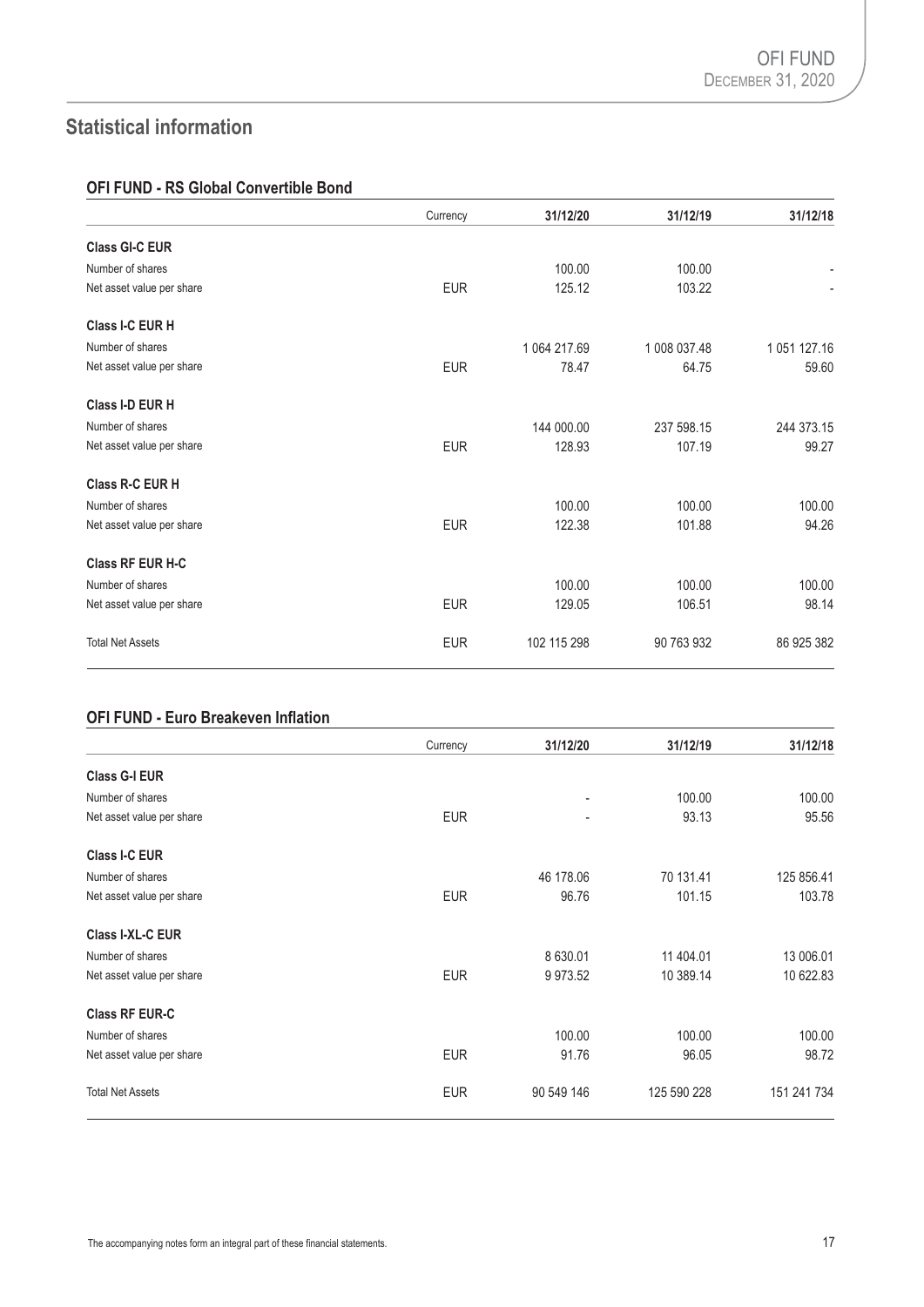# **OFI FUND - RS Act4 Social Impact**

|                           | Currency   | 31/12/20   | 31/12/19   | 31/12/18   |
|---------------------------|------------|------------|------------|------------|
| <b>Class F-C EUR</b>      |            |            |            |            |
| Number of shares          |            | 3 596.38   | 3 553.38   | 5 181.00   |
| Net asset value per share | <b>EUR</b> | 11 965.19  | 11 217.72  | 9 285.49   |
| Class I-C EUR             |            |            |            |            |
| Number of shares          |            | 680.00     | 610.00     | 710.00     |
| Net asset value per share | <b>EUR</b> | 11 730.45  | 11 009.50  | 9 149.76   |
| Class R-C EUR             |            |            |            |            |
| Number of shares          |            | 4 126.36   | 3 978.94   | 5 861.09   |
| Net asset value per share | <b>EUR</b> | 110.73     | 104.79     | 87.92      |
| <b>Total Net Assets</b>   | <b>EUR</b> | 51 464 982 | 46 993 586 | 55 119 749 |

# **OFI FUND - RS Act4 Positive Economy**

|                           | Currency   | 31/12/20  | 31/12/19  | 31/12/18 |
|---------------------------|------------|-----------|-----------|----------|
| <b>Class F-C EUR</b>      |            |           |           |          |
| Number of shares          |            | 4791.52   | 4 968.52  | 5 328,00 |
| Net asset value per share | <b>EUR</b> | 14 418.80 | 12 198.42 | 9 566.28 |
| <b>Class GI-C EUR</b>     |            |           |           |          |
| Number of shares          |            | 452.00    | 595.00    | 1.00     |
| Net asset value per share | <b>EUR</b> | 12 871.53 | 10 413.21 | 8 190.70 |
| <b>Class GR-C EUR</b>     |            |           |           |          |
| Number of shares          |            | 232.00    | 100.00    | 100.00   |
| Net asset value per share | <b>EUR</b> | 125.28    | 102.29    | 81.19    |
| <b>Class I-C EUR</b>      |            |           |           |          |
| Number of shares          |            | 575.79    | 2 477.57  | 1 070.66 |
| Net asset value per share | <b>EUR</b> | 14 199.23 | 12 084.64 | 9532.91  |
| Class I-C EUR H           |            |           |           |          |
| Number of shares          |            | 800.00    | 800.00    |          |
| Net asset value per share | <b>EUR</b> | 13 379.82 | 11 235.52 |          |
| Class I-D EUR             |            |           |           |          |
| Number of shares          |            | 173.00    | 195.00    | 272.00   |
| Net asset value per share | <b>EUR</b> | 13 211.05 | 11 384.87 | 9 063.57 |
| <b>Class N-D EUR</b>      |            |           |           |          |
| Number of shares          |            | 84 653.72 |           |          |
| Net asset value per share | <b>EUR</b> | 106.74    |           |          |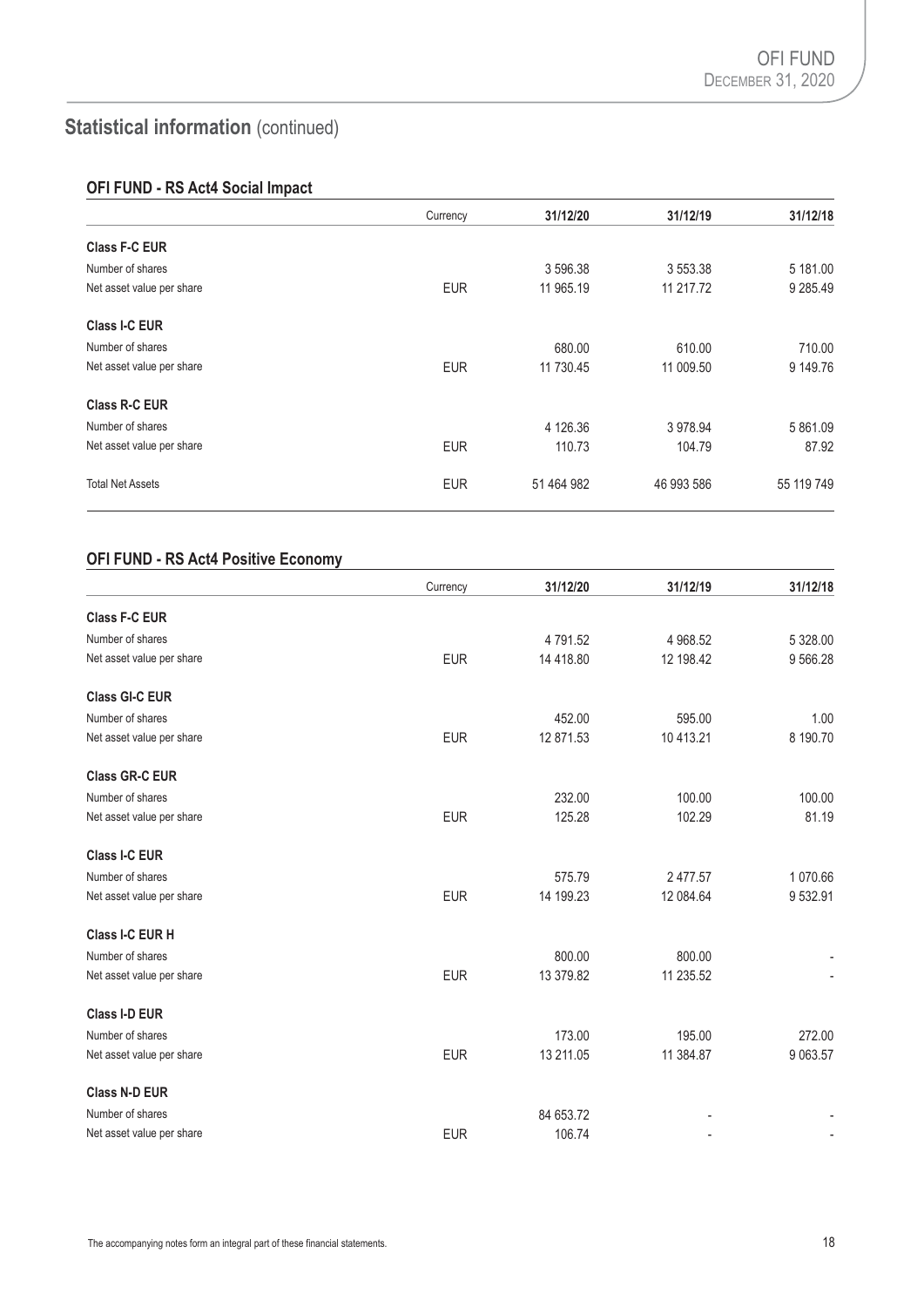# **OFI FUND - RS Act4 Positive Economy**

|                                                  | Currency   | 31/12/20    | 31/12/19    | 31/12/18                 |
|--------------------------------------------------|------------|-------------|-------------|--------------------------|
| <b>Class OFI ACTIONS ECONOMIE POSITIVE EUR-C</b> |            |             |             |                          |
| Number of shares                                 |            | 34 688.70   | 4 998.95    | $\blacksquare$           |
| Net asset value per share                        | <b>EUR</b> | 139.44      | 113.19      | $\overline{\phantom{a}}$ |
| Class R-C EUR                                    |            |             |             |                          |
| Number of shares                                 |            | 49 010.01   | 1 232.82    | 1 369.00                 |
| Net asset value per share                        | <b>EUR</b> | 133.94      | 114.15      | 90.60                    |
| <b>Class RF EUR-C</b>                            |            |             |             |                          |
| Number of shares                                 |            | 1 270.00    | 100.00      | 100.00                   |
| Net asset value per share                        | <b>EUR</b> | 146.22      | 123.84      | 97.58                    |
| <b>Total Net Assets</b>                          | <b>EUR</b> | 116 722 870 | 108 682 156 | 63 791 027               |

# **OFI FUND - RS Actions Européennes**

|                           | Currency   | 31/12/20 | 31/12/19  | 31/12/18    |
|---------------------------|------------|----------|-----------|-------------|
| Class G-I-C EUR           |            |          |           |             |
| Number of shares          |            |          |           | 1.00        |
| Net asset value per share | <b>EUR</b> |          |           | 7 984.48    |
| <b>Class G-R-C EUR</b>    |            |          |           |             |
| Number of shares          |            |          |           | 100.00      |
| Net asset value per share | <b>EUR</b> |          |           | 79.07       |
| <b>Class G-XL-C EUR</b>   |            |          |           |             |
| Number of shares          |            |          |           | 1.00        |
| Net asset value per share | <b>EUR</b> |          |           | 8 0 1 4 .54 |
| <b>Class I-C EUR</b>      |            |          |           |             |
| Number of shares          |            | 63.64    | 1686.13   | 2 109.14    |
| Net asset value per share | <b>EUR</b> | 9730.88  | 10 457.87 | 8 390.71    |
| <b>Class I-D EUR</b>      |            |          |           |             |
| Number of shares          |            | 970.00   | 976.00    | 3716.00     |
| Net asset value per share | <b>EUR</b> | 8 655.63 | 9569.17   | 7 925.12    |
| Class I-XL-C EUR          |            |          |           |             |
| Number of shares          |            |          | 1 536.46  | 7 420.00    |
| Net asset value per share | <b>EUR</b> |          | 10 647.97 | 8 513.26    |
| Class I-XL-D EUR          |            |          |           |             |
| Number of shares          |            |          | 14 576.00 | 22 389.00   |
| Net asset value per share | <b>EUR</b> |          | 9636.61   | 7951.01     |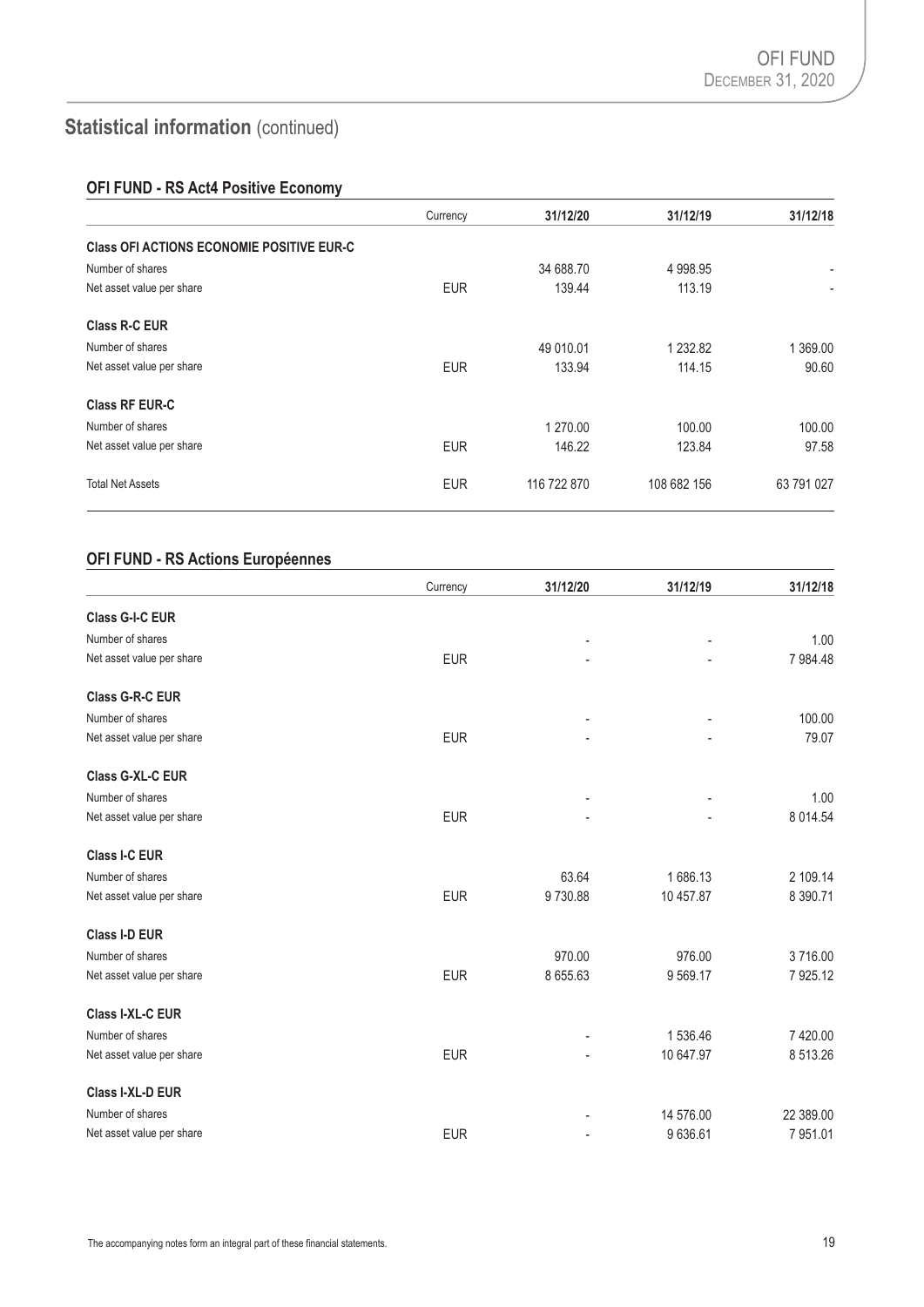# **OFI FUND - RS Actions Européennes**

|                           | Currency   | 31/12/20                 | 31/12/19    | 31/12/18    |
|---------------------------|------------|--------------------------|-------------|-------------|
| <b>Class R-C EUR</b>      |            |                          |             |             |
| Number of shares          |            | $\overline{\phantom{0}}$ | 500.00      | 1882.09     |
| Net asset value per share | <b>EUR</b> | $\blacksquare$           | 100.97      | 81.63       |
| <b>Total Net Assets</b>   | <b>EUR</b> | 9 0 1 5 2 3 5            | 183 846 806 | 288 507 994 |

# **OFI FUND - Global Equity Natural Resources**

|                           | Currency   | 23/11/20  | 31/12/19   | 31/12/18   |
|---------------------------|------------|-----------|------------|------------|
| <b>Class I-C EUR</b>      |            |           |            |            |
| Number of shares          |            | 1 552.06  | 80 290.06  | 84 882.06  |
| Net asset value per share | <b>EUR</b> | 36.85     | 39.48      | 32.16      |
| Class I-C USD             |            |           |            |            |
| Number of shares          |            | 29 720.00 | 29 720.00  | 29 720.00  |
| Net asset value per share | <b>USD</b> | 38.25     | 38.71      | 32.11      |
| Class I-XL-C EUR          |            |           |            |            |
| Number of shares          |            | 1 038,00  | 1888.00    | 1888.00    |
| Net asset value per share | <b>EUR</b> | 8 187.74  | 8700.24    | 7 066.06   |
| Class R-C EUR             |            |           |            |            |
| Number of shares          |            | 10.00     | 10.00      | 17.91      |
| Net asset value per share | <b>EUR</b> | 977.96    | 1 048.90   | 860.80     |
| <b>Class RF EUR-C</b>     |            |           |            |            |
| Number of shares          |            | 10.00     | 10.00      | 10.00      |
| Net asset value per share | <b>EUR</b> | 1 110.68  | 1 185.36   | 967.09     |
| <b>Total Net Assets</b>   | <b>EUR</b> | 9 538 892 | 20 642 972 | 16 930 393 |

# **OFI FUND - RS US Equity Dynamic Multifactor**

|                           | Currency   | 02/11/20      | 31/12/19  | 31/12/18  |
|---------------------------|------------|---------------|-----------|-----------|
| <b>Class I-C EUR</b>      |            |               |           |           |
| Number of shares          |            | 29 553.57     | 29 553.57 | 18 910.60 |
| Net asset value per share | <b>EUR</b> | 96.74         | 108.02    | 83.18     |
| <b>Class I-C EUR H</b>    |            |               |           |           |
| Number of shares          |            | 1 2 2 1 . 9 0 | 63 773.86 | 63 331.60 |
| Net asset value per share | <b>EUR</b> | 97.83         | 110.20    | 89.17     |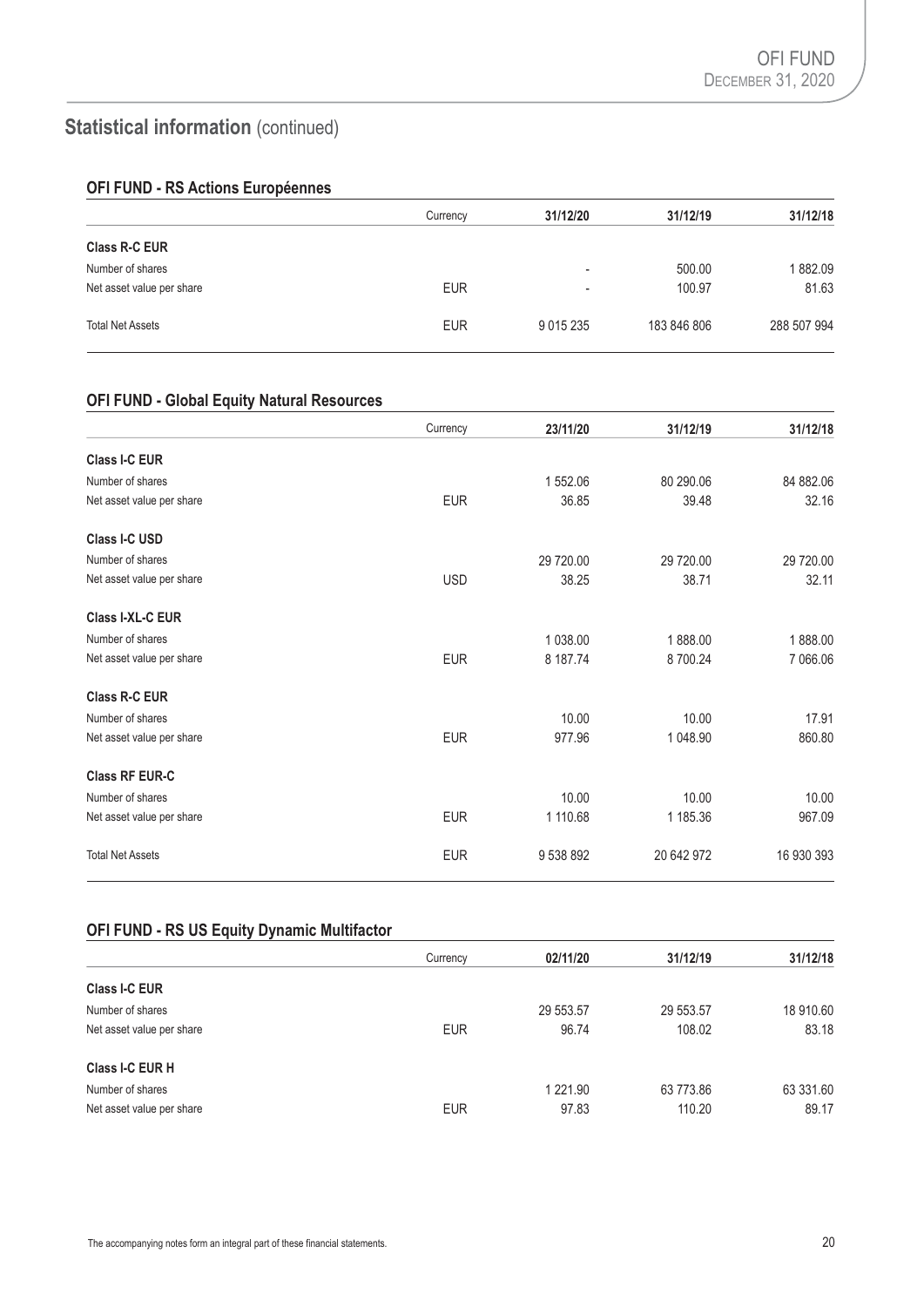| OFI FUND - RS US Equity Dynamic Multifactor |  |  |  |  |  |  |
|---------------------------------------------|--|--|--|--|--|--|
|---------------------------------------------|--|--|--|--|--|--|

|                           | Currency   | 02/11/20  | 31/12/19   | 31/12/18   |
|---------------------------|------------|-----------|------------|------------|
| <b>Class I-C USD</b>      |            |           |            |            |
| Number of shares          |            | 61 194.45 | 509 704.00 | 556 404.00 |
| Net asset value per share | <b>USD</b> | 106.26    | 114.46     | 89.76      |
| <b>Total Net Assets</b>   | <b>EUR</b> | 8 566 525 | 62 192 722 | 50 908 635 |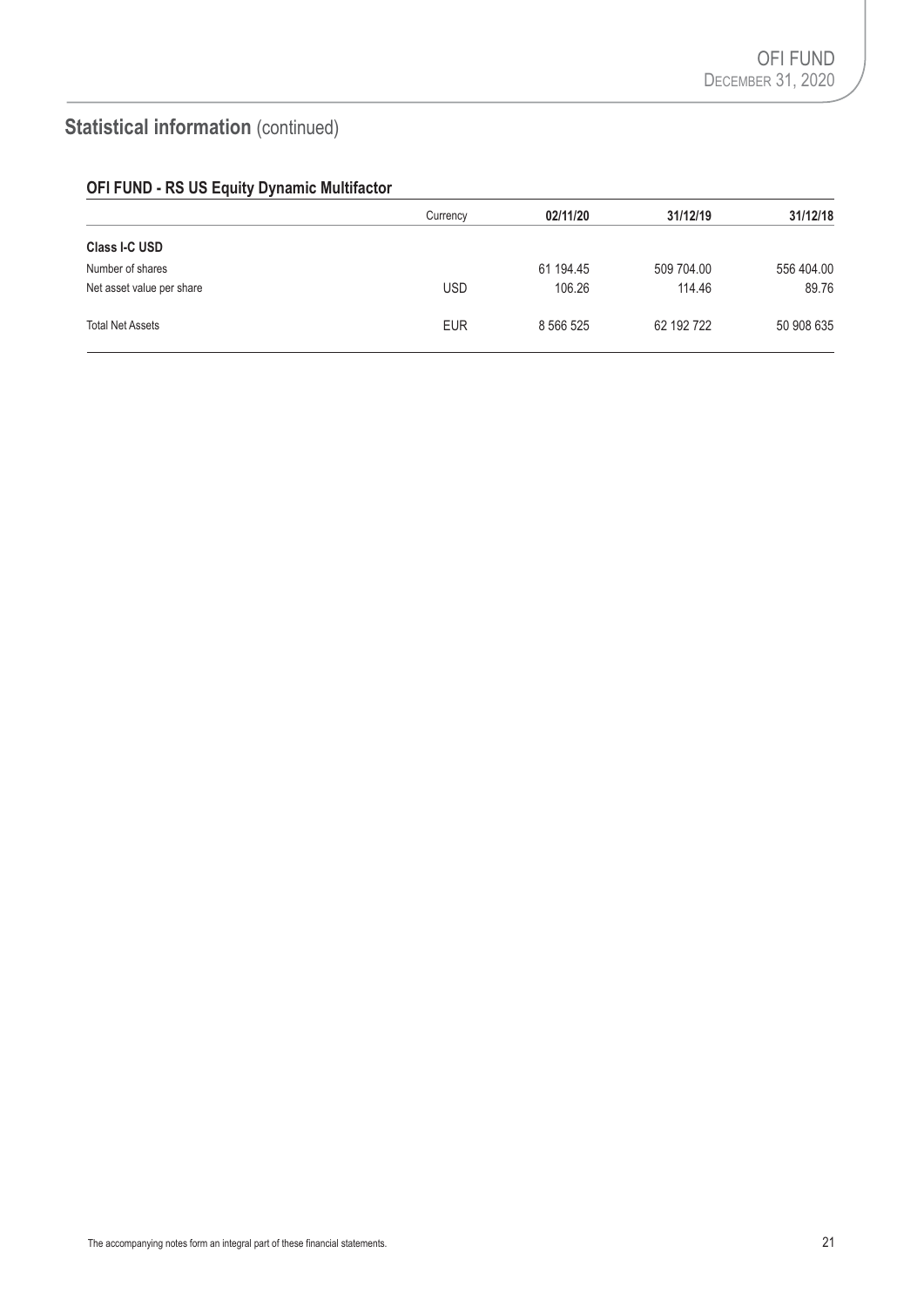# **Performance**

# **OFI FUND - Global Convertible Bond**

|                                                       | Currency   | 31/12/20 |
|-------------------------------------------------------|------------|----------|
| <b>Class GI-C EUR</b>                                 |            |          |
| Performance                                           | <b>EUR</b> | 21.22%   |
| <b>Refinitiv Convertible Bond Global Focus Hedged</b> |            |          |
| Performance                                           |            | 21.49%   |
| Class I-C EUR H                                       |            |          |
| Performance                                           | <b>EUR</b> | 21.19%   |
| <b>Refinitiv Convertible Bond Global Focus Hedged</b> |            |          |
| Performance                                           |            | 21.49%   |
| Class I-D EUR H                                       |            |          |
| Performance                                           | <b>EUR</b> | 21.20%   |
| <b>Refinitiv Convertible Bond Global Focus Hedged</b> |            |          |
| Performance                                           |            | 21.49%   |
| Class R-C EUR H                                       |            |          |
| Performance                                           | <b>EUR</b> | 20.12%   |
| Refinitiv Convertible Bond Global Focus Hedged        |            |          |
| Performance                                           |            | 21.49%   |
| <b>Class RF EUR H-C</b>                               |            |          |
| Performance                                           | <b>EUR</b> | 21.16%   |
| Refinitiv Convertible Bond Global Focus Hedged        |            |          |
| Performance                                           |            | 21.49%   |

# **OFI FUND - Euro Breakeven Inflation**

|                                                                          | Currency   | 31/12/20   |
|--------------------------------------------------------------------------|------------|------------|
| Class I-C EUR                                                            |            |            |
| Performance                                                              | <b>EUR</b> | $(4.34\%)$ |
| Markit iVBox Eur Breakeven Euri-Inflation France, Germany and Italy 7-15 |            |            |
| Performance                                                              |            | $(3.46\%)$ |
| Class I-XL-C EUR                                                         |            |            |
| Performance                                                              | <b>EUR</b> | $(4.00\%)$ |
| Markit iVBox Eur Breakeven Euri-Inflation France, Germany and Italy 7-15 |            |            |
| Performance                                                              |            | $(3.46\%)$ |
| <b>Class RF-C-EUR</b>                                                    |            |            |
| Performance                                                              | <b>EUR</b> | $(4.47\%)$ |
| Markit iVBox Eur Breakeven Euri-Inflation France, Germany and Italy 7-15 |            |            |
| Performance                                                              |            | $(3.46\%)$ |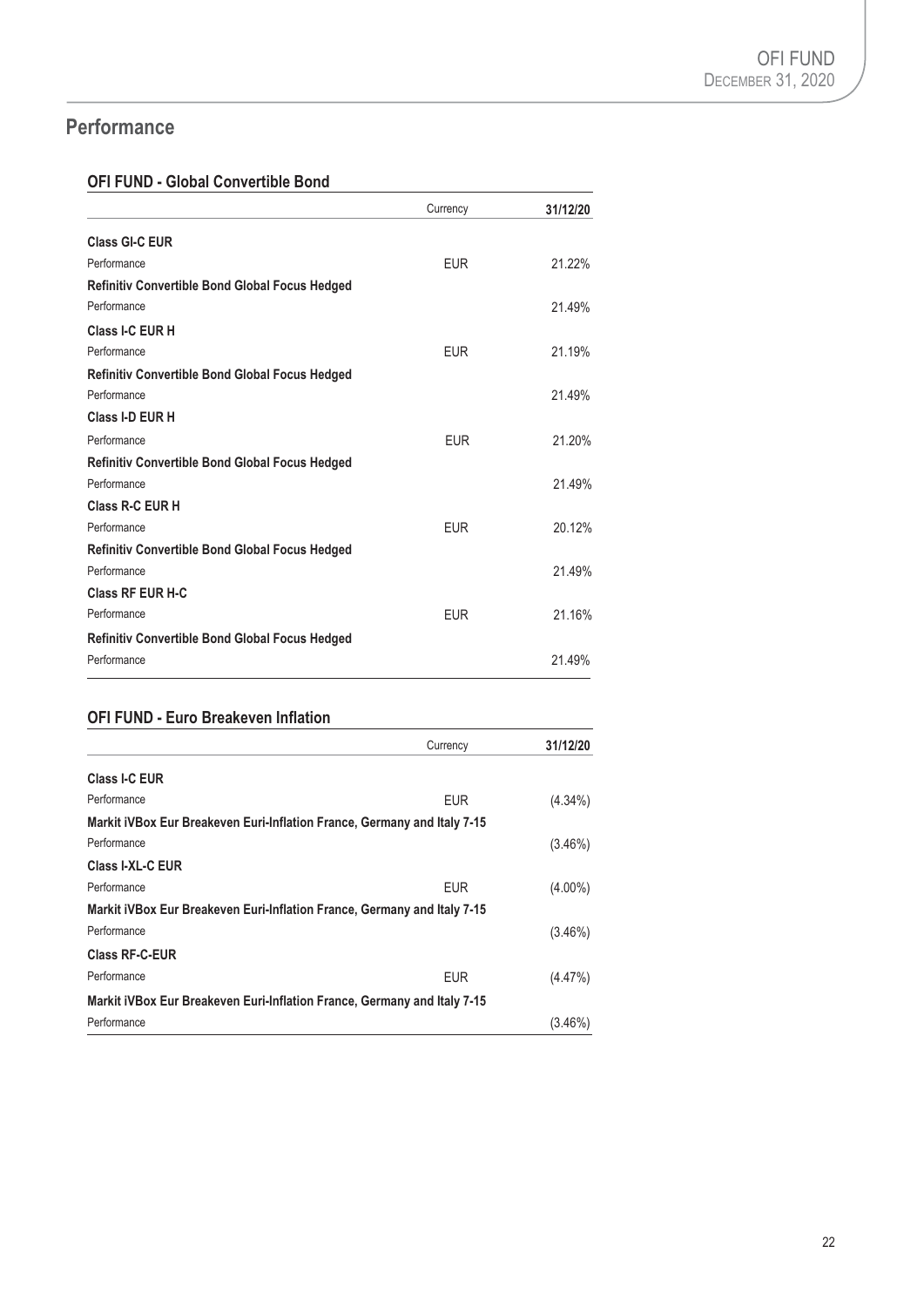# **Performance** (continued)

# **OFI FUND - RS Act4 Social Impact**

|                                    | Currency   | 31/12/20   |
|------------------------------------|------------|------------|
| <b>Class F-C EUR</b>               |            |            |
| Performance                        | <b>EUR</b> | 6.66%      |
| Stoxx Europe 600 Net Return        |            |            |
| Performance                        |            | $(1.80\%)$ |
| Class I-C EUR                      |            |            |
| Performance                        | <b>EUR</b> | 6.55%      |
| <b>Stoxx Europe 600 Net Return</b> |            |            |
| Performance                        |            | $(1.80\%)$ |
| <b>Class R-C EUR</b>               |            |            |
| Performance                        | <b>EUR</b> | 5.67%      |
| <b>Stoxx Europe 600 Net Return</b> |            |            |
| Performance                        |            | $(1.80\%)$ |

# **OFI FUND - RS Act4 Positive Economy**

|                                    | Currency   | 31/12/20   |
|------------------------------------|------------|------------|
| <b>Class F-C EUR</b>               |            |            |
| Performance                        | <b>EUR</b> | 18.20%     |
| <b>Stoxx Europe 600 Net Return</b> |            |            |
| Performance                        |            | $(1.99\%)$ |
| <b>Class GI-C EUR</b>              |            |            |
| Performance                        | <b>EUR</b> | 23.61%     |
| <b>Stoxx Europe 600 Net Return</b> |            |            |
| Performance                        |            | $(1.99\%)$ |
| <b>Class GR-C EUR</b>              |            |            |
| Performance                        | <b>EUR</b> | 22.48%     |
| <b>Stoxx Europe 600 Net Return</b> |            |            |
| Performance                        |            | $(1.99\%)$ |
| <b>Class I-C EUR</b>               |            |            |
| Performance                        | <b>EUR</b> | 17.50%     |
| <b>Stoxx Europe 600 Net Return</b> |            |            |
| Performance                        |            | $(1.99\%)$ |
| Class I-C EUR H                    |            |            |
| Performance                        | <b>EUR</b> | 19.09%     |
| <b>Stoxx Europe 600 Net Return</b> |            |            |
| Performance                        |            | $(1.99\%)$ |
| <b>Class I-D EUR</b>               |            |            |
| Performance                        | <b>EUR</b> | 17.98%     |
| <b>Stoxx Europe 600 Net Return</b> |            |            |
| Performance                        |            | $(1.99\%)$ |
| <b>Class N-D EUR</b>               |            |            |
| Performance                        | <b>EUR</b> |            |
| <b>Stoxx Europe 600 Net Return</b> |            |            |
| Performance                        |            | $(1.99\%)$ |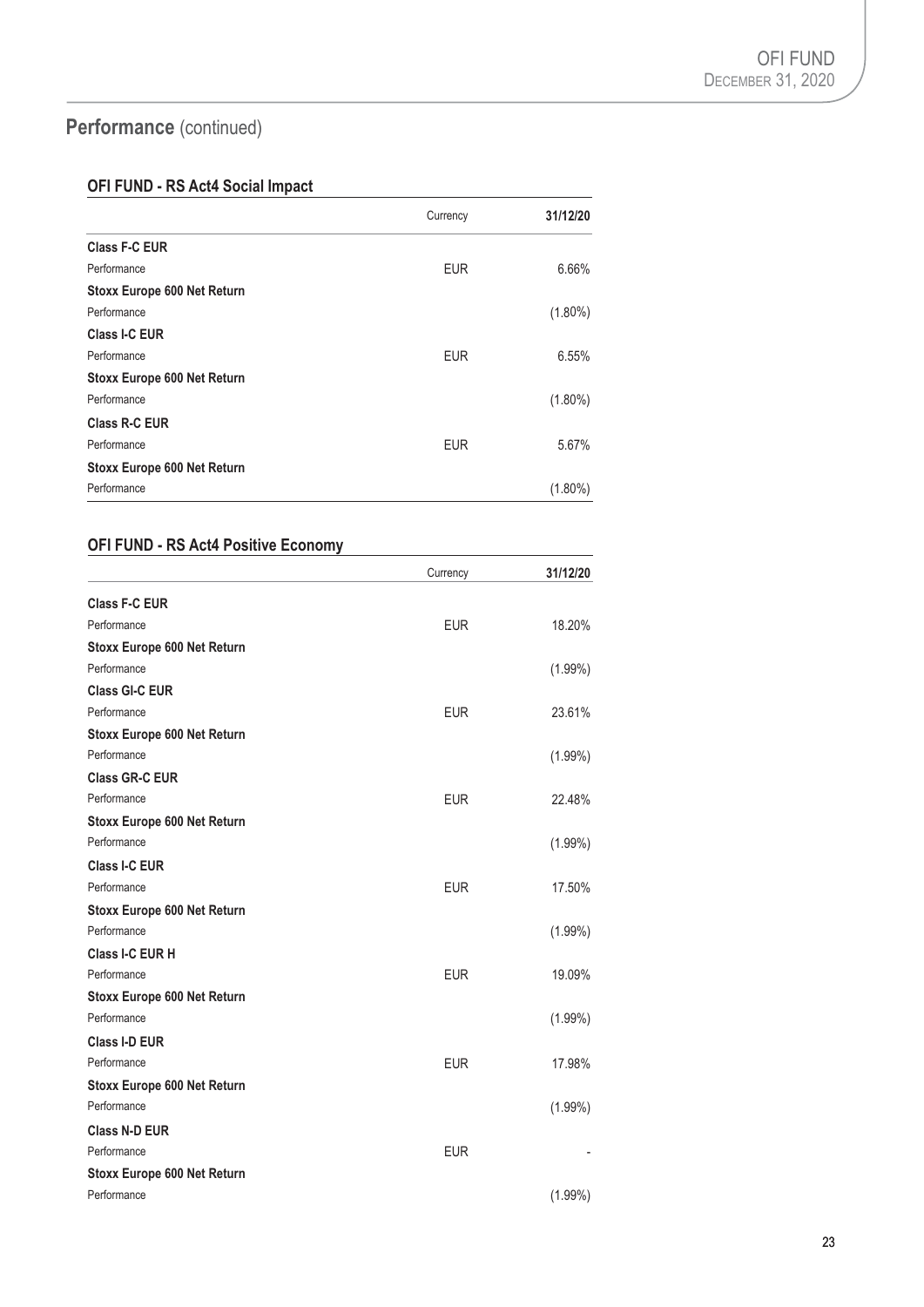# **Performance** (continued)

### **OFI FUND - RS Act4 Positive Economy** (continued)

|                                                   | Currency   | 31/12/20   |
|---------------------------------------------------|------------|------------|
| <b>Class OFI ACTIONS ECONOMIE POSITIVE EUR- C</b> |            |            |
| Performance                                       | <b>EUR</b> | 23.19%     |
| <b>Stoxx Europe 600 Net Return</b>                |            |            |
| Performance                                       |            | $(1.99\%)$ |
| Class R-C EUR                                     |            |            |
| Performance                                       | <b>EUR</b> | 17.34%     |
| <b>Stoxx Europe 600 Net Return</b>                |            |            |
| Performance                                       |            | $(1.99\%)$ |
| <b>Class RF EUR-C</b>                             |            |            |
| Performance                                       | <b>EUR</b> | 18.07%     |
| <b>Stoxx Europe 600 Net Return</b>                |            |            |
| Performance                                       |            | $(1.99\%)$ |

# **OFI FUND - RS Actions Européennes**

|                              | Currency   | 31/12/20   |
|------------------------------|------------|------------|
| <b>Class I-C EUR</b>         |            |            |
| Performance                  | <b>EUR</b> | (6.95%)    |
| <b>Euro Stoxx Net Return</b> |            |            |
| Performance                  |            | 0.25%      |
| <b>Class I-D EUR</b>         |            |            |
| Performance                  | <b>EUR</b> | $(6.96\%)$ |
| <b>Euro Stoxx Net Return</b> |            |            |
| Performance                  |            | 0.25%      |
| <b>Class I-XL-C EUR</b>      |            |            |
| Performance                  | <b>EUR</b> | (30.59%)   |
| <b>Euro Stoxx Net Return</b> |            |            |
| Performance                  |            | 0.25%      |
| <b>Class I-XL-D EUR</b>      |            |            |
| Performance                  | <b>EUR</b> | (10.87%)   |
| <b>Euro Stoxx Net Return</b> |            |            |
| Performance                  |            | 0.25%      |
| Class R-C EUR                |            |            |
| Performance                  | <b>EUR</b> | (12.21%)   |
| <b>Euro Stoxx Net Return</b> |            |            |
| Performance                  |            | 0.25%      |

Historical performance is no indicator of current or future performance.

The performance data does not take account of any commissions and costs charged when subscribing and redeeming units.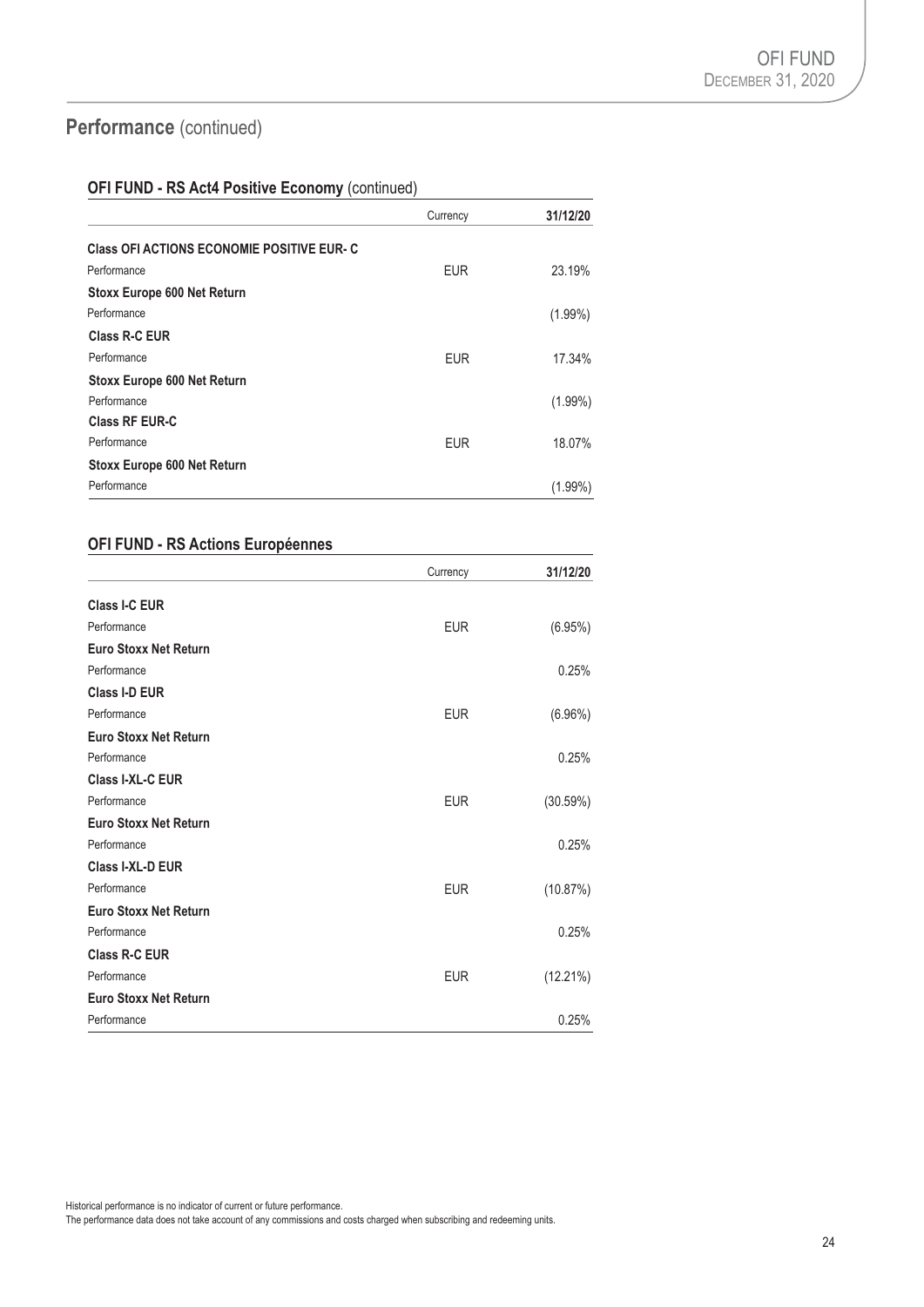# Schedule of Investments

| Nominal  |                    |           |      |                     |            |
|----------|--------------------|-----------|------|---------------------|------------|
| value/   |                    | Quotation | Cost | <b>Market value</b> | $%$ of     |
| Quantity | <b>Description</b> | Currencv  | EUR  | <b>EUR</b>          | net assets |

**Transferable securities and money market instruments admitted to an official exchange listing or dealt in on another regulated market**

| <b>Bonds</b> |                                                              |            |               |               |      |
|--------------|--------------------------------------------------------------|------------|---------------|---------------|------|
| 1400 000     | AIRBUS SE 0% CV 14/06/2021                                   | <b>EUR</b> | 1 501 900     | 1 399 804     | 1.37 |
| 6 000 000    | ANGANG STEEL CO LTD 0% CV 25/05/2023                         | <b>HKD</b> | 634 396       | 631 922       | 0.62 |
| 1 000 000    | BIOMARIN PHARMACEUTICAL INC 0.599% CV 01/08/2024             | <b>USD</b> | 889 950       | 876 270       | 0.86 |
| 1 000 000    | BOSIDENG INTERNATIONAL HOLDINGS LTD 1% CV 17/12/2024         | <b>USD</b> | 901 917       | 844 673       | 0.83 |
| 1 000 000    | BRENNTAG FINANCE BV 1.875% CV 02/12/2022                     | <b>USD</b> | 990 795       | 885 379       | 0.87 |
| 1700 000     | CELLNEX TELECOM SA 0.75% CV 20/11/2031                       | <b>EUR</b> | 1700 000      | 1640407       | 1.61 |
| 1 000 000    | CHEGG INC 0.125% CV 15/03/2025                               | <b>USD</b> | 879 687       | 1496833       | 1.47 |
| 8 000 000    | CHINA C VENTURE GROUP INC 0% CV 05/09/2023                   | <b>HKD</b> | 866 966       | 977 362       | 0.96 |
| 10 000 000   | CHINA EDUCATION GROUP HOLDINGS LTD 2% CV 28/03/2024          | HKD        | 1 256 857     | 1 272 171     | 1.25 |
| 1 400 000    | CHINA YANGTZE POWER INTERNATIONAL BVI 1 LTD 0% CV 09/11/2021 | <b>USD</b> | 1 319 356     | 1 167 056     | 1.14 |
| 8 000 000    | CHINA YUHUA EDUCATION CORP LTD 0.9% CV 27/12/2024            | <b>HKD</b> | 921 972       | 968 272       | 0.95 |
| 900 000      | CINDAI CAPITAL LTD 0% CV 08/02/2023                          | <b>USD</b> | 782 285       | 746 293       | 0.73 |
| 100 000 000  | CYBERAGENT INC 0% CV 19/02/2025                              | JPY        | 762 415       | 1 036 778     | 1.02 |
| 1 100 000    | DELIVERY HERO SE 1% CV 23/01/2027                            | <b>EUR</b> | 1 100 000     | 1 595 319     | 1.56 |
| 1 000 000    | DELIVERY HERO SE 1.5% CV 15/01/2028                          | <b>EUR</b> | 1 009 500     | 1 127 360     | 1.10 |
| 100 000      | DEUTSCHE LUFTHANSA AG 2% CV 17/11/2025                       | <b>EUR</b> | 100 000       | 116 758       | 0.11 |
| 1 300 000    | DEUTSCHE WOHNEN SE 0.6% CV 05/01/2026                        | <b>EUR</b> | 1 300 000     | 1 436 754     | 1.41 |
| 1 200 000    | DEXCOM INC 0.25% CV 15/11/2025                               | <b>USD</b> | 1 097 308     | 986 873       | 0.97 |
| 1 200 000    | DOCUSIGN INC 0.5% CV 15/09/2023                              | <b>USD</b> | 1 116 693     | 3 080 955     | 3.01 |
| 1 600 000    | ENCE ENERGIA Y CELULOSA SA 1.25% CV 05/03/2023               | <b>EUR</b> | 1 602 300     | 1 507 208     | 1.48 |
| 1 500 000    | ETSY INC 0.125% CV 01/10/2026                                | <b>USD</b> | 1 262 680     | 2 606 657     | 2.54 |
| 1 400 000    | FIELDLINK NV 3.75% CV 22/12/2021                             | <b>EUR</b> | 1 525 356     | 1 344 672     | 1.32 |
| 1 600 000    | FRESENIUS SE & CO KGAA 0% CV 31/01/2024                      | <b>EUR</b> | 1637440       | 1 570 240     | 1.54 |
| 800 000      | GN STORE NORD A/S 0% CV 21/05/2024                           | <b>EUR</b> | 810 080       | 944 096       | 0.92 |
| 700 000      | JPMORGAN CHASE BANK NA 0% CV 07/08/2022                      | <b>USD</b> | 666 230       | 756 719       | 0.74 |
| 1 500 000    | JPMORGAN CHASE BANK NA 0% CV 24/05/2022                      | <b>EUR</b> | 1 639 500     | 1746 555      | 1.71 |
| 1 600 000    | JPMORGAN CHASE BANK NA 0% CV 28/12/2023                      | <b>USD</b> | 1 4 1 4 7 3 1 | 1414808       | 1.39 |
| 1400 000     | KAKAO CORP 0% CV 28/04/2023                                  | <b>USD</b> | 1 226 908     | 1 305 580     | 1.28 |
| 10 000 000   | KINGSOFT CORP LTD 0.625% CV 29/04/2025                       | <b>HKD</b> | 1 191 134     | 1 622 767     | 1.59 |
| 1 400 000    | LG DISPLAY CO LTD 1.5% CV 22/08/2024                         | <b>USD</b> | 1 251 235     | 1 317 525     | 1.29 |
| 1 500 000    | LIBERTY MEDIA CORP 1.375% CV 15/10/2023                      | <b>USD</b> | 1 607 269     | 1 566 716     | 1.53 |
| 1 600 000    | LIVE NATION ENTERTAINMENT INC 2.5% CV 15/03/2023             | <b>USD</b> | 1 330 487     | 1700 926      | 1.67 |
| 1 300 000    | LUMENTUM HOLDINGS INC 0.25% CV 15/03/2024                    | <b>USD</b> | 1 238 599     | 1759864       | 1.72 |
| 1 000 000    | LUMENTUM HOLDINGS INC 0.5% CV 15/12/2026                     | <b>USD</b> | 862785        | 1 000 531     | 0.98 |
| 800 000      | LUYE PHARMA GROUP LTD 1.5% CV 09/07/2024                     | <b>USD</b> | 764 892       | 622 101       | 0.61 |
| 2 9 0 0      | LVMH MOET HENNESSY LOUIS VUITTON SE 0% CV 16/02/2021         | <b>USD</b> | 735 096       | 1 572 393     | 1.54 |
| 11 431       | MAISONS DU MONDE SA 0.125% CV 06/12/2023                     | <b>EUR</b> | 557 604       | 490 605       | 0.48 |
| 140 000 000  | MEDIPAL HOLDINGS CORP 0% CV 07/10/2022                       | JPY        | 1 169 935     | 1 149 309     | 1.13 |
| 110 000 000  | MINEBEA MITSUMI INC 0% CV 03/08/2022                         | JPY        | 981896        | 1 004 538     | 0.98 |
| 1 000 000    | MTU AERO ENGINES AG 0.05% CV 18/03/2027                      | <b>EUR</b> | 1 030 000     | 1 0 3 2 4 5 0 | 1.01 |
| 100 000 000  | NAGOYA RAILROAD CO LTD 0% CV 11/12/2024                      | JPY        | 908 012       | 855 030       | 0.84 |
| 20 510       | NEXITY SA 0.125% CV 01/01/2023                               | <b>EUR</b> | 1 332 929     | 1 287 362     | 1.26 |
| 1 200 000    | NUANCE COMMUNICATIONS INC 1.25% CV 01/04/2025                | <b>USD</b> | 1 044 471     | 2 241 589     | 2.20 |
| 1 300 000    | OCADO GROUP PLC 0.75% CV 18/01/2027                          | GBP        | 1444 124      | 1632538       | 1.60 |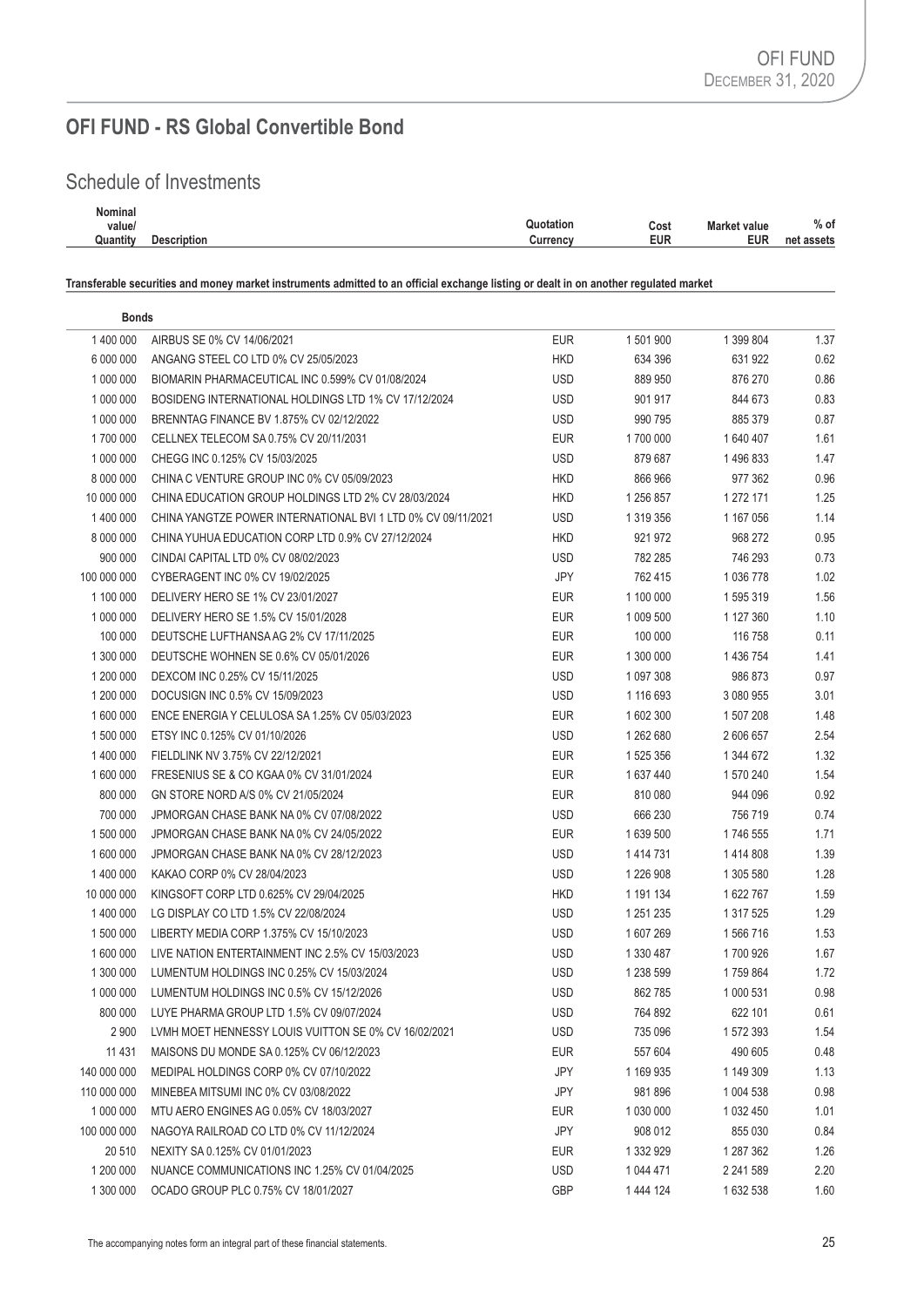Schedule of Investments (continued)

| Nominal  |                    |                   |                     |            |
|----------|--------------------|-------------------|---------------------|------------|
| value/   |                    | Quotation<br>Cost | <b>Market value</b> | $%$ of     |
| Quantity | <b>Description</b> | EUR<br>Currency   | <b>EUR</b>          | net assets |
|          |                    |                   |                     |            |

**Transferable securities and money market instruments admitted to an official exchange listing or dealt in on another regulated market (continued)**

|                                                                                                                                                                            | <b>Bonds (continued)</b>                                                         |            |               |               |       |
|----------------------------------------------------------------------------------------------------------------------------------------------------------------------------|----------------------------------------------------------------------------------|------------|---------------|---------------|-------|
| 1 000 000                                                                                                                                                                  | PALO ALTO NETWORKS INC 0.75% CV 01/07/2023                                       | <b>USD</b> | 971 805       | 1 156 790     | 1.13  |
| 1700 000                                                                                                                                                                   | PRICELINE GROUP INC 0.9% CV 15/09/2021                                           | <b>USD</b> | 1755370       | 1618276       | 1.58  |
| 1 200 000                                                                                                                                                                  | PROOFPOINT INC 0.25% CV 15/08/2024                                               | <b>USD</b> | 1 060 630     | 1 095 903     | 1.07  |
| 1 600 000                                                                                                                                                                  | QIAGEN NV 1% CV 13/11/2024                                                       | <b>USD</b> | 1 578 246     | 1660257       | 1.63  |
| 1 000 000                                                                                                                                                                  | RAG-STIFTUNG 0% CV 17/06/2026                                                    | <b>EUR</b> | 1 097 500     | 1 130 925     | 1.11  |
| 1700 000                                                                                                                                                                   | RAPID7 INC 2.25% CV 01/05/2025                                                   | <b>USD</b> | 1 585 894     | 2 2 5 4 6 3 4 | 2.21  |
| 1 300 000                                                                                                                                                                  | RH 0% CV 15/06/2023                                                              | <b>USD</b> | 1 116 554     | 2 511 049     | 2.46  |
| 900 000                                                                                                                                                                    | SAREPTA THERAPEUTICS INC 1.5% CV 15/11/2024                                      | <b>USD</b> | 799 786       | 1799228       | 1.76  |
| 140 000 000                                                                                                                                                                | SBI HOLDINGS INC/JAPAN 0% CV 13/09/2023                                          | JPY        | 1 229 435     | 1 130 053     | 1.11  |
| 2618                                                                                                                                                                       | SCHNEIDER ELECTRIC SE 0% CV 15/06/2026                                           | <b>EUR</b> | 497 708       | 501 698       | 0.49  |
| 900 000                                                                                                                                                                    | SERVICENOW INC 0% CV 01/06/2022                                                  | <b>USD</b> | 809 633       | 2 974 085     | 2.90  |
| 160 000 000                                                                                                                                                                | SHIP HE HLDN GROUP INC 0% CV 13/12/2023                                          | JPY        | 1 282 857     | 1 502 278     | 1.47  |
| 968 000                                                                                                                                                                    | SINO BIOPHARMACEUTICAL LTD 0% CV 17/02/2025                                      | <b>EUR</b> | 968 000       | 943 355       | 0.92  |
| 1 400 000                                                                                                                                                                  | SLACK TECHNOLOGIES INC 0.5% CV 15/04/2025                                        | <b>USD</b> | 1 318 691     | 1 677 277     | 1.64  |
| 1 100 000                                                                                                                                                                  | SPLUNK INC 1.125% CV 15/06/2027                                                  | <b>USD</b> | 1 0 14 6 53   | 941 206       | 0.92  |
| 800 000                                                                                                                                                                    | SQUARE INC 0.125% CV 01/03/2025                                                  | <b>USD</b> | 715 692       | 1 232 080     | 1.21  |
| 1 600 000                                                                                                                                                                  | STMICROELECTRONICS NV - B - 0.25% CV 03/07/2024                                  | <b>USD</b> | 1 436 656     | 2 367 432     | 2.32  |
| 1 400 000                                                                                                                                                                  | STMICROELECTRONICS NV 0% CV 04/08/2025                                           | <b>USD</b> | 1 262 907     | 1 394 502     | 1.37  |
| 1 200 000                                                                                                                                                                  | SYNAPTICS INC 0.5% CV 15/06/2022                                                 | <b>USD</b> | 974 273       | 1 361 246     | 1.33  |
| 1 100 000                                                                                                                                                                  | TELADOC HEALTH INC 1.25% CV 01/06/2027                                           | <b>USD</b> | 1 016 777     | 1 072 670     | 1.05  |
| 1 200 000                                                                                                                                                                  | TOTAL SA 0.5% CV 02/12/2022                                                      | <b>USD</b> | 1 110 262     | 1 003 933     | 0.98  |
| 600 000                                                                                                                                                                    | TULLOW OIL JERSEY LTD 6.625% CV 12/07/2021                                       | <b>USD</b> | 551714        | 429 822       | 0.42  |
| 1 500 000                                                                                                                                                                  | TWITTER INC 0.25% CV 15/06/2024                                                  | <b>USD</b> | 1 2 1 5 8 1 4 | 1486882       | 1.46  |
| 18 000                                                                                                                                                                     | WORLDLINE SA/FRANCE 0% CV 30/07/2026                                             | <b>EUR</b> | 1997414       | 2 111 517     | 2.07  |
| 1 000 000                                                                                                                                                                  | WUXI APPTEC CO LTD 0% CV 17/09/2024                                              | <b>USD</b> | 931 128       | 1591696       | 1.56  |
| 1 000 000                                                                                                                                                                  | XIAOMI BEST TIME INTERNATIONAL LTD 0% CV 17/12/2027                              | <b>USD</b> | 897 248       | 1 029 496     | 1.01  |
| 10 000 000                                                                                                                                                                 | ZHONGSHENG GROUP HOLDINGS LTD 0% CV 21/05/2025                                   | <b>HKD</b> | 1 253 651     | 1 444 454     | 1.41  |
|                                                                                                                                                                            | <b>Total Bonds</b>                                                               |            | 78 817 988    | 95 762 762    | 93.78 |
| <b>Shares</b>                                                                                                                                                              |                                                                                  |            |               |               |       |
| 5527                                                                                                                                                                       | CITRIX SYSTEMS INC                                                               | <b>USD</b> | 499 700       | 587 685       | 0.57  |
| 2 2 8 5                                                                                                                                                                    | <b>WORLDLINE SA</b>                                                              | <b>EUR</b> | 143 954       | 180 744       | 0.18  |
|                                                                                                                                                                            | <b>Total Shares</b>                                                              |            | 643 654       | 768 429       | 0.75  |
|                                                                                                                                                                            | Supranationals, Governments and Local Public Authorities, Debt Instruments       |            |               |               |       |
| 111 396                                                                                                                                                                    | ELECTRICITE DE FRANCE SA 0% CV 14/09/2024                                        | <b>EUR</b> | 1 303 333     | 1756993       | 1.72  |
|                                                                                                                                                                            | Total Supranationals, Governments and Local Public Authorities, Debt Instruments |            | 1 303 333     | 1756993       | 1.72  |
| Total Transferable securities and money market instruments admitted to an official exchange listing or<br>dealt in on another regulated market<br>80 764 975<br>98 288 184 |                                                                                  |            |               |               | 96.25 |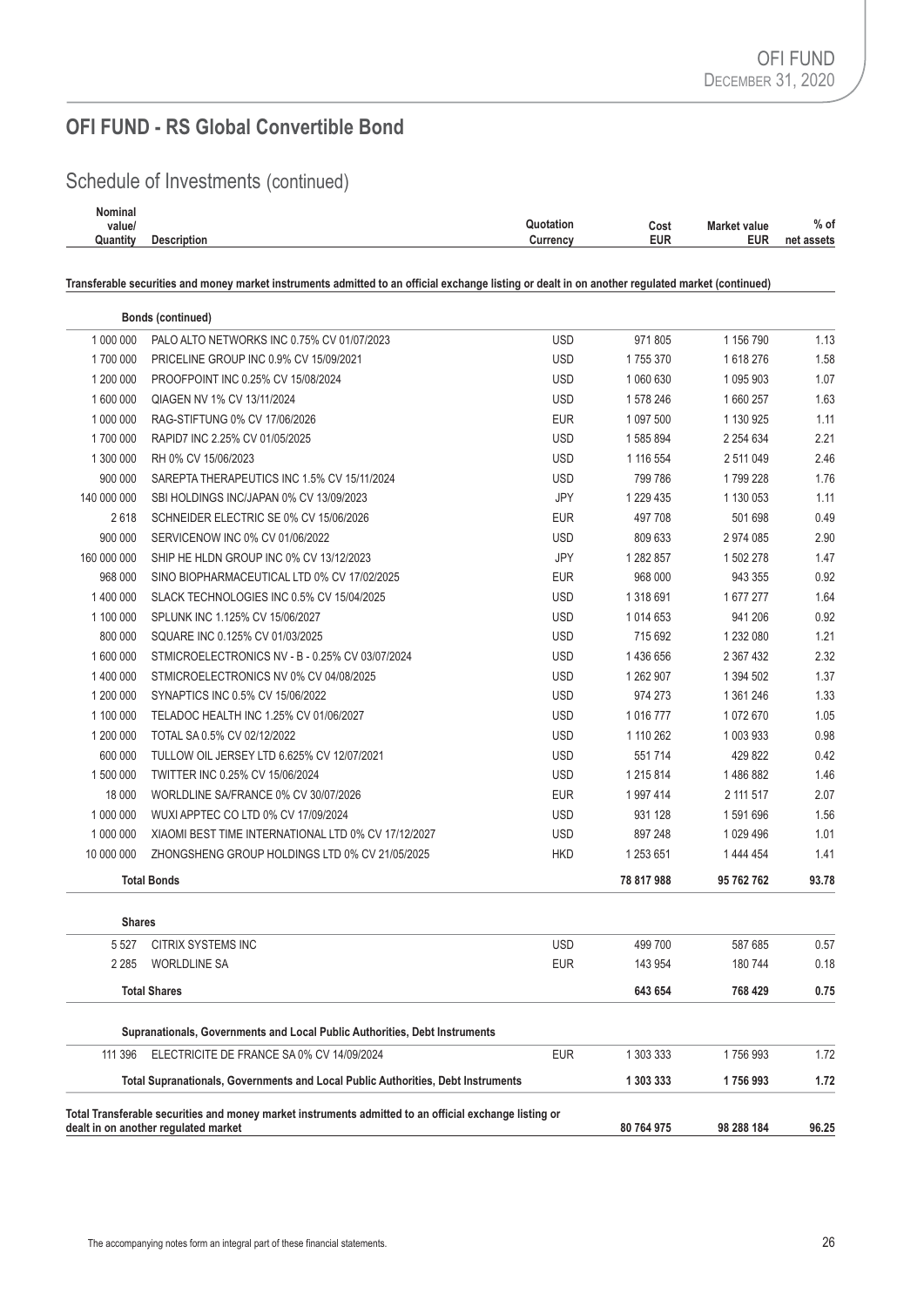# Schedule of Investments (continued)

| <b>Nominal</b><br>value/<br>Quantity | <b>Description</b>                         | Quotation<br>Currency | Cost<br><b>EUR</b> | <b>Market value</b><br><b>EUR</b> | $%$ of<br>net assets |
|--------------------------------------|--------------------------------------------|-----------------------|--------------------|-----------------------------------|----------------------|
| Other transferable securities        |                                            |                       |                    |                                   |                      |
| <b>Bonds</b>                         |                                            |                       |                    |                                   |                      |
| 5                                    | PROXIMANIA 0% 13/07/2012 DEFAULTED         | <b>EUR</b>            | ٠                  | $\overline{\phantom{a}}$          | 0.00                 |
|                                      | <b>Total Bonds</b>                         |                       | ٠                  | ٠                                 | 0.00                 |
|                                      | <b>Total Other transferable securities</b> |                       | 0                  | 0                                 | 0.00                 |
| <b>Investment Funds</b>              |                                            |                       |                    |                                   |                      |
|                                      | <b>Open-ended Investment Funds</b>         |                       |                    |                                   |                      |
| 695.902                              | OFI ASSET MANAGEMENT OFI RS LIQUIDITES     | <b>EUR</b>            | 3 0 23 7 50        | 3 023 458                         | 2.96                 |
|                                      | <b>Total Open-ended Investment Funds</b>   |                       | 3 023 750          | 3 023 458                         | 2.96                 |
| <b>Total Investment Funds</b>        |                                            |                       | 3 023 750          | 3 023 458                         | 2.96                 |
| <b>Total Investments</b>             |                                            |                       | 83 788 725         | 101 311 642                       | 99.21                |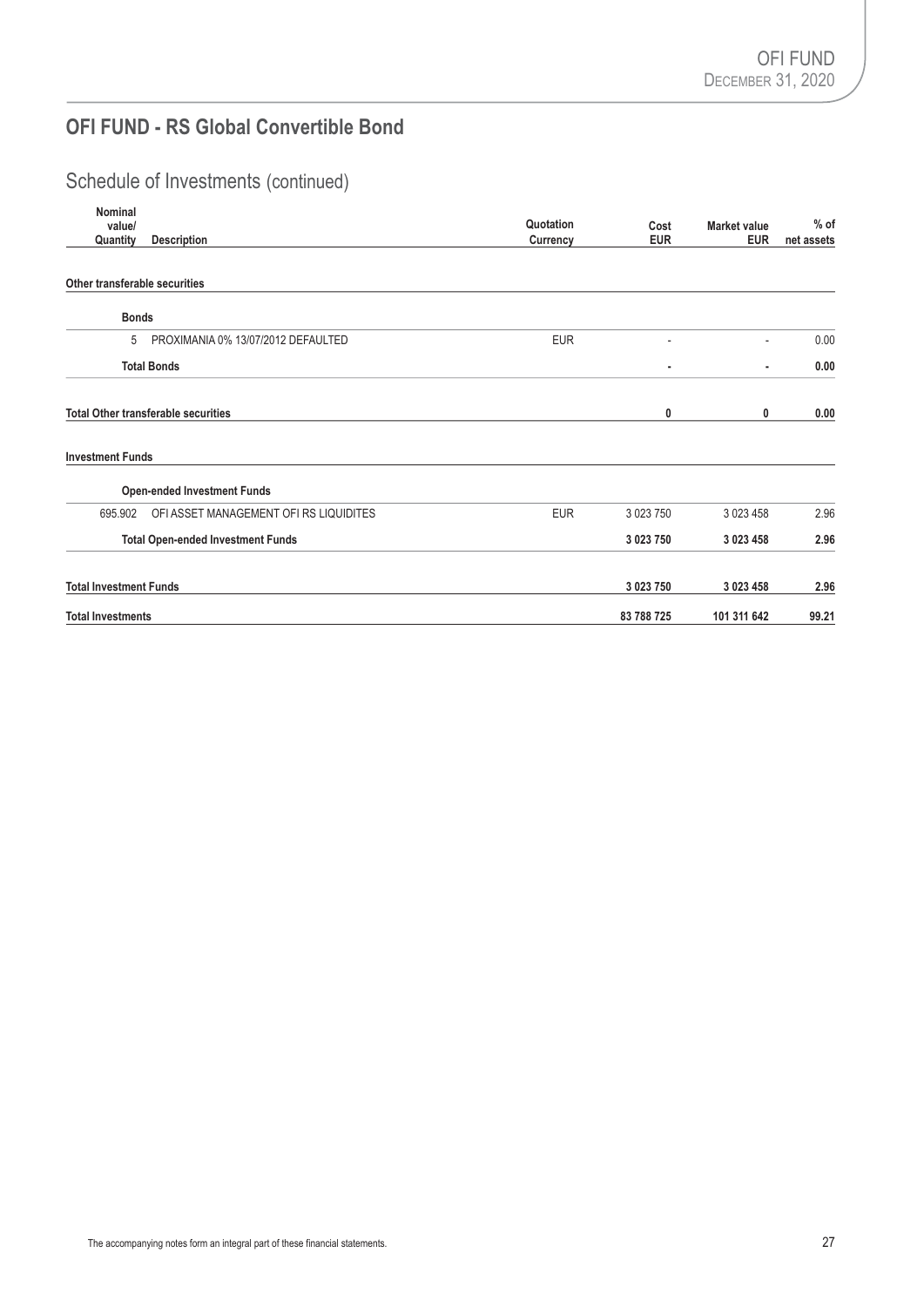Economic and Geographical Classification of Investments

| <b>Economic classification</b>              | $\%$  | <b>Geographical classification</b> | $\frac{9}{6}$ |
|---------------------------------------------|-------|------------------------------------|---------------|
| Software and Computer Services              | 21.54 | United States of America           | 42.11         |
| Pharmaceuticals and Biotechnology           | 9.43  | France                             | 11.68         |
| Technology Hardware and Equipment           | 6.80  | Germany                            | 7.84          |
| Investment Banking and Brokerage Services   | 6.11  | Netherlands                        | 7.55          |
| <b>Retailers</b>                            | 5.01  | Cayman Islands                     | 6.95          |
| <b>Consumer Services</b>                    | 4.86  | Japan                              | 6.54          |
| Telecommunications Equipment                | 3.84  | Spain                              | 3.08          |
| <b>Travel and Leisure</b>                   | 3.36  | South Korea                        | 2.57          |
| <b>Telecommunications Service Providers</b> | 3.14  | China                              | 2.18          |
| <b>Investment Fund</b>                      | 2.96  | <b>British Virgin Islands</b>      | 2.10          |
| <b>Industrial Support Services</b>          | 2.67  | United Kingdom                     | 1.60          |
| Real Estate Investment and Services         | 2.67  | Belgium                            | 1.32          |
| <b>Alternative Energy</b>                   | 2.62  | Hong Kong (China)                  | 1.01          |
| <b>Health Care Providers</b>                | 2.59  | Denmark                            | 0.92          |
| Oil. Gas and Coal                           | 2.51  | Malaysia                           | 0.73          |
| Medical Equipment and Services              | 2.40  | Bermuda                            | 0.61          |
| Aerospace and Defense                       | 2.38  | Jersey                             | 0.42          |
| Personal Goods                              | 2.37  |                                    | 99.21         |
| Governments                                 | 1.72  |                                    |               |
| Personal Care, Drug and Grocery Stores      | 1.60  |                                    |               |
| Leisure Goods                               | 1.59  |                                    |               |
| Automobiles and Parts                       | 1.41  |                                    |               |
| <b>Banks</b>                                | 1.39  |                                    |               |
| General Industrials                         | 1.32  |                                    |               |
| Electronic and Electrical Equipment         | 0.98  |                                    |               |
| Industrial Transportation                   | 0.84  |                                    |               |
| Industrial Metals and Mining                | 0.62  |                                    |               |
| Household Goods and Home Construction       | 0.48  |                                    |               |
|                                             | 99.21 |                                    |               |

| <b>Geographical classification</b> | %     |
|------------------------------------|-------|
| United States of America           | 42.11 |
| France                             | 11.68 |
| Germany                            | 7.84  |
| Netherlands                        | 7.55  |
| Cayman Islands                     | 6.95  |
| Japan                              | 6.54  |
| Spain                              | 3.08  |
| South Korea                        | 2.57  |
| China                              | 2.18  |
| <b>British Virgin Islands</b>      | 2.10  |
| United Kingdom                     | 1.60  |
| Belgium                            | 1.32  |
| Hong Kong (China)                  | 1.01  |
| Denmark                            | 0.92  |
| Malaysia                           | 0.73  |
| Bermuda                            | 0.61  |
| Jersey                             | 0.42  |
|                                    | 99.21 |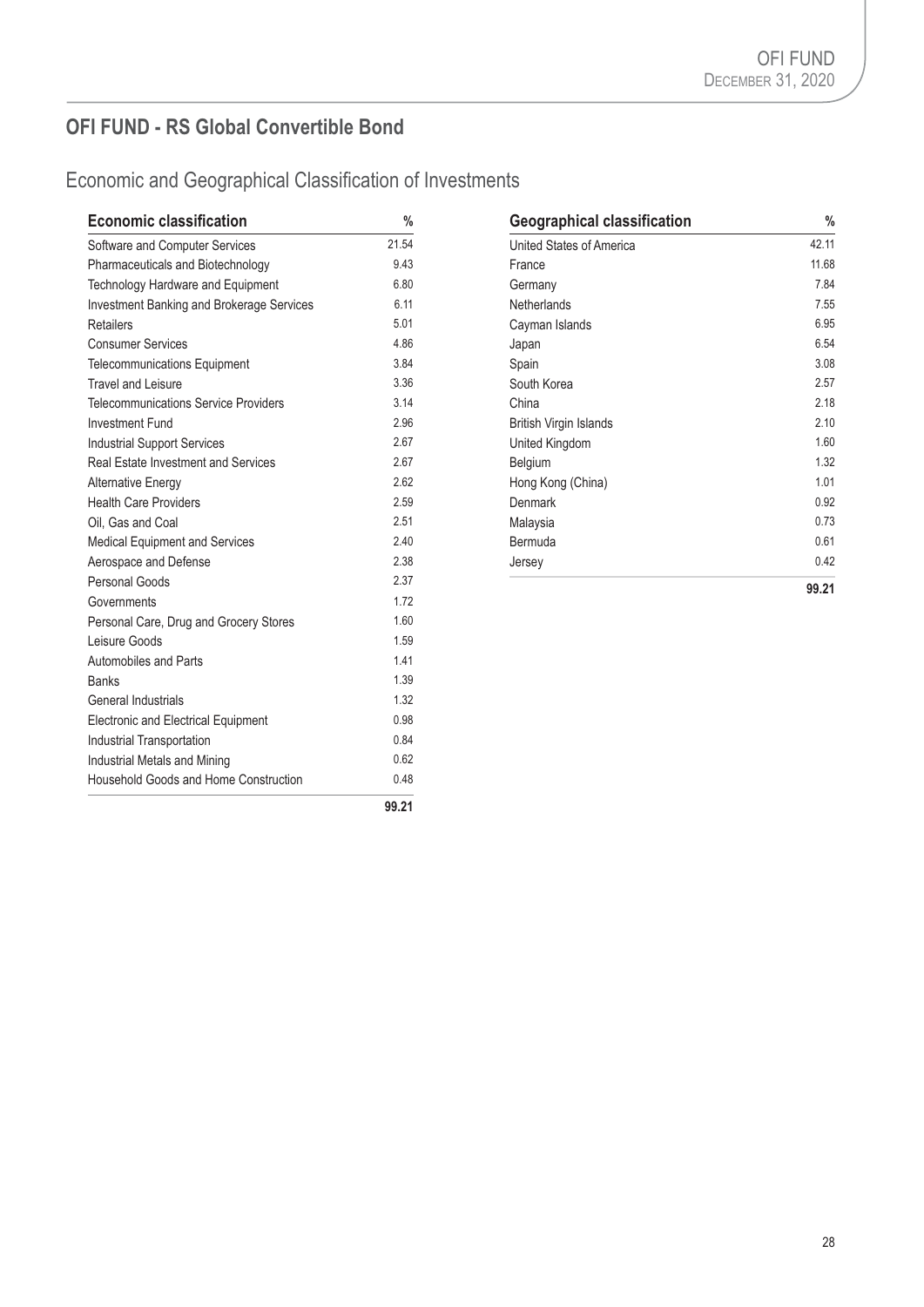# **OFI FUND - Euro Breakeven Inflation**

# Schedule of Investments

| Nominal<br>value/<br>Quantity | <b>Description</b>                                                                                                                             | Quotation<br>Currency | Cost<br><b>EUR</b> | <b>Market value</b><br><b>EUR</b> | $%$ of<br>net assets |
|-------------------------------|------------------------------------------------------------------------------------------------------------------------------------------------|-----------------------|--------------------|-----------------------------------|----------------------|
|                               | Transferable securities and money market instruments admitted to an official exchange listing or dealt in on another regulated market          |                       |                    |                                   |                      |
|                               | Supranationals, Governments and Local Public Authorities, Debt Instruments                                                                     |                       |                    |                                   |                      |
| 7699546.74                    | DEUTSCHE BUNDESREPUBLIK INFLATION LINKED BOND FRN 15/04/2030                                                                                   | <b>EUR</b>            | 9 171 039          | 9 775 491                         | 10.80                |
| 14 260 582                    | FRENCH REPUBLIC GOVERNMENT BOND OAT FRN 01/03/2028                                                                                             | <b>EUR</b>            | 15 368 888         | 16 193 114                        | 17.88                |
| 4 340 412                     | FRENCH REPUBLIC GOVERNMENT BOND OAT FRN 01/03/2029                                                                                             | <b>EUR</b>            | 4 690 533          | 4 934 612                         | 5.45                 |
| 3 830 627                     | FRENCH REPUBLIC GOVERNMENT BOND OAT FRN 25/07/2029                                                                                             | <b>EUR</b>            | 7 197 447          | 7 125 219                         | 7.87                 |
| 3 591 474                     | FRENCH REPUBLIC GOVERNMENT BOND OAT FRN 25/07/2030                                                                                             | <b>EUR</b>            | 4 192 921          | 4573625                           | 5.05                 |
| 3 904 781                     | FRENCH REPUBLIC GOVERNMENT BOND OAT FRN 25/07/2032                                                                                             | <b>EUR</b>            | 7 592 035          | 7923354                           | 8.75                 |
| 11 749 000                    | <b>ITALY BUONI POLIENNALI DEL TESORO FRN 15/05/2028</b>                                                                                        | <b>EUR</b>            | 12 676 530         | 13 765 865                        | 15.20                |
| 6 555 000                     | ITALY BUONI POLIENNALI DEL TESORO FRN 15/05/2030                                                                                               | <b>EUR</b>            | 6 659 111          | 7 037 713                         | 7.77                 |
| 8 624 000                     | <b>ITALY BUONI POLIENNALI DEL TESORO FRN 15/09/2032</b>                                                                                        | <b>EUR</b>            | 8 4 5 8 7 7 2      | 10 493 667                        | 11.59                |
| 3 860 000                     | <b>ITALY BUONI POLIENNALI DEL TESORO FRN 15/09/2035</b>                                                                                        | <b>EUR</b>            | 6 263 470          | 6 635 339                         | 7.33                 |
|                               | Total Supranationals, Governments and Local Public Authorities, Debt Instruments                                                               |                       | 82 270 746         | 88 457 999                        | 97.69                |
|                               | Total Transferable securities and money market instruments admitted to an official exchange listing or<br>dealt in on another regulated market |                       | 82 270 746         | 88 457 999                        | 97.69                |

#### **Investment Funds**

|                               | <b>Open-ended Investment Funds</b>       |            |            |            |       |
|-------------------------------|------------------------------------------|------------|------------|------------|-------|
| 51.9385                       | OFI ASSET MANAGEMENT OFI RS LIQUIDITES   | <b>EUR</b> | 225 677    | 225 655    | 0.25  |
|                               | <b>Total Open-ended Investment Funds</b> |            | 225 677    | 225 655    | 0.25  |
| <b>Total Investment Funds</b> |                                          |            | 225 677    | 225 655    | 0.25  |
| <b>Total Investments</b>      |                                          |            | 82 496 423 | 88 683 654 | 97.94 |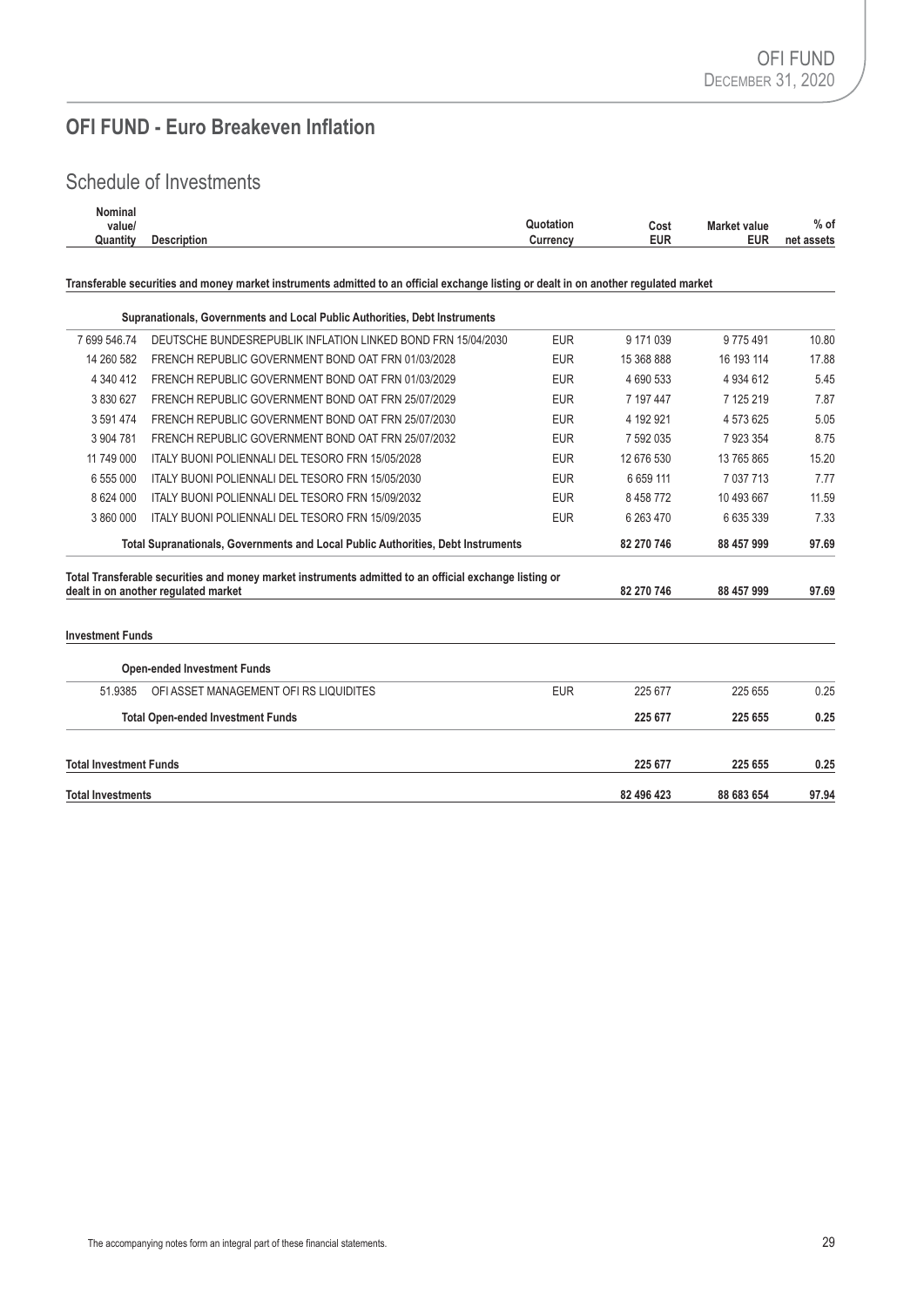# **OFI FUND - Euro Breakeven Inflation**

Economic and Geographical Classification of Investments

| <b>Economic classification</b> | %     | <b>Geographical classification</b> | $\%$  |
|--------------------------------|-------|------------------------------------|-------|
| Governments                    | 97.69 | France                             | 45.25 |
| Investment Fund                | 0.25  | Italy                              | 41.89 |
|                                | 97.94 | Germany                            | 10.80 |
|                                |       |                                    | 97.94 |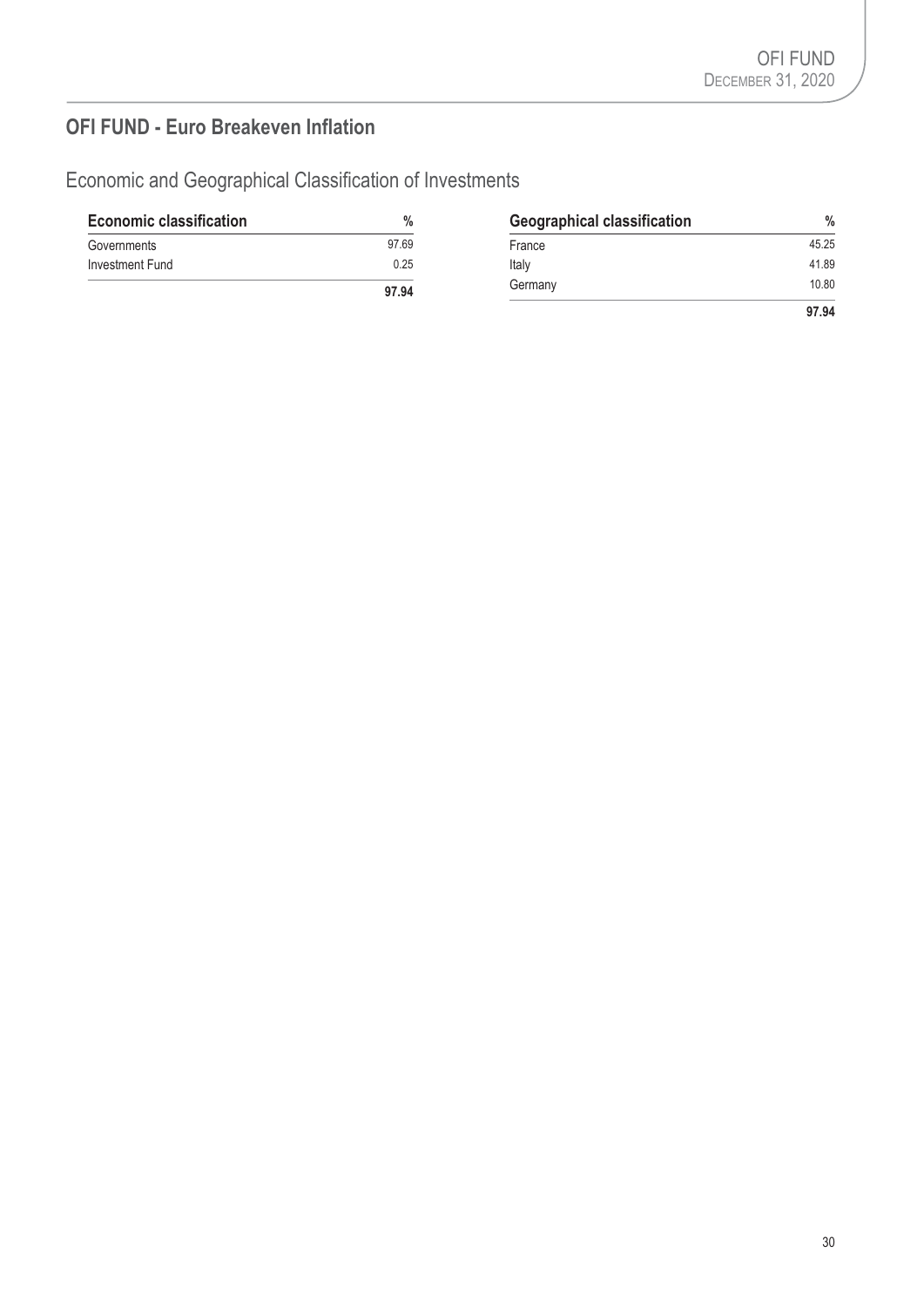# **OFI FUND - RS Act4 Social Impact**

# Schedule of Investments

| Nominal  |                    |                                          |            |
|----------|--------------------|------------------------------------------|------------|
| value/   |                    | Quotation<br><b>Market value</b><br>Cost | $%$ of     |
| Quantity | <b>Description</b> | <b>EUR</b><br><b>EUR</b><br>じurrency     | net assets |
|          |                    |                                          |            |

#### **Transferable securities and money market instruments admitted to an official exchange listing or dealt in on another regulated market**

| <b>Shares</b> |                                              |            |           |           |      |
|---------------|----------------------------------------------|------------|-----------|-----------|------|
| 8500          | ALLIANZ SE - REG                             | <b>EUR</b> | 1 516 095 | 1705 950  | 3.30 |
| 24 700        | <b>ALSTOM SA</b>                             | <b>EUR</b> | 1 005 954 | 1 151 267 | 2.24 |
| 12 500        | ASTRAZENECA PLC                              | <b>GBP</b> | 1 173 371 | 1 022 791 | 1.99 |
| 13 000        | ATOS SE                                      | <b>EUR</b> | 977 813   | 972 140   | 1.89 |
| 59 253        | AXA SA                                       | <b>EUR</b> | 1 444 292 | 1 156 145 | 2.25 |
| 34 000        | <b>BNP PARIBAS SA</b>                        | <b>EUR</b> | 1 420 342 | 1465 570  | 2.85 |
| 38 000        | CIE DE SAINT-GOBAIN                          | <b>EUR</b> | 1 301 546 | 1425 000  | 2.77 |
| 8 2 0 0       | CIE GENERALE DES ETABLISSEMENTS MICHELIN SCA | <b>EUR</b> | 873 748   | 860 590   | 1.67 |
| 47 000        | CIE PLASTIC OMNIUM SA                        | <b>EUR</b> | 1529910   | 1 326 340 | 2.58 |
| 127 000       | <b>CREDIT AGRICOLE SA</b>                    | <b>EUR</b> | 1 416 173 | 1 310 640 | 2.55 |
| 23 000        | CRH PLC                                      | <b>EUR</b> | 723 509   | 782 460   | 1.52 |
| 17 000        | DANONE SA                                    | <b>EUR</b> | 970 640   | 913 920   | 1.78 |
| 23 000        | <b>EDENRED</b>                               | <b>EUR</b> | 1 115 613 | 1 067 430 | 2.07 |
| 7730          | <b>ESSILORLUXOTTICA SA</b>                   | <b>EUR</b> | 1 118 531 | 985 962   | 1.92 |
| 55 000        | <b>EVONIK INDUSTRIES AG</b>                  | <b>EUR</b> | 1 355 404 | 1 467 400 | 2.85 |
| 39 000        | INDUSTRIA DE DISENO TEXTIL SA                | <b>EUR</b> | 997 247   | 1 015 560 | 1.97 |
| 770 000       | <b>INTESA SANPAOLO SPA</b>                   | <b>EUR</b> | 1658616   | 1 472 702 | 2.86 |
| 15 000        | <b>KBC GROUP NV</b>                          | <b>EUR</b> | 971 410   | 859 200   | 1.67 |
| 13817         | KION GROUP AG                                | <b>EUR</b> | 849 441   | 983 218   | 1.91 |
| 197 169       | KONINKLIJKE KPN NV                           | <b>EUR</b> | 522 069   | 490 359   | 0.95 |
| 28 000        | KONINKLIJKE PHILIPS NV                       | <b>EUR</b> | 1 197 177 | 1 225 840 | 2.38 |
| 5 0 0 0       | <b>LEG IMMOBILIEN AG</b>                     | <b>EUR</b> | 504 703   | 635 300   | 1.23 |
| 500 000       | LEGAL & GENERAL GROUP PLC                    | GBP        | 1631095   | 1486985   | 2.89 |
| 7 0 0 0       | LONDON STOCK EXCHANGE GROUP PLC              | GBP        | 628 142   | 704 458   | 1.37 |
| 2 3 0 0       | LONZA GROUP AG - REG                         | CHF        | 779 203   | 1 209 597 | 2.35 |
| 5 0 0 0       | L'OREAL SA                                   | <b>EUR</b> | 1 350 151 | 1 554 000 | 3.02 |
| 1500          | LVMH MOET HENNESSY LOUIS VUITTON SE          | <b>EUR</b> | 658 575   | 766 350   | 1.49 |
| 27 896        | NESTE OYJ                                    | <b>EUR</b> | 943722    | 1 650 326 | 3.21 |
| 25 000        | NOVO NORDISK A/S                             | <b>DKK</b> | 1 378 809 | 1 432 971 | 2.78 |
| 6 0 0 0       | ORSTED AS                                    | <b>DKK</b> | 581 359   | 1 002 358 | 1.95 |
| 65 000        | PEUGEOT SA                                   | <b>EUR</b> | 1 036 929 | 1 454 050 | 2.83 |
| 54 006        | <b>RELX PLC</b>                              | <b>GBP</b> | 1 269 588 | 1 081 508 | 2.10 |
| 60 000        | SANDVIK AB                                   | <b>SEK</b> | 1 022 658 | 1 201 970 | 2.34 |
| 15 531        | SAP SE                                       | <b>EUR</b> | 1956286   | 1 665 233 | 3.23 |
| 20 000        | <b>SCHIBSTED ASA</b>                         | <b>NOK</b> | 571 427   | 699 313   | 1.36 |
| 15 000        | SCHNEIDER ELECTRIC SE                        | <b>EUR</b> | 1 413 300 | 1774 500  | 3.44 |
| 4 3 0 0       | SIKA AG                                      | <b>CHF</b> | 689 599   | 961 343   | 1.87 |
| 60 000        | <b>SPIE SA</b>                               | <b>EUR</b> | 1 041 551 | 1 068 600 | 2.08 |
| 67738         | SSE PLC                                      | GBP        | 933 348   | 1 135 147 | 2.21 |
| 33 000        | STMICROELECTRONICS NV                        | <b>EUR</b> | 823 397   | 1 008 150 | 1.96 |
| 80 911        | STORA ENSO OYJ - R                           | <b>EUR</b> | 985 091   | 1 265 853 | 2.46 |
| 26 205        | UNILEVER PLC                                 | <b>GBP</b> | 1 352 423 | 1 285 804 | 2.50 |
| 12 930        | VONOVIA SE                                   | <b>EUR</b> | 646 262   | 772 697   | 1.50 |
|               |                                              |            |           |           |      |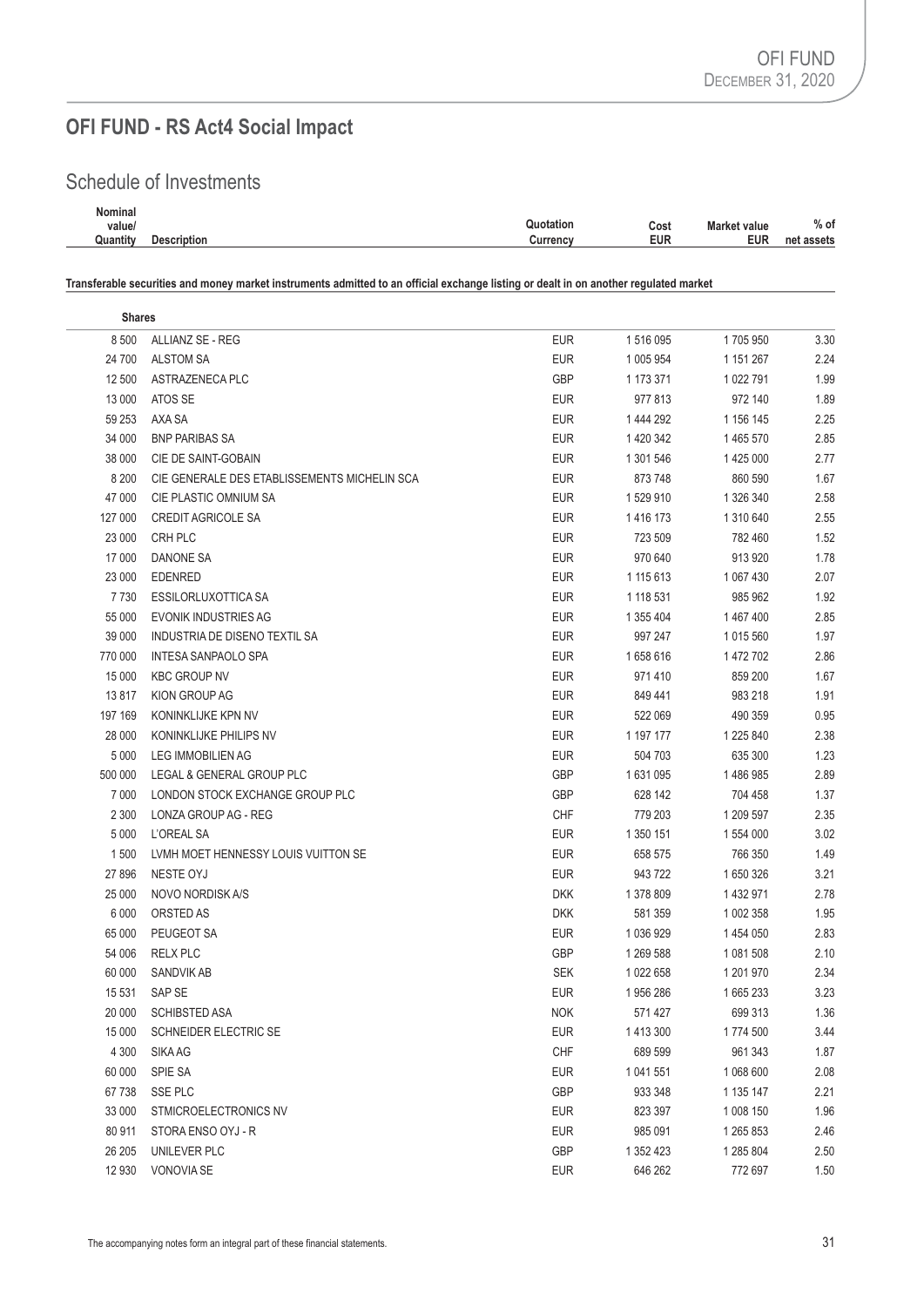# **OFI FUND - RS Act4 Social Impact**

# Schedule of Investments (continued)

| Nominal<br>value/             |                                                                                                                                                   | Quotation  | Cost       | <b>Market value</b> | $%$ of     |
|-------------------------------|---------------------------------------------------------------------------------------------------------------------------------------------------|------------|------------|---------------------|------------|
| Quantity                      | <b>Description</b>                                                                                                                                | Currency   | <b>EUR</b> | <b>EUR</b>          | net assets |
|                               | Transferable securities and money market instruments admitted to an official exchange listing or dealt in on another regulated market (continued) |            |            |                     |            |
|                               | Shares (continued)                                                                                                                                |            |            |                     |            |
| 12 000                        | <b>WORLDLINE SA</b>                                                                                                                               | <b>EUR</b> | 768 477    | 949 200             | 1.84       |
|                               | <b>Total Shares</b>                                                                                                                               |            | 47 104 996 | 50 426 197          | 97.98      |
| <b>Investment Funds</b>       | dealt in on another regulated market                                                                                                              |            | 47 104 996 | 50 426 197          | 97.98      |
|                               | <b>Open-ended Investment Funds</b>                                                                                                                |            |            |                     |            |
| 6 0 0 0                       | ISHARES CORE EURO STOXX 50 UCITS ETF                                                                                                              | <b>EUR</b> | 738 120    | 708 720             | 1.38       |
| 301.2526                      | OFI ASSET MANAGEMENT OFI RS LIQUIDITES                                                                                                            | <b>EUR</b> | 1 309 188  | 1 308 840           | 2.54       |
|                               | <b>Total Open-ended Investment Funds</b>                                                                                                          |            | 2 047 308  | 2 017 560           | 3.92       |
| <b>Total Investment Funds</b> |                                                                                                                                                   |            | 2 047 308  | 2 017 560           | 3.92       |
| <b>Total Investments</b>      |                                                                                                                                                   |            | 49 152 304 | 52 443 757          | 101.90     |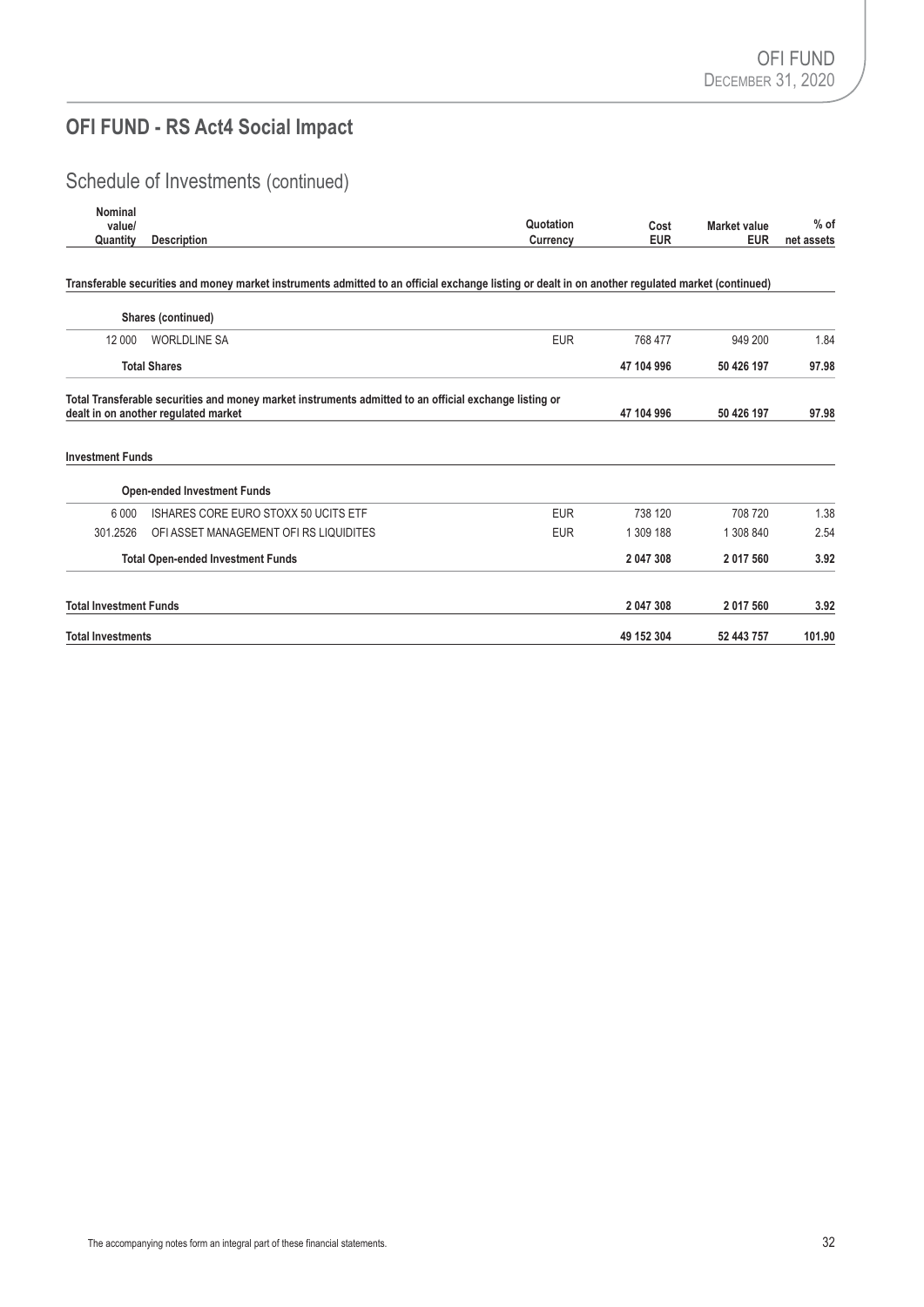# **OFI FUND - RS Act4 Social Impact**

# Economic and Geographical Classification of Investments

| <b>Economic classification</b>              | $\%$   | <b>Geographical classification</b> | $\frac{0}{6}$ |
|---------------------------------------------|--------|------------------------------------|---------------|
| <b>Banks</b>                                | 9.92   | France                             | 41.79         |
| Technology Hardware and Equipment           | 7.64   | Germany                            | 14.05         |
| Pharmaceuticals and Biotechnology           | 7.12   | United Kingdom                     | 13.05         |
| Automobiles and Parts                       | 7.07   | Finland                            | 5.67          |
| Software and Computer Services              | 6.97   | Netherlands                        | 5.29          |
| <b>Construction and Materials</b>           | 6.16   | Denmark                            | 4.73          |
| Non-life Insurance                          | 5.56   | Switzerland                        | 4.22          |
| Personal Care, Drug and Grocery Stores      | 5.52   | Ireland                            | 2.90          |
| Medical Equipment and Services              | 4.30   | Italy                              | 2.86          |
| Industrial Engineering                      | 4.25   | Sweden                             | 2.34          |
| <b>Industrial Support Services</b>          | 4.15   | Spain                              | 1.97          |
| <b>Investment Fund</b>                      | 3.92   | Belgium                            | 1.67          |
| Media                                       | 3.46   | Norway                             | 1.36          |
| Oil, Gas and Coal                           | 3.21   |                                    | 101.90        |
| Life Insurance                              | 2.89   |                                    |               |
| Chemicals                                   | 2.85   |                                    |               |
| <b>Industrial Materials</b>                 | 2.46   |                                    |               |
| Electricity                                 | 2.21   |                                    |               |
| <b>Retailers</b>                            | 1.97   |                                    |               |
| Gas, Water and Multi-utilities              | 1.95   |                                    |               |
| <b>Food Producers</b>                       | 1.78   |                                    |               |
| <b>Real Estate Investment and Services</b>  | 1.50   |                                    |               |
| Personal Goods                              | 1.49   |                                    |               |
| Investment Banking and Brokerage Services   | 1.37   |                                    |               |
| <b>Real Estate Investment Trusts</b>        | 1.23   |                                    |               |
| <b>Telecommunications Service Providers</b> | 0.95   |                                    |               |
|                                             | 101.90 |                                    |               |

| <b>Geographical classification</b> | %      |
|------------------------------------|--------|
| France                             | 41.79  |
| Germany                            | 14.05  |
| United Kingdom                     | 13.05  |
| Finland                            | 5.67   |
| <b>Netherlands</b>                 | 5.29   |
| Denmark                            | 4.73   |
| Switzerland                        | 4.22   |
| Ireland                            | 2.90   |
| Italy                              | 2.86   |
| Sweden                             | 2.34   |
| Spain                              | 1.97   |
| Belgium                            | 1.67   |
| Norway                             | 1.36   |
|                                    | 101.90 |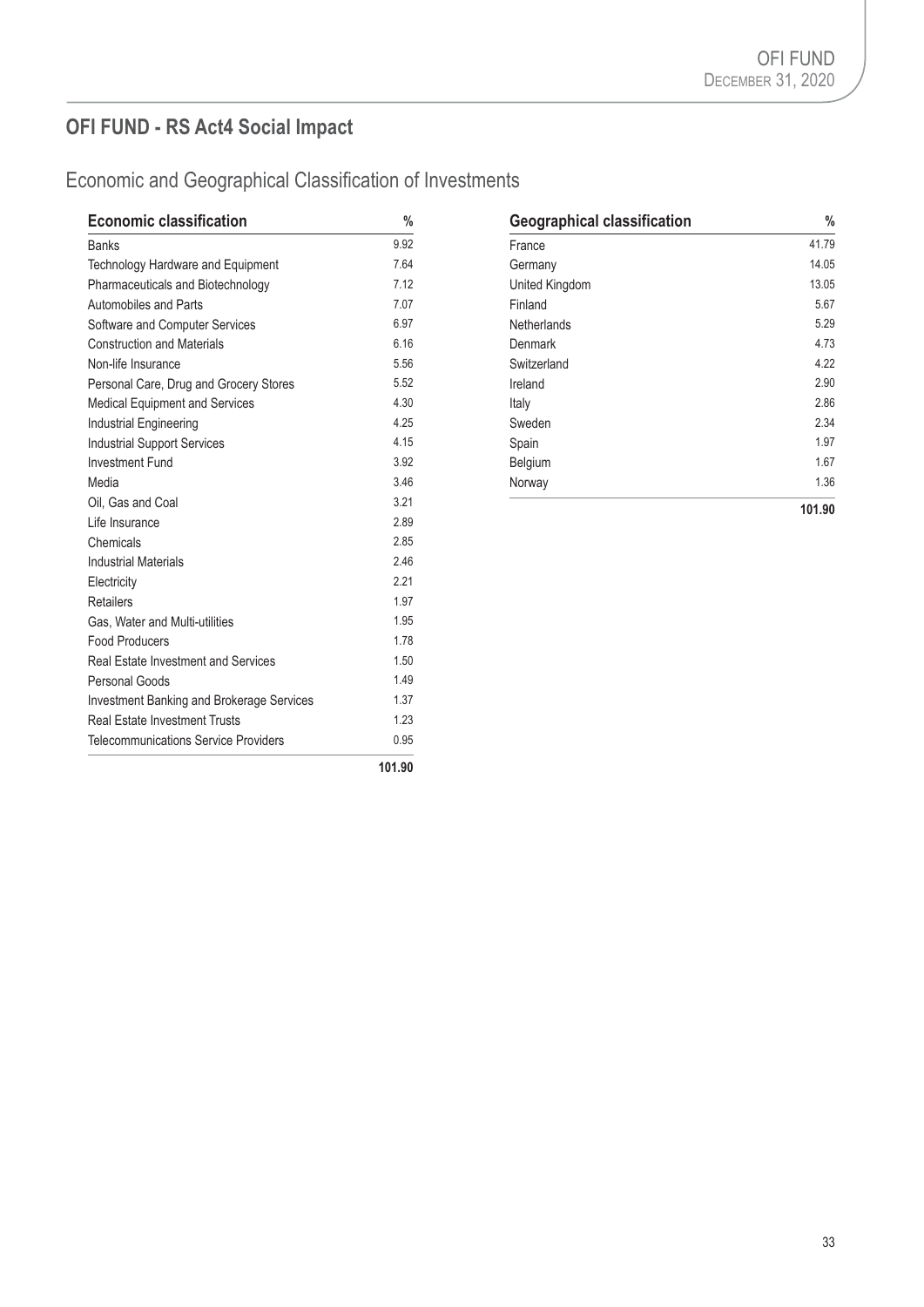# **OFI FUND - RS Act4 Positive Economy**

# Schedule of Investments

| Nominal  |             |                 |      |                     |            |
|----------|-------------|-----------------|------|---------------------|------------|
| value/   |             | Quotation       | Cost | <b>Market value</b> | $%$ of     |
| Quantity | Description | <b>Currenc∨</b> | EUR  | <b>EUR</b>          | net assets |
|          |             |                 |      |                     |            |

**Transferable securities and money market instruments admitted to an official exchange listing or dealt in on another regulated market**

| <b>Shares</b> |                                              |            |               |           |      |
|---------------|----------------------------------------------|------------|---------------|-----------|------|
| 54 489        | <b>ALSTOM SA</b>                             | <b>EUR</b> | 1811966       | 2 539 732 | 2.18 |
| 31 4 37       | ASTRAZENECA PLC                              | GBP        | 3 284 605     | 2 572 278 | 2.20 |
| 35 000        | <b>AUTOLIV INC</b>                           | <b>SEK</b> | 2 532 157     | 2 664 577 | 2.28 |
| 920 000       | <b>BIFFA PLC</b>                             | GBP        | 2 627 221     | 2 358 843 | 2.02 |
| 130 000       | <b>BIO-UV GROUP SAS</b>                      | <b>EUR</b> | 499 200       | 873 600   | 0.75 |
| 64 000        | <b>CARBIOS</b>                               | <b>EUR</b> | 466 966       | 2 534 400 | 2.17 |
| 100 000       | CIE DE SAINT-GOBAIN                          | <b>EUR</b> | 3 375 200     | 3750000   | 3.21 |
| 15 000        | CIE GENERALE DES ETABLISSEMENTS MICHELIN SCA | <b>EUR</b> | 1 589 027     | 1 574 250 | 1.35 |
| 20 000        | DANONE SA                                    | <b>EUR</b> | 1 347 803     | 1 075 200 | 0.92 |
| 25 000        | ESSILORLUXOTTICA SA                          | <b>EUR</b> | 2912407       | 3 188 750 | 2.73 |
| 100 000       | <b>EVONIK INDUSTRIES AG</b>                  | <b>EUR</b> | 2 3 6 4 5 1 8 | 2 668 000 | 2.29 |
| 278 571       | <b>FERMENTALG</b>                            | <b>EUR</b> | 783 346       | 402 814   | 0.35 |
| 5 0 0 1       | <b>GEBERIT AG - REG</b>                      | <b>CHF</b> | 2 487 746     | 2 562 576 | 2.20 |
| 57 278        | <b>HALMA PLC</b>                             | GBP        | 869 948       | 1 567 130 | 1.34 |
| 120 000       | INFINEON TECHNOLOGIES AG - REG               | <b>EUR</b> | 2 497 361     | 3766800   | 3.23 |
| 1756719       | INTESA SANPAOLO SPA                          | <b>EUR</b> | 3 175 256     | 3 359 901 | 2.88 |
| 20 000        | KONINKLIJKE DSM NV                           | <b>EUR</b> | 1794 167      | 2 816 000 | 2.41 |
| 80 000        | KONINKLIJKE PHILIPS NV                       | <b>EUR</b> | 3 329 524     | 3 502 400 | 3.00 |
| 1 250 000     | LEGAL & GENERAL GROUP PLC                    | GBP        | 3 530 523     | 3 717 461 | 3.18 |
| 5 5 0 0       | LONZA GROUP AG - REG                         | <b>CHF</b> | 1 632 105     | 2 892 515 | 2.48 |
| 90 000        | <b>MCPHY ENERGY SA</b>                       | <b>EUR</b> | 446 142       | 3 091 500 | 2.65 |
| 249 266       | MJ GLEESON PLC                               | GBP        | 1768 110      | 2 174 916 | 1.86 |
| 40 000        | NESTE OYJ                                    | <b>EUR</b> | 1 167 874     | 2 366 400 | 2.03 |
| 52 396        | NOVO NORDISK A/S                             | <b>DKK</b> | 2892073       | 3 003 279 | 2.57 |
| 16766         | ORPEA SA                                     | <b>EUR</b> | 1743754       | 1803 183  | 1.54 |
| 19 000        | ORSTED AS                                    | <b>DKK</b> | 1736816       | 3 174 133 | 2.72 |
| 39 4 74       | <b>RE:NEWCELL AB</b>                         | <b>SEK</b> | 295 409       | 893 699   | 0.77 |
| 37 000        | SAP SE                                       | <b>EUR</b> | 3966776       | 3 967 140 | 3.40 |
| 130 990       | <b>SCATEC ASA</b>                            | <b>NOK</b> | 703 638       | 4 268 803 | 3.66 |
| 47 161        | <b>SCHIBSTED ASA</b>                         | <b>NOK</b> | 1 367 684     | 1 649 014 | 1.41 |
| 30 000        | SCHNEIDER ELECTRIC SE                        | <b>EUR</b> | 2 505 596     | 3 549 000 | 3.04 |
| 13 937        | SEB SA                                       | <b>EUR</b> | 2 2 2 2 2 2 7 | 2076613   | 1.78 |
| 70 000        | SIEMENS GAMESA RENEWABLE ENERGY SA           | <b>EUR</b> | 1 010 366     | 2 316 300 | 1.98 |
| 80 000        | SMURFIT KAPPA GROUP PLC                      | <b>EUR</b> | 3 046 132     | 3 043 200 | 2.61 |
| 150 000       | SPIE SA                                      | <b>EUR</b> | 2 280 352     | 2 671 500 | 2.29 |
| 150 000       | SSE PLC                                      | GBP        | 2 080 261     | 2 513 686 | 2.15 |
| 36 677        | STEICO SE                                    | <b>EUR</b> | 818 284       | 2 178 614 | 1.87 |
| 130 000       | <b>SUEZ SA</b>                               | <b>EUR</b> | 1784 188      | 2 108 600 | 1.81 |
| 200 000       | SVENSKA CELLULOSA AB SCA - B                 | <b>SEK</b> | 1 549 694     | 2 852 167 | 2.44 |
| 23 000        | <b>SYMRISE AG</b>                            | <b>EUR</b> | 1934965       | 2 493 200 | 2.14 |
| 150 000       | <b>TELENOR ASA</b>                           | <b>NOK</b> | 1937118       | 2 089 061 | 1.79 |
| 62 875        | TOMRA SYSTEMS ASA                            | <b>NOK</b> | 1 003 547     | 2 536 366 | 2.17 |
| 70 000        | UNILEVER PLC                                 | <b>EUR</b> | 3 663 609     | 3 469 550 | 2.97 |
| 47 000        | <b>VALEO SA</b>                              | <b>EUR</b> | 1 598 036     | 1517160   | 1.30 |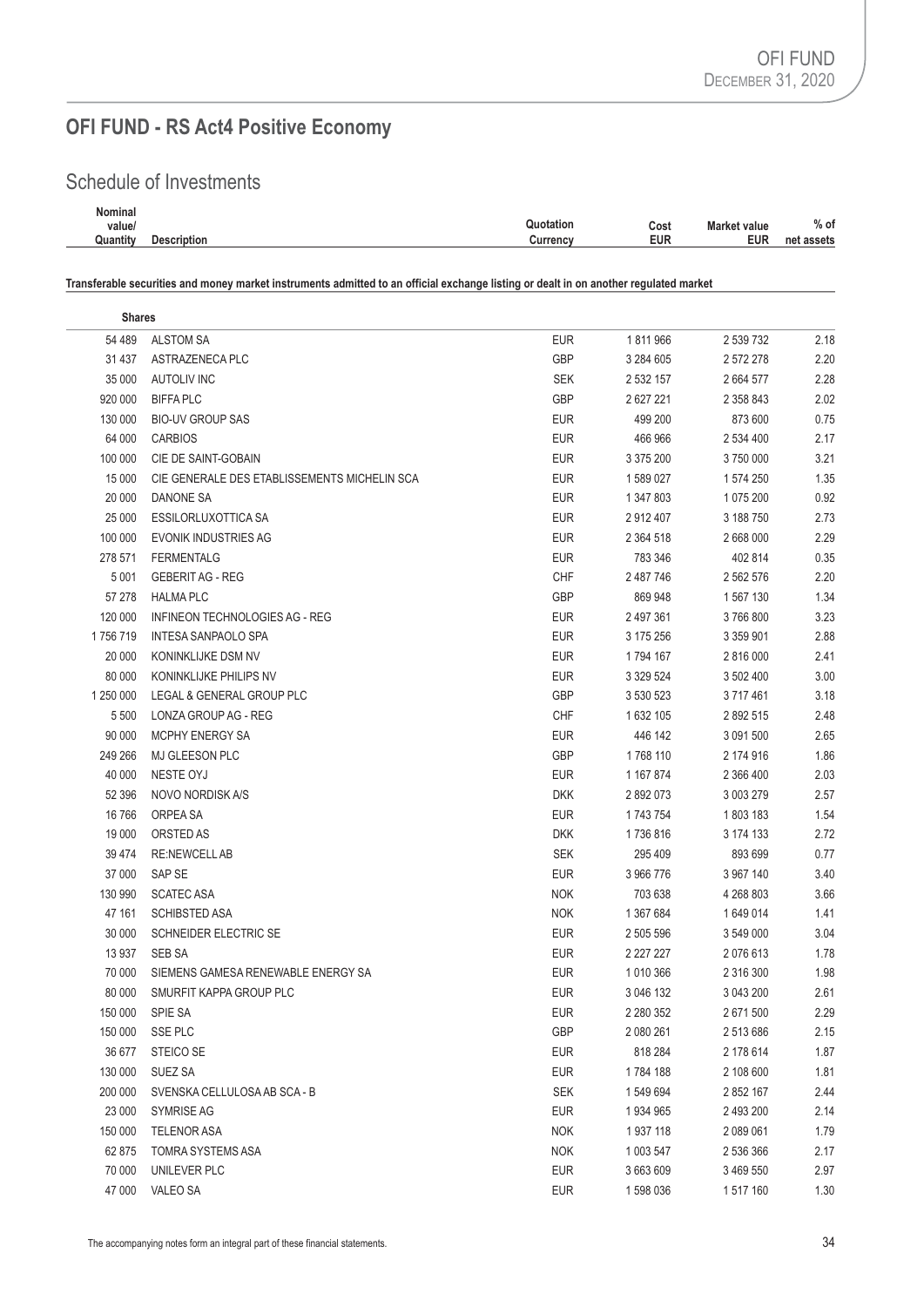# **OFI FUND - RS Act4 Positive Economy**

# Schedule of Investments (continued)

| Nominal<br>value/             |                                                                                                                                                   | Quotation  |                    | <b>Market value</b> | $%$ of     |
|-------------------------------|---------------------------------------------------------------------------------------------------------------------------------------------------|------------|--------------------|---------------------|------------|
| Quantity                      | <b>Description</b>                                                                                                                                | Currency   | Cost<br><b>EUR</b> | <b>EUR</b>          | net assets |
|                               | Transferable securities and money market instruments admitted to an official exchange listing or dealt in on another regulated market (continued) |            |                    |                     |            |
|                               | Shares (continued)                                                                                                                                |            |                    |                     |            |
| 66 371                        | <b>VERALLIA SA</b>                                                                                                                                | <b>EUR</b> | 1782391            | 1928078             | 1.65       |
|                               | <b>Total Shares</b>                                                                                                                               |            | 88 221 088         | 114 122 389         | 97.77      |
|                               | Warrants                                                                                                                                          |            |                    |                     |            |
| 130 003                       | FERMENTALG SA / FERRMANTALG SA WRT - 25/06/2022                                                                                                   | <b>EUR</b> |                    |                     | 0.00       |
| <b>Total Warrants</b>         |                                                                                                                                                   |            |                    |                     | 0.00       |
|                               | Total Transferable securities and money market instruments admitted to an official exchange listing or<br>dealt in on another regulated market    |            | 88 221 088         | 114 122 389         | 97.77      |
| <b>Investment Funds</b>       |                                                                                                                                                   |            |                    |                     |            |
|                               | <b>Open-ended Investment Funds</b>                                                                                                                |            |                    |                     |            |
| 16 000                        | ISHARES CORE EURO STOXX 50 UCITS ETF                                                                                                              | <b>EUR</b> | 1802 240           | 1889920             | 1.62       |
|                               | <b>Total Open-ended Investment Funds</b>                                                                                                          |            | 1802 240           | 1889920             | 1.62       |
| <b>Total Investment Funds</b> |                                                                                                                                                   |            | 1802 240           | 1889920             | 1.62       |
| <b>Total Investments</b>      |                                                                                                                                                   |            | 90 023 328         | 116 012 309         | 99.39      |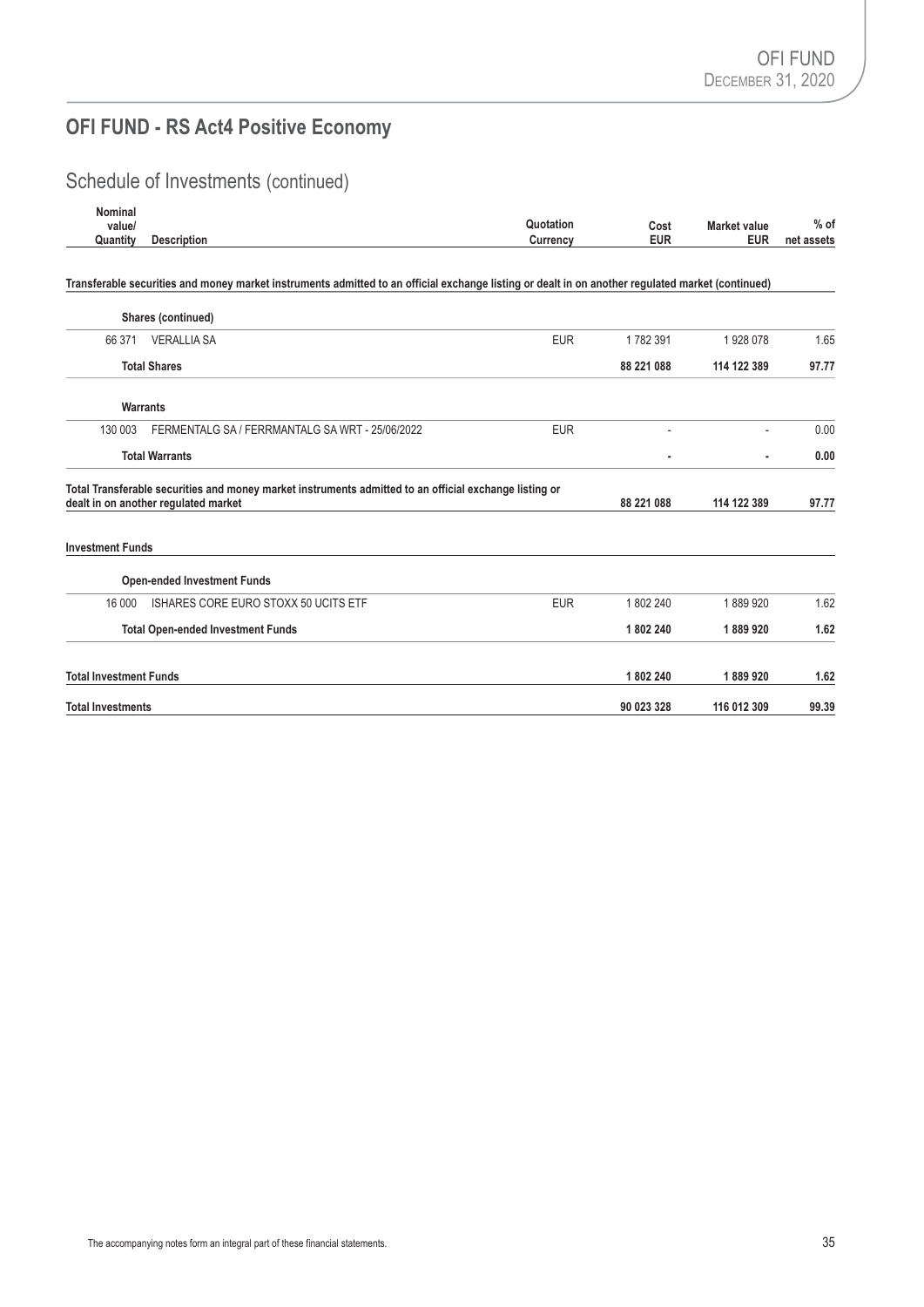# **OFI FUND - RS Act4 Positive Economy**

# Economic and Geographical Classification of Investments

| <b>Economic classification</b>                   | $\%$  | <b>Geographical classification</b> | $\frac{0}{6}$ |
|--------------------------------------------------|-------|------------------------------------|---------------|
| Chemicals                                        | 9.02  | France                             | 29.73         |
| Technology Hardware and Equipment                | 8.45  | <b>United Kingdom</b>              | 15.74         |
| <b>Alternative Energy</b>                        | 8.29  | Germany                            | 12.91         |
| Pharmaceuticals and Biotechnology                | 7.60  | Norway                             | 9.03          |
| <b>Construction and Materials</b>                | 7.27  | <b>Netherlands</b>                 | 5.41          |
| Medical Equipment and Services                   | 5.73  | Denmark                            | 5.29          |
| Personal Care, Drug and Grocery Stores           | 5.42  | Switzerland                        | 4.67          |
| Automobiles and Parts                            | 4.93  | Ireland                            | 4.23          |
| Gas, Water and Multi-utilities                   | 4.53  | Sweden                             | 3.21          |
| General Industrials                              | 4.26  | Italy                              | 2.88          |
| Household Goods and Home Construction            | 3.64  | United States of America           | 2.28          |
| Software and Computer Services                   | 3.40  | Finland                            | 2.03          |
| Life Insurance                                   | 3.18  | Spain                              | 1.98          |
| <b>Industrial Support Services</b>               | 3.05  |                                    | 99.39         |
| <b>Banks</b>                                     | 2.88  |                                    |               |
| Industrial Engineering                           | 2.17  |                                    |               |
| Electricity                                      | 2.15  |                                    |               |
| Oil. Gas and Coal                                | 2.03  |                                    |               |
| <b>Industrial Materials</b>                      | 2.02  |                                    |               |
| <b>Telecommunications Service Providers</b>      | 1.79  |                                    |               |
| <b>Investment Fund</b>                           | 1.62  |                                    |               |
| <b>Health Care Providers</b>                     | 1.54  |                                    |               |
| Media                                            | 1.41  |                                    |               |
| Electronic and Electrical Equipment              | 1.34  |                                    |               |
| <b>Food Producers</b>                            | 0.92  |                                    |               |
| <b>Investment Banking and Brokerage Services</b> | 0.75  |                                    |               |
|                                                  | 99.39 |                                    |               |

| <b>Geographical classification</b> | %     |  |
|------------------------------------|-------|--|
| France                             | 29.73 |  |
| United Kingdom                     | 15.74 |  |
| Germany                            | 12.91 |  |
| Norway                             | 9.03  |  |
| <b>Netherlands</b>                 | 5.41  |  |
| Denmark                            | 5.29  |  |
| Switzerland                        | 4.67  |  |
| Ireland                            | 4.23  |  |
| Sweden                             | 3.21  |  |
| Italy                              | 2.88  |  |
| United States of America           | 2.28  |  |
| Finland                            | 2.03  |  |
| Spain                              | 1.98  |  |
|                                    | 99.39 |  |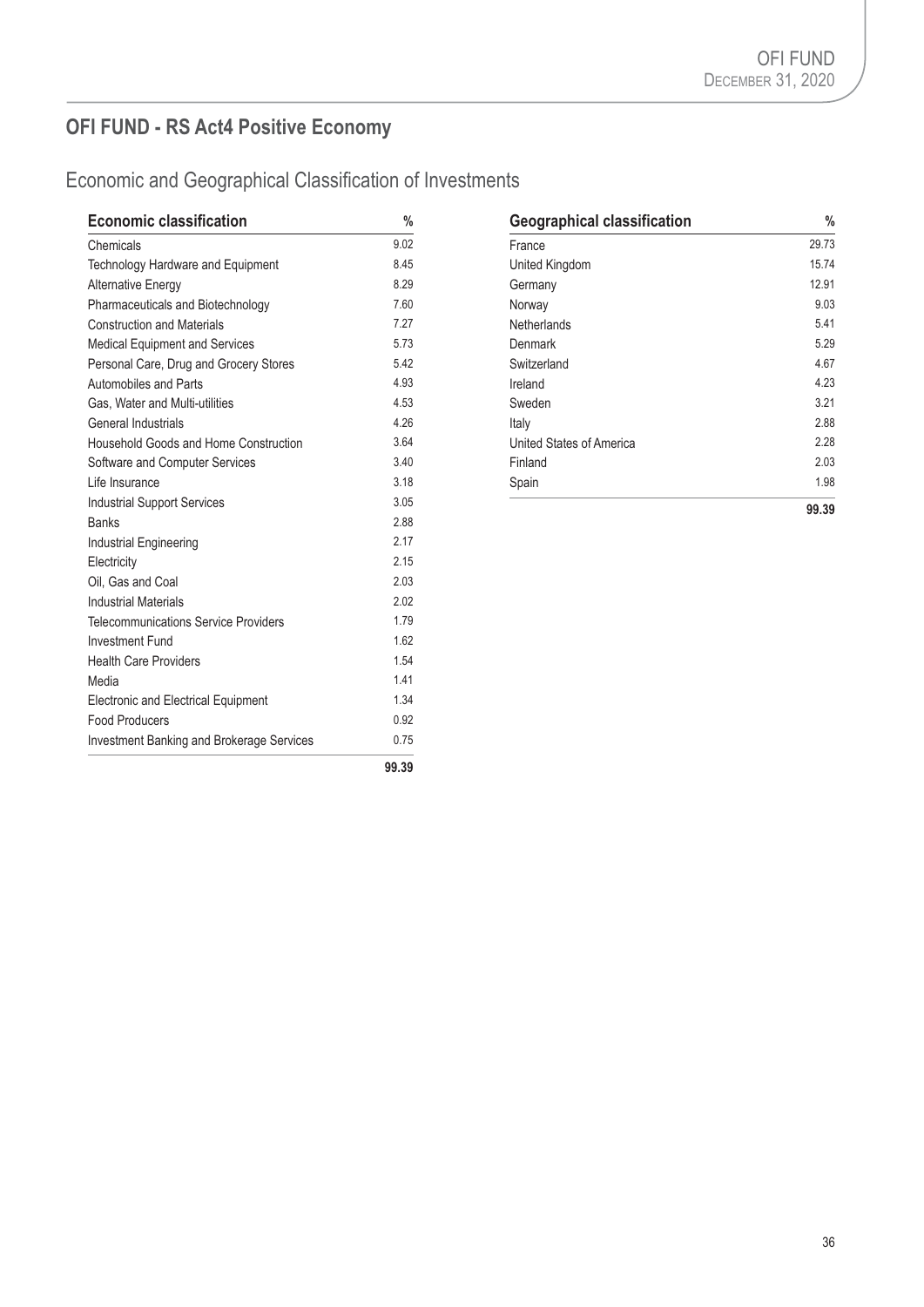# **OFI FUND - RS Actions Européennes**

# Schedule of Investments

| Nominal<br>value/<br>Quantity | <b>Description</b>                          | Quotation<br>Currency | Cost<br><b>EUR</b> | <b>Market value</b><br><b>EUR</b> | $%$ of<br>net assets |
|-------------------------------|---------------------------------------------|-----------------------|--------------------|-----------------------------------|----------------------|
| <b>Investment Funds</b>       |                                             |                       |                    |                                   |                      |
|                               | <b>Open-ended Investment Funds</b>          |                       |                    |                                   |                      |
| 84 653.72                     | OFI FUND - RS ACT4 POSITIVE ECONOMY N-D EUR | <b>EUR</b>            | 8469608            | 9 0 35 9 38                       | 100.23               |
|                               | <b>Total Open-ended Investment Funds</b>    |                       | 8 4 6 9 6 0 8      | 9 035 938                         | 100.23               |
| <b>Total Investment Funds</b> |                                             |                       | 8 4 6 9 6 0 8      | 9 035 938                         | 100.23               |
| <b>Total Investments</b>      |                                             |                       | 8 4 6 9 6 0 8      | 9 0 3 5 9 3 8                     | 100.23               |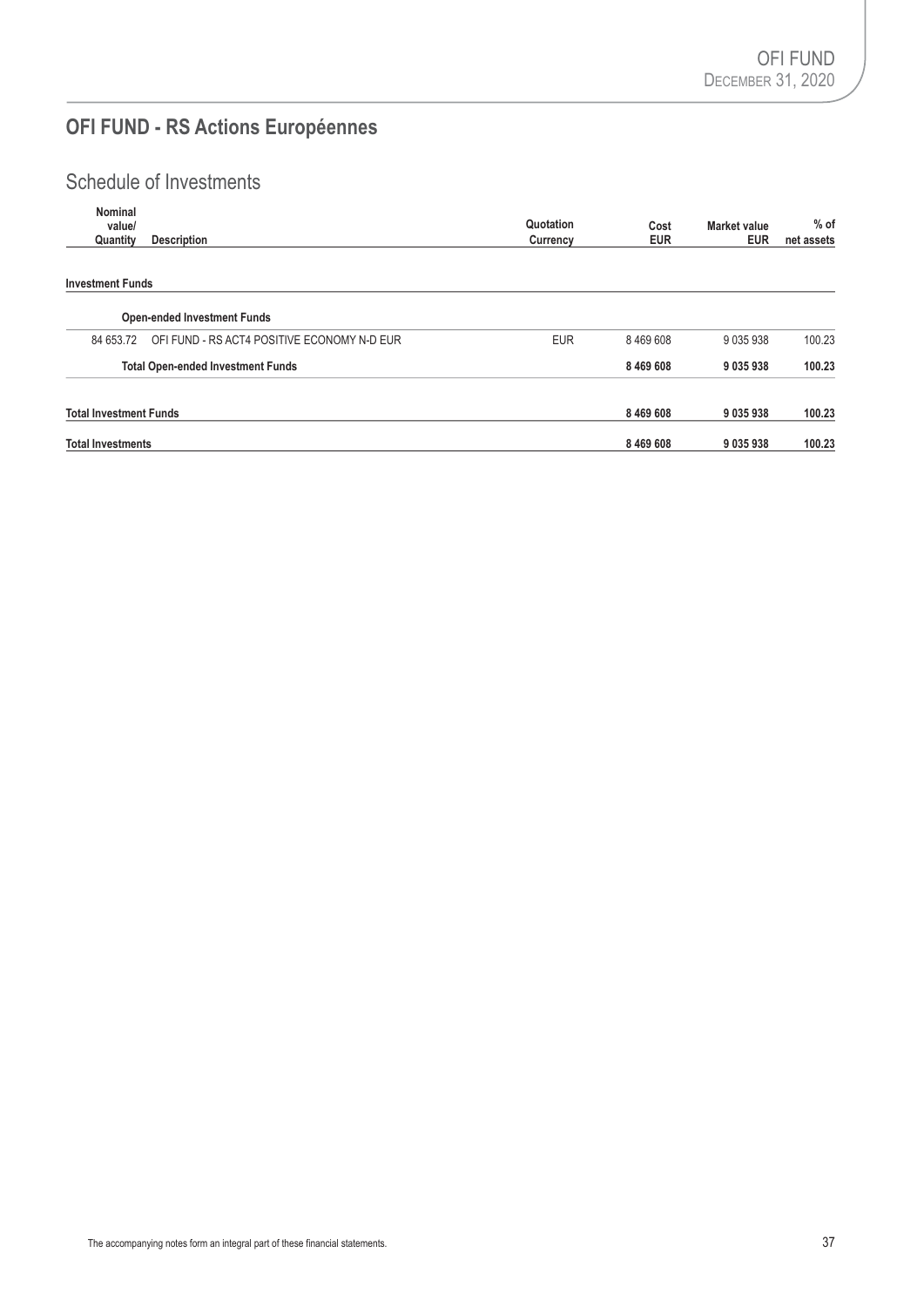# **OFI FUND - RS Actions Européennes**

Economic and Geographical Classification of Investments

| <b>Economic classification</b> | $\%$   | <b>Geographical classification</b> | $\%$   |
|--------------------------------|--------|------------------------------------|--------|
| Investment Fund                | 100.23 | Luxembourg                         |        |
|                                | 100.23 |                                    | 100.23 |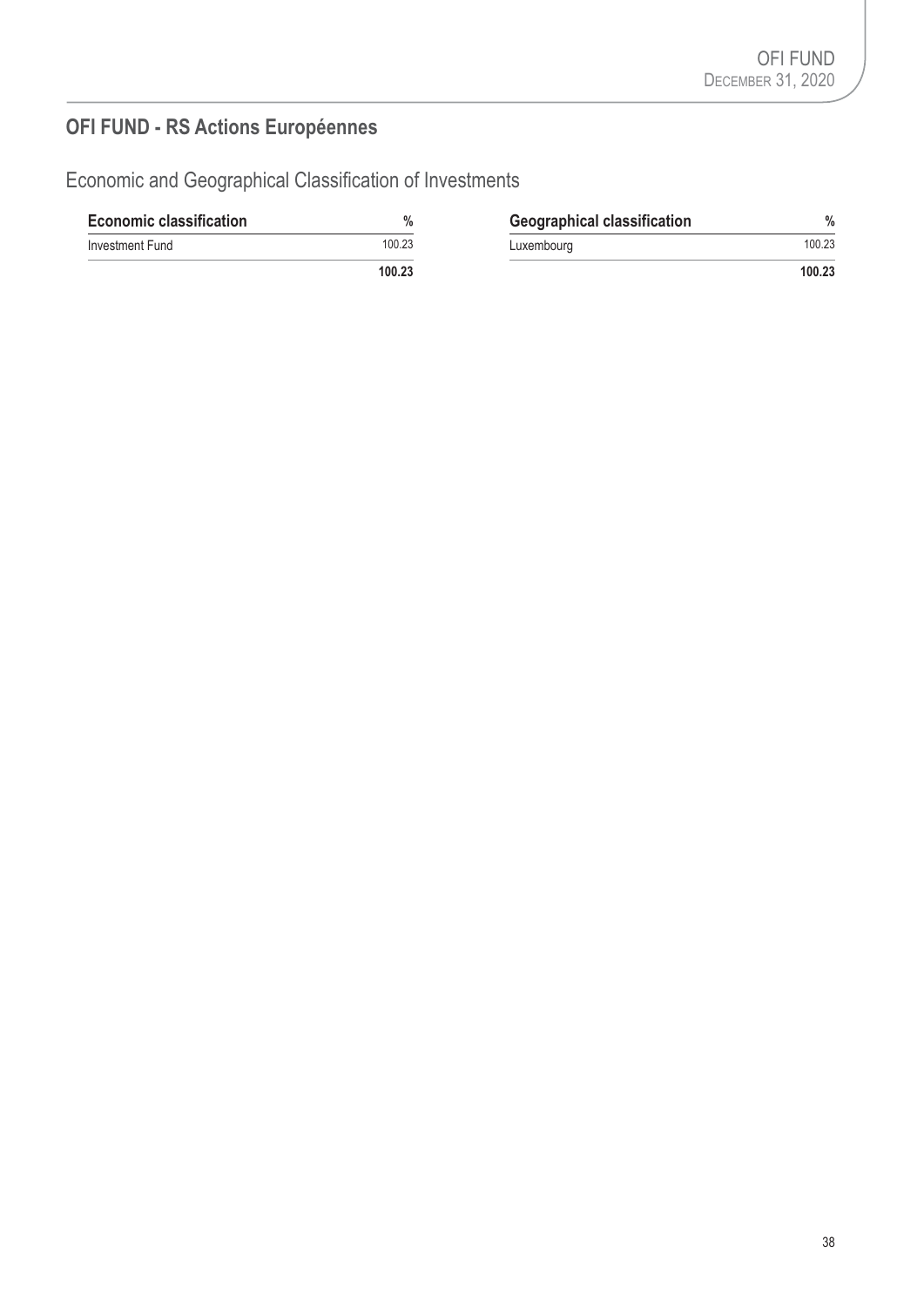# **Notes to the financial statements**

### **1 - General**

The Company was incorporated for an unlimited period of time on December 14, 2016 and is governed by the Luxembourg law of 10 August 1915 on commercial companies, and by the provisions of Part I of the Law of 17 December 2010, as amended, relating to Undertakings for Collective Investments.

As at December 31, 2020, five Sub-Funds and the following classes of shares are available to investors:

- OFI FUND RS Global Convertible Bond : classes of Shares GI-C EUR, I-C EUR H, I-D EUR H, R-C EUR H and RF EUR H-C;
- OFI FUND Euro Breakeven Inflation: classes of Shares, I-C EUR, I-XL-C EUR and RF EUR-C;
- OFI FUND RS Act4 Social Impact: classes of Shares F-C EUR, I-C EUR, and R-C EUR;
- OFI FUND RS Act4 Positive Economy: classes of Shares F-C EUR, GI-C EUR, I-C EUR, I-C EUR H, OFI ACTIONS ECONOMIE POSITIVE EUR-C, I-D EUR, GR-C EUR, N-D EUR, R-C EUR and RF EUR-C;
- OFI FUND RS Actions Européennes: classes of Shares I-C EUR, I-D EUR.

The classes F Shares are currently not offered for new subscriptions.

As of January 27, 2020, Societe Generale Bank & Trust's name changed into Societe Generale Luxembourg.

The following Sub-Funds have been renamed:

On January 17, 2020:

- OFI FUND Euro Small Cap into OFI FUND RS Act4 Social Impact;
- OFI FUND US Equity Dynamic Multifactor into OFI FUND RS US Equity Dynamic Multifactor.

On November 09, 2020:

- OFI FUND Global Convertible Bond into OFI FUND RS Global Convertible Bond;
- OFI FUND RS European Equity Positive Economy into OFI FUND RS Act4 Positive Economy;
- OFI FUND Euro Large Cap into OFI FUND RS Actions Européennes.

### The following Sub-Funds have been liquidated:

On November 02, 2020:

• OFI FUND - RS US Equity Dynamic Multifactor.

On November 23, 2020:

• OFI FUND - Global Equity Natural Resources.

### **2 - Significant accounting policies**

### **2.1 Presentation of the financial statements**

The financial statements of the Company are presented in accordance with Luxembourg regulations relating to Undertakings for Collective Investment. They are prepared in accordance with accounting policies generally accepted in Luxembourg.

### **2.2 Valuation of investment in securities**

The value of the assets of the Company shall be determined as follows:

2.2.1 The value of any cash on hand or on deposit, bills and demand notes and accounts receivable, prepaid expenses, cash dividends and interest declared or accrued as aforesaid and not yet received is deemed to be the full amount thereof, unless in any case the same is unlikely to be paid or received in full, in which case the value thereof is arrived at after making such discount as may be considered appropriate in such case to reflect the true value thereof.

2.2.2 The value of assets listed or dealt in on any Regulated Market and/or Other Regulated Market is based on the last available price.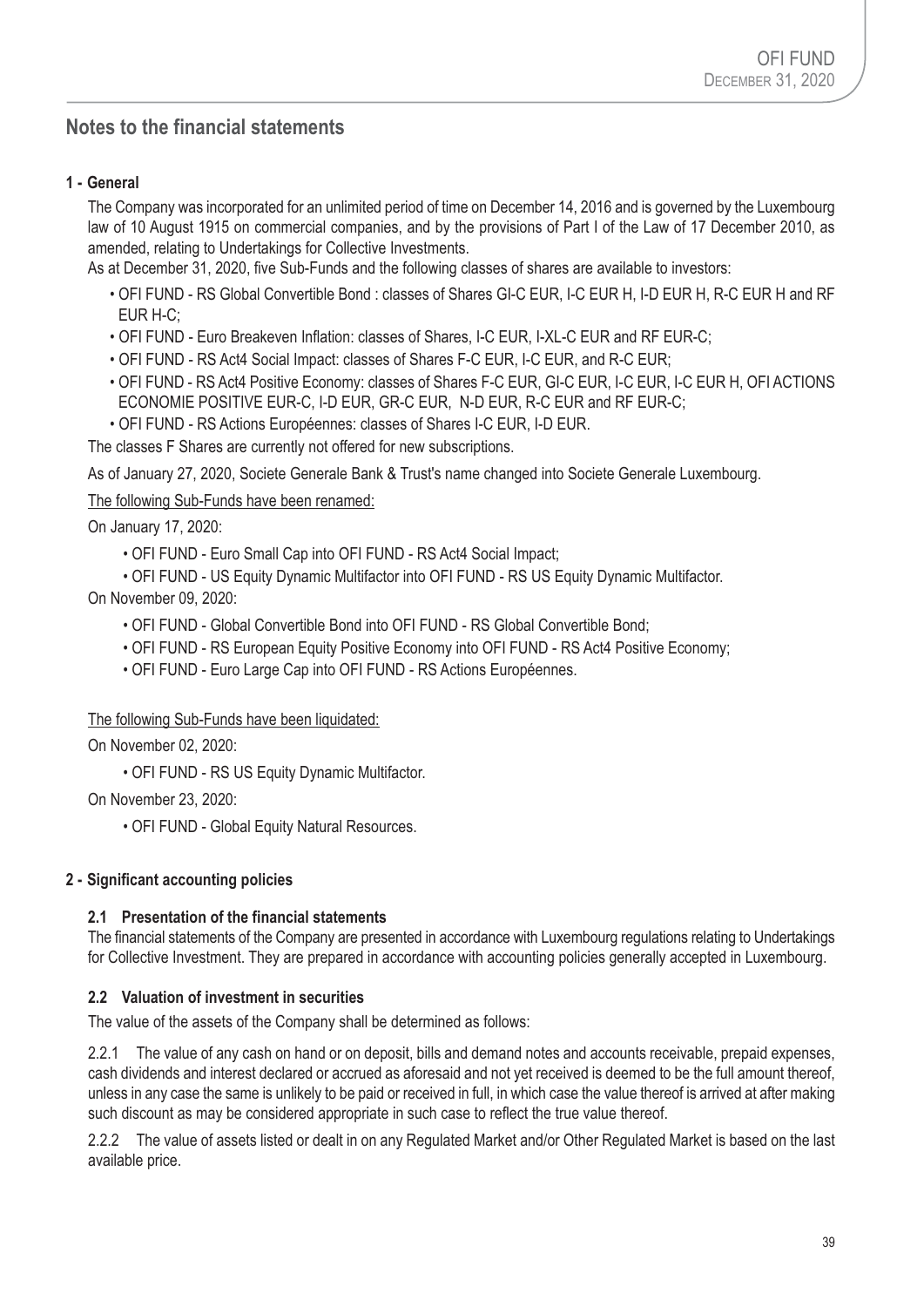2.2.3 The value of assets which are listed or dealt in on any stock exchange in an Other State is based on the last available price on the stock exchange which is normally the principal market for such assets.

2.2.4 In the event that any assets are not listed or dealt in on any Regulated Market, any stock exchange in an Other State or on any Other Regulated Market, or if, with respect to assets listed or dealt in on any such stock exchange, or Other Regulated Market and/or Regulated Market as aforesaid, the price as determined pursuant to sub-paragraphs 2.2.2 or 2.2.3 is not representative of the fair market value of the relevant assets, the value of such assets will be based on the reasonably foreseeable sales price determined prudently and in good faith.

2.2.5 The value of Money Market Instruments not listed or dealt in on any stock exchange or any Other Regulated Market and/or Regulated Market and with remaining maturity of less than 12 months and of more than 90 days is deemed to be the nominal value thereof, increased by any interest accrued thereon. Money Market Instruments with a remaining maturity of 90 days or less are valued by the amortized cost method, which approximates market value.

2.2.6 Units or shares of open-ended UCI will be valued at their last determined and available net asset value or, if such price is not representative of the fair market value of such assets, then the price shall be determined by the Board of Directors of the Company on a fair and equitable basis. Units or shares of a closed-ended UCI are valued at their last available stock market value.

2.2.7 All other securities and other assets are valued at fair market value, as determined in good faith pursuant to procedures established by the Board of Directors of the Company.

2.2.8 The Sub-Funds may enter into securities lending transactions, provided that the following rules are complied with in addition to the following conditions:

(a)The borrower in a securities lending transaction must be subject to prudential supervision rules considered by the CSSF as equivalent to those prescribed by EU law;

(b) The Company may only lend securities to a borrower either directly or through a standardised system organised by a recognised clearing institution or through a lending system organised by a financial institution subject to prudential supervision rules considered by the CSSF as equivalent to those provided by EU law and specialised in this type of transaction;

(c) The Company may only enter into securities lending transactions provided that it is entitled at any time under the terms of the agreement to request the return of the securities lent or to terminate the agreement.

With respect to securities lending, the relevant Sub-Fund generally requires the borrower to post collateral representing, at any time during the lifetime of the agreement, at least 100% of the total value of the securities lent.

The value of all assets and liabilities not expressed in the Reference Currency of a Class or Sub-Fund is converted into the Reference Currency of such Class or Sub-Fund at rates last quoted by major banks. If such quotations are not available, the rate of exchange is determined in good faith by or under procedures established by the Board of Directors of the Company.

The Board of Directors of the Company, in their discretion, may permit some other method of valuation to be used if it considers that such valuation better reflects the fair value of any asset of the Company.

### **2.3 Net realised gains or losses resulting from investments**

The realised gains or losses resulting from the sales of investments are calculated on an average cost basis.

### **2.4 Forward foreign exchange contracts**

Forward foreign exchange contracts are valued at the forward rate applicable at the Statement of Net Assets date for the remaining period until maturity. Unrealised appreciation or depreciation resulting from outstanding forward foreign exchange contracts, if any, are recorded in the Statement of Net Assets.

Net change in unrealised profits and losses and net realised gains and losses are recorded in the Statement of Operations and Changes in Net Assets.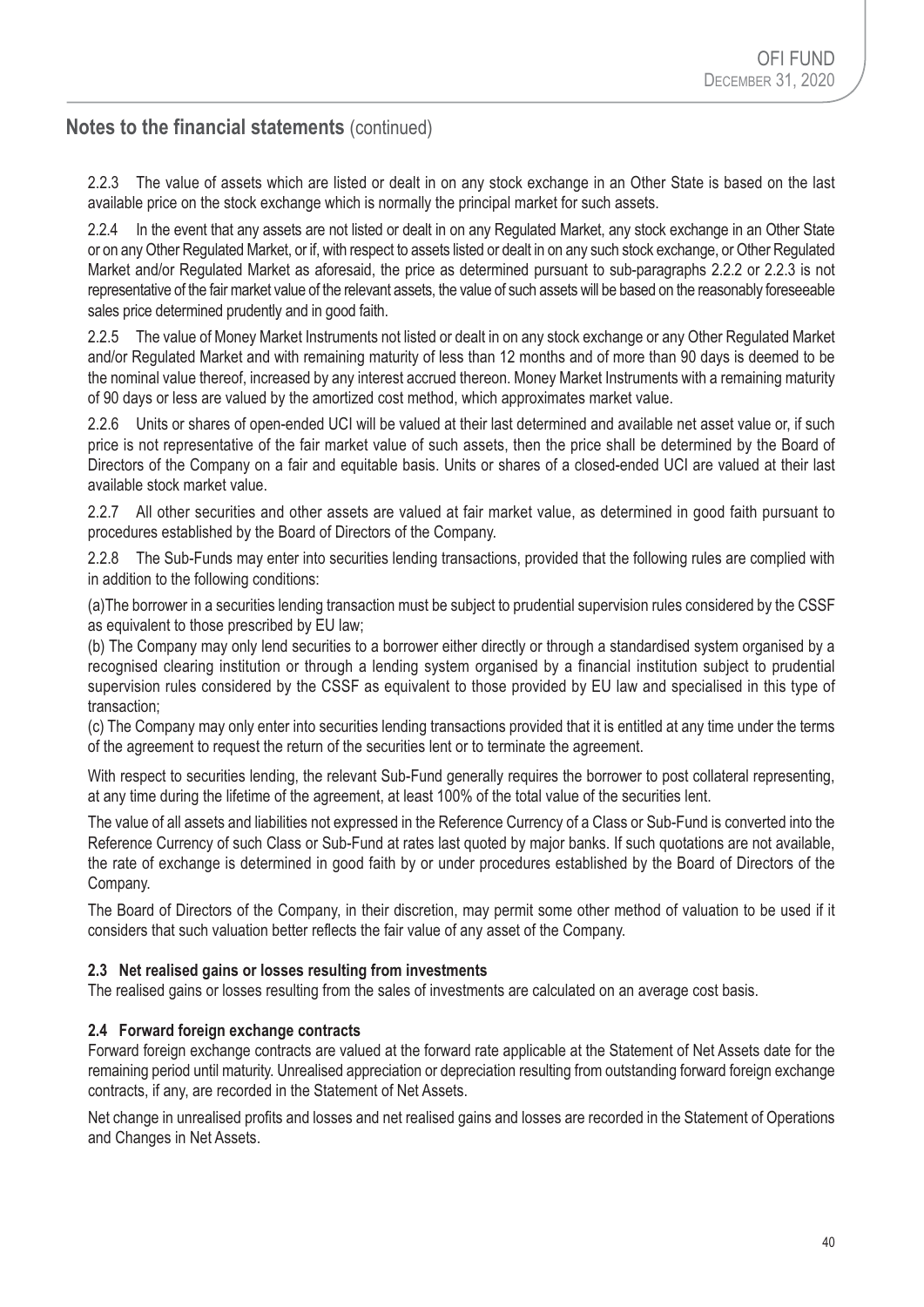### **2.5 Options**

The liquidating value of option contracts traded on a stock exchange or on another Regulated Market is based upon the last available settlement prices of these contracts on stock exchange and/or Regulated Markets which the particular options contracts are traded by the Company; provided that if an option contract could not be liquidated on the day with respect to which assets are being determined, the basis for determining the liquidating value of such contract is such value as the Board of Directors of the Company may deem fair and reasonable.The liquidating value of options contracts not traded on exchanges or on Other Regulated Markets and/or Regulated Markets shall mean their net liquidating value determined, pursuant to the policies established in good faith by the Board of Board of Directors of the Company, on a basis consistently applied for each different variety of contracts.

### **2.6 Futures**

The liquidating value of futures contracts traded on exchanges or on Other Regulated Markets and/or Regulated Markets shall be based upon the last available settlement prices of these contracts on exchanges and Regulated Markets and/or Other Regulated Markets on which the particular futures contracts are traded by the Company; provided that if a futures contracts, could not be liquidated on the day with respect to which net assets are being determined, the basis for determining the liquidating value of such contract shall be such value as the Board of Directors of the Company may deem fair and reasonable.

### **2.7 Foreign exchange translation**

The accounts of each Sub-Fund are maintained in the respective reference currency of the Sub-Fund and the financial statements are expressed in that currency.

The acquisition cost of securities expressed in a currency other than the reference currency is translated into the reference currency at the exchange rates prevailing on the date of purchase.

Income and expenses expressed in other currencies than the reference currency are converted at exchange rates ruling at the transaction date.

Assets and liabilities expressed in other currencies than the reference currency are converted at exchange rates ruling at the year-end.

The net realised gains and losses on foreign exchange are recognised in the Statement of Operations and Changes in Net Assets in determining the increase or decrease in net assets.

### **2.8 Combined financial statements**

The combined Statement of Net Assets and combined Statement of Operations and Changes in Net Assets represent the total of the Statements of Net Assets and Statements of Operations and Changes in Net Assets of the individual Sub-Funds, converted in euro, based on exchange rates applicable at year-end.

### **2.9 Income**

Dividends are credited to income on the date upon which the relevant securities are first listed as "ex dividend". Interest income is accrued on a daily basis.

### **2.10 Formation expenses**

The Company bears the costs and expenses of its formation and the initial issue of its Shares which do not exceed EUR 50 000 in total and will be amortised over the first five years. In addition, each new Sub-Fund bears its own formation costs and expenses which will be amortised over five years.

### **2.11 Cross-Investments**

As of 31 December 2020, the total cross-investments amounts to 9 035 938 EUR and therefore the total combined Net Asset Value at the level of the company without cross investments would amount 360 831 593 EUR. The cross- investments concerns the Sub-Fund OFI FUND - RS Actions Européennes.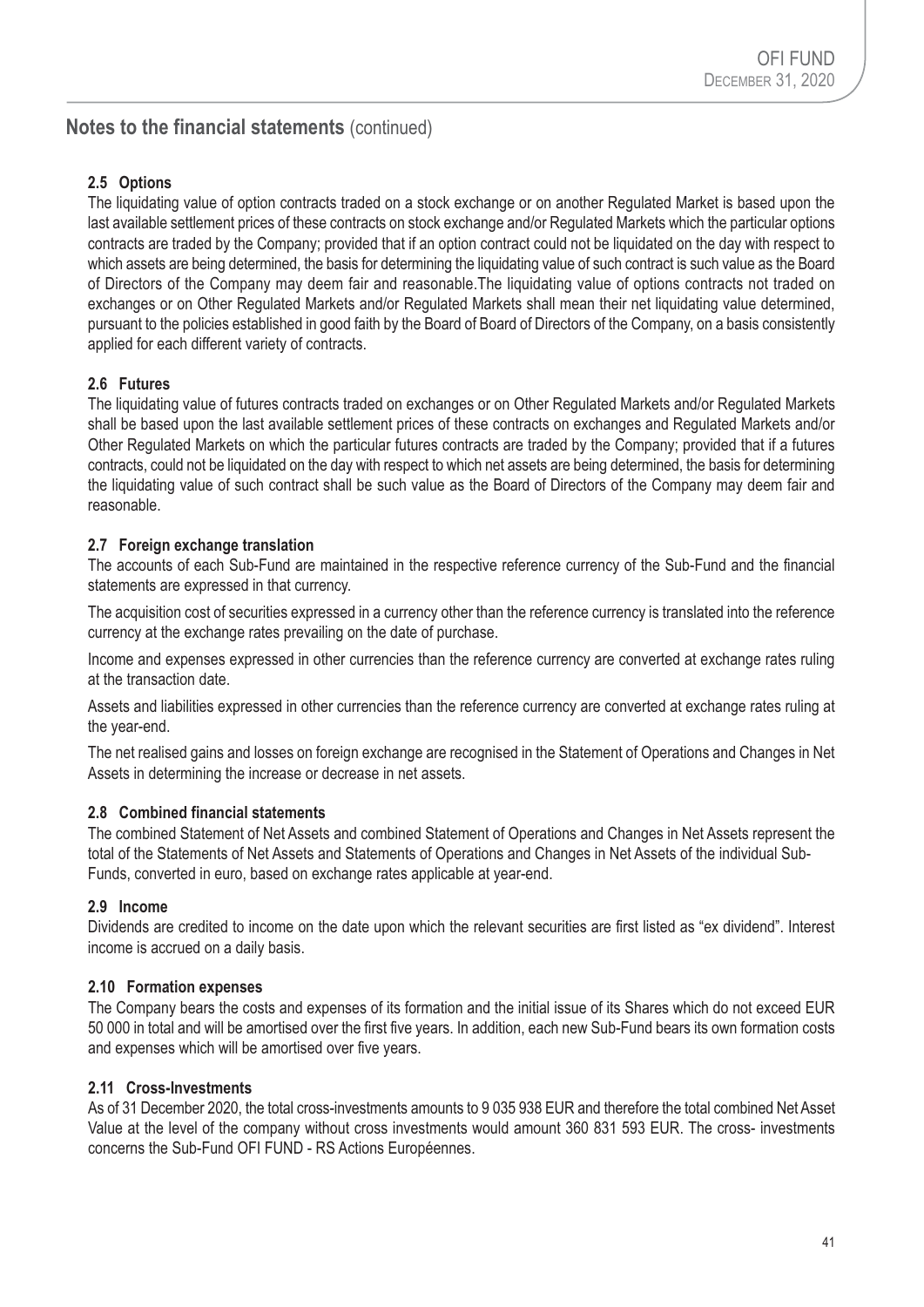**Management**

# **Notes to the financial statements** (continued)

### **3 - Management fees and Investment Advisory fees**

The Management Company is entitled to receive, out of the assets of each Sub-Fund, a management fee, payable in arrears on a monthly basis.

By an Advice Agreement executed with effect as of December 14, 2016, OFI Asset Management has undertaken to provide investment management advice services to the Management Company.

By an Advice Agreement executed with effect as of December 19, 2016 and amended with effect as of December 13, 2018, Koris International SAS undertook to provide the Management Company with recommendations in respect of investments, the Sub-Fund OFI FUND – RS US Equity Dynamic Multifactor. In consideration for its services, the Investment Advisor receives an advisory fee, out of the net assets of each Sub-Fund.

The management fees and investment advisory fees will not exceed the Maximum Management Charge.

The Maximum Management Charge is the aggregate maximum of all fees that are payable monthly in arrears to the Management Company for investment management services as well as to the Investment Managers.

The effective Management fee rates applicable as at December 31, 2020, are as follows:

| Sub-Funds                                   | <b>Class of shares</b>                     | <b>Management</b><br>fees p.a. |
|---------------------------------------------|--------------------------------------------|--------------------------------|
| OFI FUND - RS Global Convertible Bond       | Class GI-C EUR                             | 0.60%                          |
|                                             | Class I-C EUR H                            | 0.58%                          |
|                                             | Class I-D EUR H                            | 0.58%                          |
|                                             | Class R-C EUR H                            | 0.99%                          |
|                                             | Class RF EUR H-C                           | 0.60%                          |
| OFI FUND - Euro Breakeven Inflation         | Class I-C EUR                              | 0.53%                          |
|                                             | Class I-XL-C EUR                           | 0.34%                          |
|                                             | Class RF EUR-C                             | 0.58%                          |
| OFI FUND - RS Act4 Social Impact            | Class F-C EUR                              | 0.31%                          |
|                                             | Class I-C EUR                              | 0.44%                          |
|                                             | Class R-C EUR                              | 0.88%                          |
| OFI FUND - RS Act4 Positive Economy         | Class F-C EUR                              | 0.30%                          |
|                                             | Class GI-C EUR                             | 0.55%                          |
|                                             | Class GR-C EUR                             | 1.05%                          |
|                                             | Class I-C EUR                              | 0.52%                          |
|                                             | Class I-C EUR H                            | 0.44%                          |
|                                             | Class I-D EUR                              | 0.52%                          |
|                                             | Class N-D EUR                              | 0.03%                          |
|                                             | Class OFI ACTIONS ECONOMIE<br>POSITIVE EUR | 0.74%                          |
|                                             | Class R-C EUR                              | 1.02%                          |
|                                             | Class RF EUR-C                             | 0.58%                          |
| OFI FUND - RS Actions Européennes           | Class I-C EUR                              | 0.50%                          |
|                                             | Class I-D EUR                              | 0.50%                          |
|                                             | Class I-XL-D EUR                           | 0.28%                          |
| OFI FUND - Global Equity Natural Resources  | Class I-C EUR                              | 0.47%                          |
|                                             | Class I-C USD                              | 0.47%                          |
|                                             | Class I-XL-C EUR                           | 0.30%                          |
|                                             | Class R-C EUR                              | 0.88%                          |
|                                             | Class RF EUR-C                             | 0.52%                          |
| OFI FUND - RS US Equity Dynamic Multifactor | Class I-C EUR                              | 0.20%                          |
|                                             | Class I-C EUR H                            | 0.20%                          |
|                                             | Class I-C USD                              | 0.20%                          |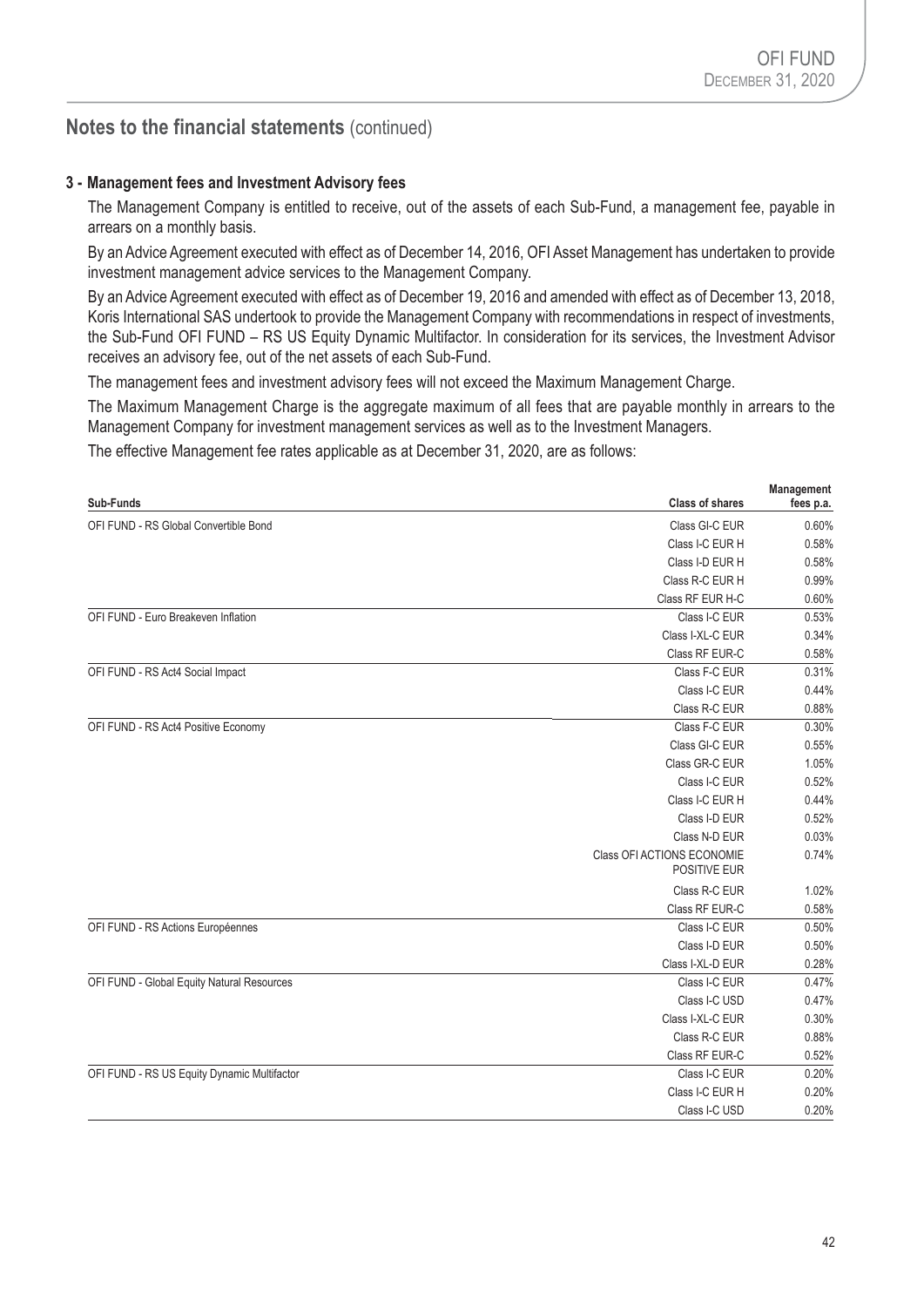### **4 - Administration, Domiciliary, Registrar and Transfer Agent fees, Depositary and Paying Agent fees**

As Administration, Domiciliary, Registrar and Transfer Agent, Société Générale Luxembourg is entitled to receive an annual fee equal to a percentage of the net asset value of each Sub-Fund or share class consistent with market practice in Luxembourg.

The Administration, Domiciliary, Registrar and Transfer Agent fee is accrued on each Valuation Day and is payable quarterly in arrears out of the assets of the Company and allocated to each Sub-Fund and share class at a variable annual rate expected up to a maximum of 2.0% per annum, with a minimum flat fee per Sub-Fund of EUR 10 000.

The Administration, Domiciliary, Registrar and Transfer Agent is also entitled to reimbursement of reasonable out-of-pocket expenses properly incurred in carrying out its duties or the payment for any additional service that the Company might subscribe.

As Depositary and Paying Agent, Société Générale Luxembourg (the "Depositary"), is also entitled to an annual fee equal to a percentage of the assets of each Sub-Fund or share class consistent with market practice in Luxembourg, subject to a minimum flat fee per Sub-Fund of EUR 3 000 and a variable annual rate expected up to a maximum of 2.0% per annum. The Depositary fee is accrued on each Valuation Day and is payable quarterly in arrears out of the assets of the Company and allocated to each Sub-Fund and share class.

The Depositary is also entitled to transaction fees charged on the basis of the investments made by each Sub-Fund consistent with market practice in Luxembourg. Fees paid to the Depositary may vary depending on the nature of the investments of each Sub-Fund and the countries and/or markets in which the investments are made.

The Depositary is also entitled to reimbursement of reasonable out-ofpocket expenses properly incurred in carrying out its duties or for any additional service that the Company might subscribe.

### **5 - Performance fees**

The Management Company may receive a performance fee out of the assets of the relevant Sub-Fund.

The Management Company will charge an outperformance fee when there is a positive return compared to the benchmark; then the fee is calculated as follows: for each valuation period during which the calculated return is greater than that of the benchmark, an outperformance fee is deducted as set out in the table above.

The outperformance in the reference currency represents the difference between:

- the Net Asset Value per Share (the "NAVPS") on a particular day, including fixed fees (management fees, administration fees, subscription fees), but not including any provisions for cumulated previous outperformance fees;

and

- the theoretical composite indexed NAVPS on that same day including the composite index's performance and the effects of subscriptions and redemptions.

The outperformance fee is provisioned for on each NAVPS calculation date. Accounting for outperformance fee provisions includes both allocations and reversals, as a reversal could occur if the return difference calculated on a particular day is negative. Provisions are limited at zero (no negative provisions). When performance since the start of the Valuation Period is negative, provisions for outperformance fees are limited to a maximum of 1.00% of the Net Asset Value, except for OFI FUND-Euro Breakeven Inflation for which the maximum is 0.50%.

When calculating this return, by "valuation period" the Sub-Fund's fiscal year is taken into consideration. The calculation is reset to zero at the beginning of each fiscal year.

The Management Company has implemented a swing price mechanism and the performance fee is charged on the basis of the unswung NAV.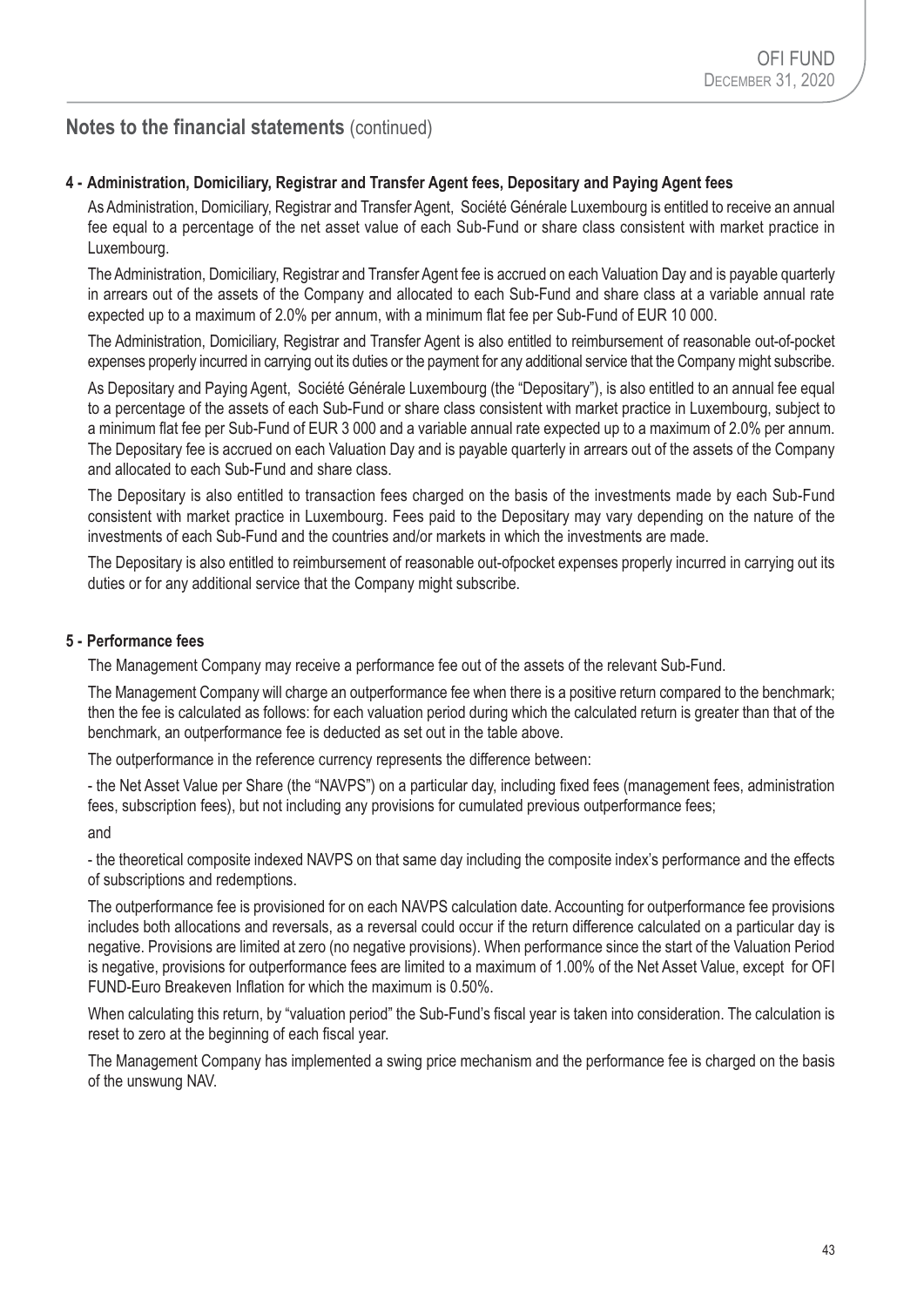| Sub-Funds                                       | <b>Class of shares</b>              | <b>Outperformance fees</b>                                                                                                     |
|-------------------------------------------------|-------------------------------------|--------------------------------------------------------------------------------------------------------------------------------|
| OFI FUND - RS Global<br><b>Convertible Bond</b> | Class I CHF H                       | 15% of the performance over Refinitiv Convertible Bond Global Focus<br>Hedged (CHF) - ticker UCBIFX28                          |
|                                                 | Class   EUR H                       | 15% of the performance over Refinitiv Convertible Bond Global Focus<br>Hedged (EUR) - ticker UCBIFX14                          |
|                                                 | Class R EUR H                       | 15% of the performance over Refinitiv Convertible Bond Global Focus<br>Hedged (EUR) - ticker UCBIFX14                          |
|                                                 | Class RF EUR H                      | 15% of the performance over Refinitiv Convertible Bond Global Focus<br>Hedged (EUR) - ticker UCBIFX14                          |
|                                                 | Class GI                            |                                                                                                                                |
| OFI FUND - Euro<br><b>Breakeven Inflation</b>   | Class I                             | 20% of the performance over Markit iBox Eur Breakeven Euro-Inflation France,<br>Germany and Italy 7-15 Index (ticker IBXXBK13) |
|                                                 | Class I-XL                          | 20% of the performance over Markit iBox Eur Breakeven Euro-Inflation France,<br>Germany and Italy 7-15 Index (ticker IBXXBK13) |
|                                                 | Class RF EUR                        | 20% of the performance over Markit iBox Eur Breakeven Euro-Inflation France,<br>Germany and Italy 7-15 Index (ticker IBXXBK13) |
| OFI FUND - RS Act4 Social                       | Class <sub>R</sub>                  | 20% over performance of Stoxx Europe 600 Net Return (SXXR Index)                                                               |
| Impact                                          | Class I                             | 20% over performance of Stoxx Europe 600 Net Return (SXXR Index)                                                               |
|                                                 | Class F                             | 20% over performance of Stoxx Europe 600 Net Return (SXXR Index)                                                               |
| OFI FUND - RS Act4                              | Class <sub>R</sub>                  | 20% over performance of Stoxx Europe 600 Net Return (SXXR Index)                                                               |
| Positive Economy                                | Class I                             | 20% over performance of Stoxx Europe 600 Net Return (SXXR Index)                                                               |
|                                                 | Class I EUR H                       | 20% over performance of Stoxx Europe 600 Net Return (SXXR Index)                                                               |
|                                                 | Class F                             | 20% over performance of Stoxx Europe 600 Net Return (SXXR Index)                                                               |
|                                                 | Class OFI ACTIONS ECONOMIE POSITIVE |                                                                                                                                |
|                                                 | Class RF EUR                        | 20% over performance of Stoxx Europe 600 Net Return (SXXR Index)                                                               |
|                                                 | Class GI                            |                                                                                                                                |
|                                                 | Class GR                            |                                                                                                                                |
|                                                 | Class N                             | 20% over performance of Stoxx Europe 600 Net Return (SXXR Index)                                                               |
| OFI FUND - RS Actions                           | Class I                             |                                                                                                                                |
| Européennes                                     | Class I-XL                          |                                                                                                                                |

The outperformance fees rates by class of Share for each Sub-Fund, are set out in the following schedule:

### **6 - Taxation**

Under current Luxembourg law, there are no Luxembourg ordinary income, capital gains, estate or inheritance taxes payable by the Company or its shareholders in respect of their Shares in the Company, except by shareholders who are domiciled in, residents of, or having a permanent establishment or a permanent representative in, the Grand Duchy of Luxembourg. Class R shares, Class RF EUR Shares and Class RF EUR H Shares of the Company are subject to the taxes on Luxembourg undertakings for collective investment at the rate of 0.05% per annum of the value of the total net assets of such class on the last day of each calendar quarter. Class I Shares, Class I-XL Shares, Class F Shares and Class OFI ACTIONS ECONOMIE POSITIVE Shares of the Company are subject to the taxes on Luxembourg undertakings for collective investment at the rate of 0.01% per annum of the value of the total net assets of such class on the last day of each calendar quarter.

No stamp duty or other tax is payable in Luxembourg on the issue of Shares in the Company against cash, except a fixed registration duty of EUR 75.00 if the articles of incorporation of the Company are amended.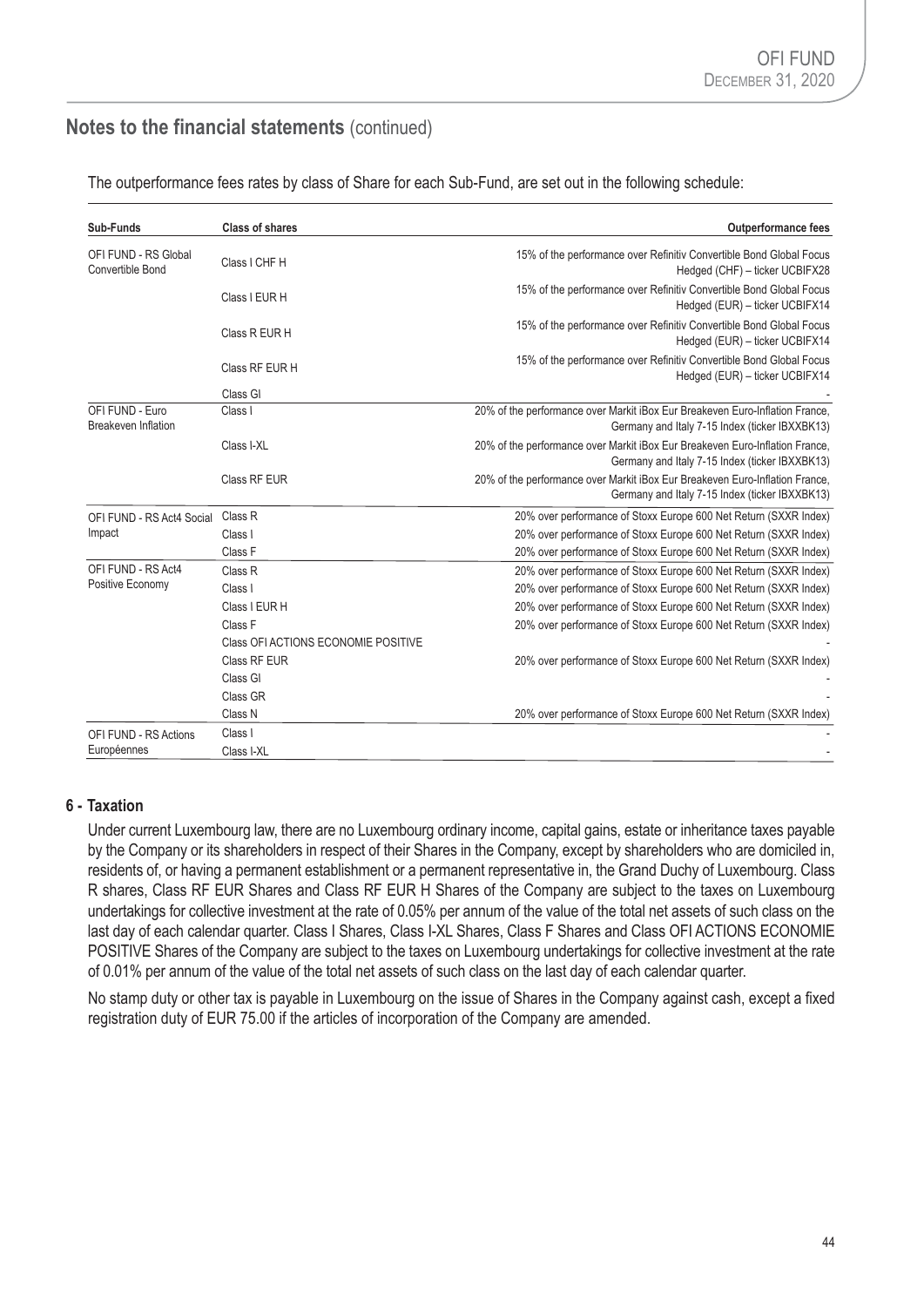### **7 - Forward foreign exchange contracts**

As at December 31, 2020, the Company holds the following open forward foreign exchange contracts:

# **OFI FUND - RS Global Convertible Bond**

| Purchase   |               | Sale       |             | <b>Maturity date</b> | <b>Unrealised</b><br>appreciation/<br>depreciation<br><b>EUR</b> |
|------------|---------------|------------|-------------|----------------------|------------------------------------------------------------------|
| <b>EUR</b> | 1613121       | <b>GBP</b> | 1 473 437   | 14-Jan-21            | (32609)                                                          |
| <b>EUR</b> | 6 6 6 9 4 4 5 | <b>HKD</b> | 62 701 933  | 14-Jan-21            | 61759                                                            |
| <b>EUR</b> | 6743778       | JPY        | 853 209 350 | 14-Jan-21            | (9 150)                                                          |
| <b>EUR</b> | 57 234 965    | <b>USD</b> | 69 423 025  | 14-Jan-21            | 510 400                                                          |
|            |               |            |             |                      | 530 400                                                          |

The counterparties of the forward foreign exchange contracts are BNP Paribas Paris and Calyon Corporate Investment.

# **OFI FUND - RS Act4 Positive Economy**

|            |           |            |            |                      | <b>Unrealised</b><br>appreciation/<br>depreciation |
|------------|-----------|------------|------------|----------------------|----------------------------------------------------|
| Purchase   |           | Sale       |            | <b>Maturity date</b> | <b>EUR</b>                                         |
| <b>EUR</b> | 1 095 506 | <b>GBP</b> | 1 000 000  | 14-Jan-21            | (21 427)                                           |
| <b>GBP</b> | 5 000 000 | <b>EUR</b> | 5478431    | 14-Jan-21            | 106 233                                            |
| <b>EUR</b> | 497 225   | CHF        | 539 248    | 29-Jan-21            | (1474)                                             |
| <b>EUR</b> | 555 095   | <b>DKK</b> | 4 130 198  | 29-Jan-21            | 195                                                |
| <b>EUR</b> | 1744 686  | <b>GBP</b> | 1586963    | 29-Jan-21            | (27 417)                                           |
| <b>EUR</b> | 954 091   | <b>NOK</b> | 10 084 385 | 29-Jan-21            | (7933)                                             |
| <b>EUR</b> | 407 814   | <b>SEK</b> | 4 130 198  | 29-Jan-21            | (3054)                                             |
| <b>EUR</b> | 167 097   | <b>SEK</b> | 1692231    | 29-Jan-21            | (1244)                                             |
|            |           |            |            |                      | 43 879                                             |

The counterparties of the forward foreign exchange contracts are BNP Paribas Paris, Société Générale and Natixis International.

### **8 - Futures contracts**

As at December 31, 2020, the Company holds the following open futures contracts:

# **OFI FUND - RS Global Convertible Bond**

| <b>Underlying</b><br>nature | Currency<br>contract | <b>Details</b>           | <b>Maturity</b> | Number of<br>contracts<br>bought | Number of<br>contracts<br>sold | <b>Commitment</b><br><b>EUR</b> | <b>Unrealised</b><br>appreciation/<br>depreciation<br><b>EUR</b> |
|-----------------------------|----------------------|--------------------------|-----------------|----------------------------------|--------------------------------|---------------------------------|------------------------------------------------------------------|
| Index                       | <b>EUR</b>           | EURO STOXX 50            | Mar-21          | 30                               | $\,$                           | 1 071 477                       | 12 450                                                           |
| Index                       | <b>USD</b>           | <b>S&amp;P 500 EMINI</b> | Mar-21          |                                  | ٠                              | 1 067 561                       | 31 094                                                           |
|                             |                      |                          |                 |                                  |                                | 2 139 038                       | 43 544                                                           |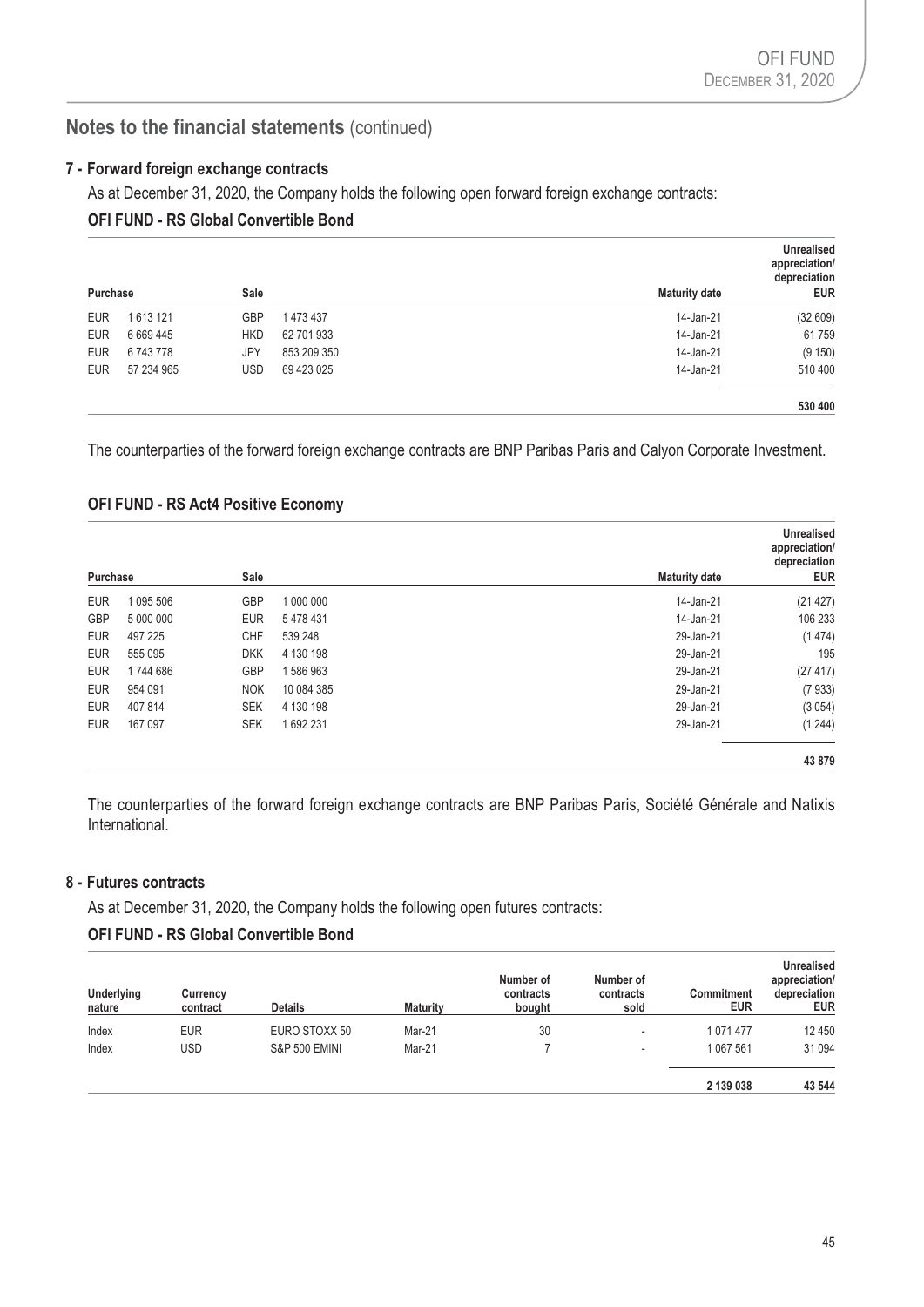| <b>Underlying</b><br>nature | Currency<br>contract | Details          | <b>Maturity</b> | Number of<br>contracts<br>bought | Number of<br>contracts<br>sold | Commitment<br>EUR | <b>Unrealised</b><br>appreciation/<br>depreciation<br><b>EUR</b> |
|-----------------------------|----------------------|------------------|-----------------|----------------------------------|--------------------------------|-------------------|------------------------------------------------------------------|
| Interest rate               | <b>EUR</b>           | EURO BUND        | Mar-21          | $\,$                             | 73                             | 7712377           | (11680)                                                          |
| Interest rate               | <b>EUR</b>           | EURO-BTP FUTURE  | Mar-21          | $\,$                             | 290                            | 36 979 640        | (379900)                                                         |
| Interest rate               | <b>EUR</b>           | EURO-OAT FUTURES | Mar-21          | -                                | 254                            | 32 456 628        | (132080)                                                         |
|                             |                      |                  |                 |                                  |                                | 77 148 645        | (523660)                                                         |

### **OFI FUND - Euro Breakeven Inflation**

The broker of the financial futures contracts is Newedge.

The cash held by the broker is booked in the caption "Cash at bank" in the Statement of Net Assets as at December 31, 2020.

### **9 - Options contracts**

As at December 31, 2020, the Company holds the following open outstanding options contracts:

### **OFI FUND - RS Global Convertible Bond**

| Short/<br>Long | Currency   | <b>Description</b> | Put/<br>Call | <b>Strike</b><br>Price | <b>Maturity</b> | Quantity | <b>Market</b><br>value<br><b>EUR</b> | <b>Commitment</b><br><b>EUR</b> |
|----------------|------------|--------------------|--------------|------------------------|-----------------|----------|--------------------------------------|---------------------------------|
| <b>LONG</b>    | <b>EUR</b> | SOCIETE GENERALE A | CALL         | 14                     | $Dec-21$        | 950      | 390 450                              | $\,$                            |
|                |            |                    |              |                        |                 |          | 390 450                              |                                 |

The counterparty of the option contracts is Société Générale.

### **10 - Securities lending**

During the year ended December 31, 2020, the Fund has lent some assets under the securities lending program:

|                                     |                 | <b>Market value of</b> |
|-------------------------------------|-----------------|------------------------|
| Sub-Funds                           | <b>Currency</b> | securities lent        |
| OFI FUND - Global Convertible Bond  | <b>EUR</b>      | 291 809                |
| OFI FUND - Euro Breakeven Inflation | <b>EUR</b>      | 5471592                |
|                                     |                 | 5763401                |

The counterparty is Société Générale (FR).

Counterparty country is listed following the ISO 3166-1 standard.

As at December 31, 2020, the collateral covered the market value of the securities lending into the following Sub-Funds:

#### **OFI FUND - RS Global Convertible Bond**

|                 |                         |        |            | <b>Collateral Amount</b><br>Received |
|-----------------|-------------------------|--------|------------|--------------------------------------|
| Instrument type | <b>Issuer name</b>      | Rating | Currency   | (in Sub-Fund Currency)               |
| <b>Bond</b>     | LAND NIEDERSACHSEN (DE) | AAA    | <b>EUR</b> | 250 048                              |
| <b>Bond</b>     | FLEMISH COMMUNITY (BE)  | AA     | <b>EUR</b> | 98 850                               |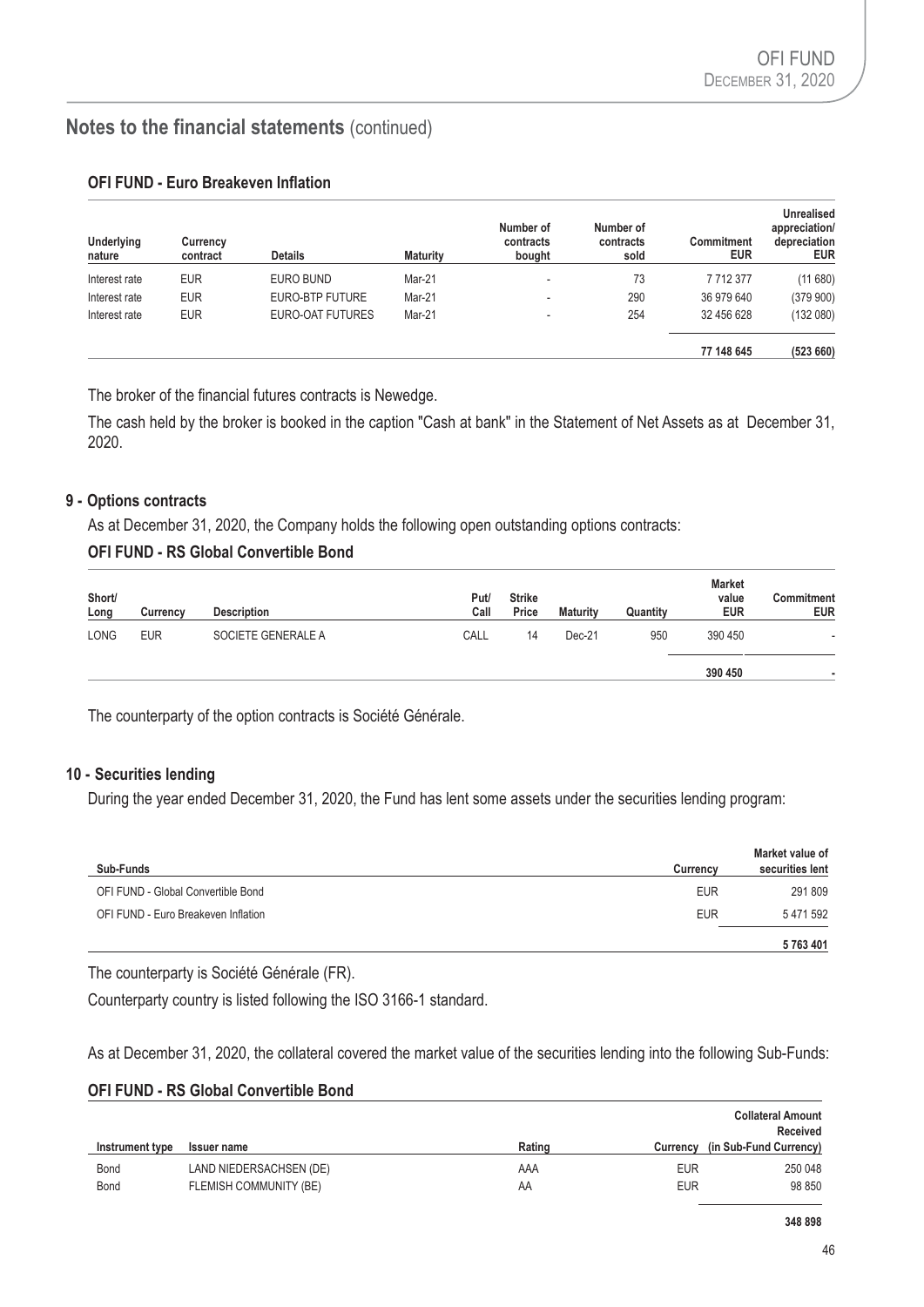|                 |                                               |        |            | <b>Collateral Amount</b><br><b>Received</b> |
|-----------------|-----------------------------------------------|--------|------------|---------------------------------------------|
| Instrument type | <b>Issuer name</b>                            | Rating | Currency   | (in Sub-Fund Currency)                      |
| <b>Bond</b>     | SOCIETE DU GRAND PARIS (FR)                   | Aa2    | <b>EUR</b> | 2 774 361                                   |
| Bond            | <b>FLEMISH COMMUNITY (BE)</b>                 | AA     | <b>EUR</b> | 1 383 905                                   |
| Bond            | LAND NIEDERSACHSEN (DE)                       | AAA    | <b>EUR</b> | 722 481                                     |
| Bond            | LAND SACHSEN ANHALT (DE)                      | Aa1    | <b>EUR</b> | 514 352                                     |
| <b>Bond</b>     | BUNDESLAENDER BUNDESREPUBLIK DEUTSCHLAND (DE) | AAA    | <b>EUR</b> | 100 517                                     |
|                 |                                               |        |            | 5495616                                     |

For the year ended December 31, 2020, as required by the CSSF circular 13/559, the securities lending income generated by the Fund is as follows:

|                                            | Total gross amount of<br>Direct and indirect operational costs<br>securities lending<br>incurred (in the Sub-Fund currency) |         |                                                                               | Total net amount of<br>securities lending |  |
|--------------------------------------------|-----------------------------------------------------------------------------------------------------------------------------|---------|-------------------------------------------------------------------------------|-------------------------------------------|--|
| Sub-Funds                                  | income<br>(in the Sub-Fund<br>currency)                                                                                     | OFI LUX | Société Générale<br><b>Securities Services</b><br><b>Liquidity Management</b> | income<br>(in the Sub-Fund<br>currency)   |  |
| OFI FUND - RS Global Convertible Bond      | 7511                                                                                                                        | 1 1 2 7 | 2 2 5 3                                                                       | 4 1 3 1                                   |  |
| OFI FUND - Euro Breakeven Inflation        | 13 138                                                                                                                      | 1971    | 3 9 4 1                                                                       | 7 2 2 6                                   |  |
| OFI FUND - RS Actions Européennes          | 19644                                                                                                                       | 2947    | 5893                                                                          | 10 804                                    |  |
| OFI FUND - Global Equity Natural Resources | 2616                                                                                                                        | 392     | 785                                                                           | 1439                                      |  |

The difference between the net amount and the gross amount is explained by the profit sharing which is detailed here below:

- 55% for the Sub-Fund;
- 15% for OFI LUX;
- 30% for Société Générale Securities Services Liquidity Management.

### **11 - Changes in the portfolio of investments**

The list of movements in investments composition of the Sub-Funds of the Company for the period may be obtained free of charge at the Company's registered office.

### **12 - Exchange rates**

The following exchange rates have been used for the preparation of these financial statements:

| 1 EUR = | 1.08155 CHF   | 1 EUR =   | 7.44345 DKK  |  |
|---------|---------------|-----------|--------------|--|
| 1 EUR = | 0.89510 GBP   | 1 FUR $=$ | 9.48725 HKD  |  |
| 1 FUR = | 126.32545 JPY | 1 FUR $=$ | 10.47600 NOK |  |
| 1 EUR = | 10.04850 SEK  | 1 FUR $=$ | 1.22355 USD  |  |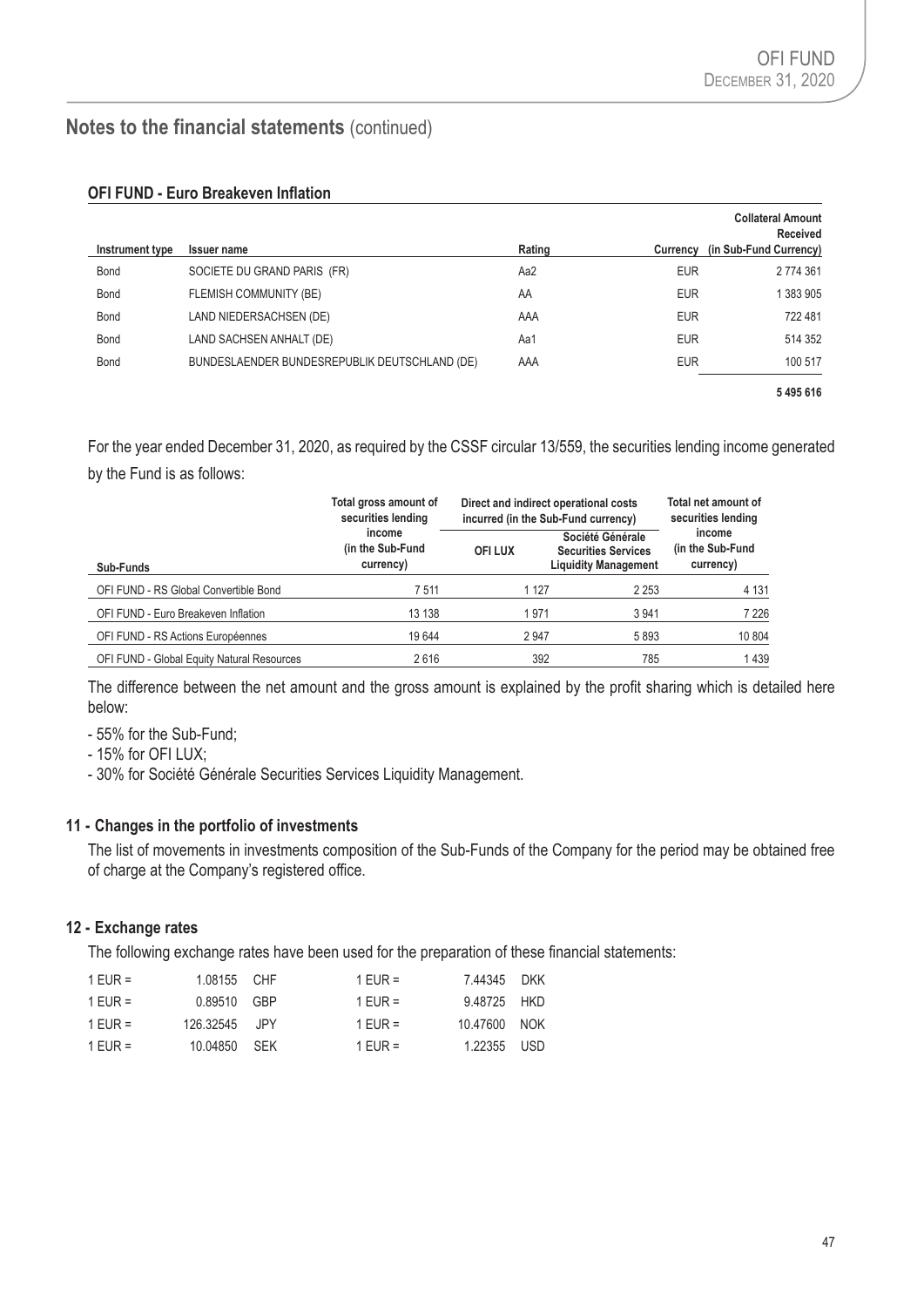### **13 - Swing Price**

Sub-Funds may suffer a reduction of their Net Asset Value ("NAV") as a result of direct and indirect transaction costs incurred due to the purchase and selling of underlying securities caused by the investors' subscriptions and redemptions requests. This is known as dilution. To reduce the impact of such dilution and protect the interests of existing shareholders, the Company has implemented a swing pricing mechanism where a Sub-Fund's NAV price is adjusted downwards or upwards in order to ensure that the cost of the underlying portfolio activity is borne only by those investors who ask the respective subscriptions / redemptions and not by the rest of the existing shareholders.

If one day of a NAV calculation the net amount of subscriptions / redemptions orders on all share classes exceeds a preset threshold, which is determined by the Management Company upon objective criteria and expressed as a percentage of a Sub-Fund's NAV, the NAV may be adjusted upwards or downwards respectively in order to take into account the costs of the adjustment attributable respectively to the orders for subscriptions / redemptions.

The NAV of each class of shares is calculated separately however any adjustment will have, in percent, the same impact on the total NAV of the Sub-Fund. The Management Company determines, on a regular basis, the costs and thresholds on the base of, amongst others, transactions costs, buy-sell spreads as well as any taxes applicable to the Company.

To the extent that this adjustment is related to the net balance of subscriptions / redemptions in the Sub-Fund, it is not possible to accurately predict whether such swing pricing will apply at some point in the future. Therefore, it is not possible to accurately predict how frequently the Management Company will make such adjustments. Investors should note that the volatility of the NAV may not only reflect that of the securities in the portfolio due to the implementation of swing pricing as explained before.

The Management Company may decide on exceptional cases (e.g. mergers, liquidations, launch of new Sub-Funds) to suspend the application of the swing price mechanism.

The Sub-Fund OFI FUND - RS Global Convertible Bond is the only Sub-Fund submitted to swing price policy.

At year-end, no swing price has been applied.

The maximum Swing factor applicable during the year ended December 31, 2020 is 1.12% of the Net Asset Value of the Sub-Fund.

### **14 - Dividend distribution**

During the year ended December 31, 2020, the following dividends have been distributed:

#### **OFI FUND - RS Global Convertible Bond**

| Class name                                 | Dividend ex-date | <b>Currency</b> | <b>Dividend</b><br>per share |
|--------------------------------------------|------------------|-----------------|------------------------------|
| Class I-D EUR H                            | 13/02/2020       | <b>EUR</b>      | 0.84                         |
| <b>OFI FUND - RS Act4 Positive Economy</b> |                  |                 |                              |
| Class name                                 | Dividend ex-date | <b>Currency</b> | <b>Dividend</b><br>per share |
| Class I-D EUR                              | 13/02/2020       | <b>EUR</b>      | 198.32                       |
| <b>OFI FUND - RS Actions Européennes</b>   |                  |                 |                              |
| $\sim$                                     |                  |                 | <b>Dividend</b>              |

| <b>Class name</b> | Dividend ex-date | Currencv   | --------<br>per share |
|-------------------|------------------|------------|-----------------------|
| Class I-D EUR     | 13/02/2020       | <b>EUR</b> | 274.52                |
| Class I-XL-D EUR  | 13/02/2020       | <b>EUR</b> | 275.87                |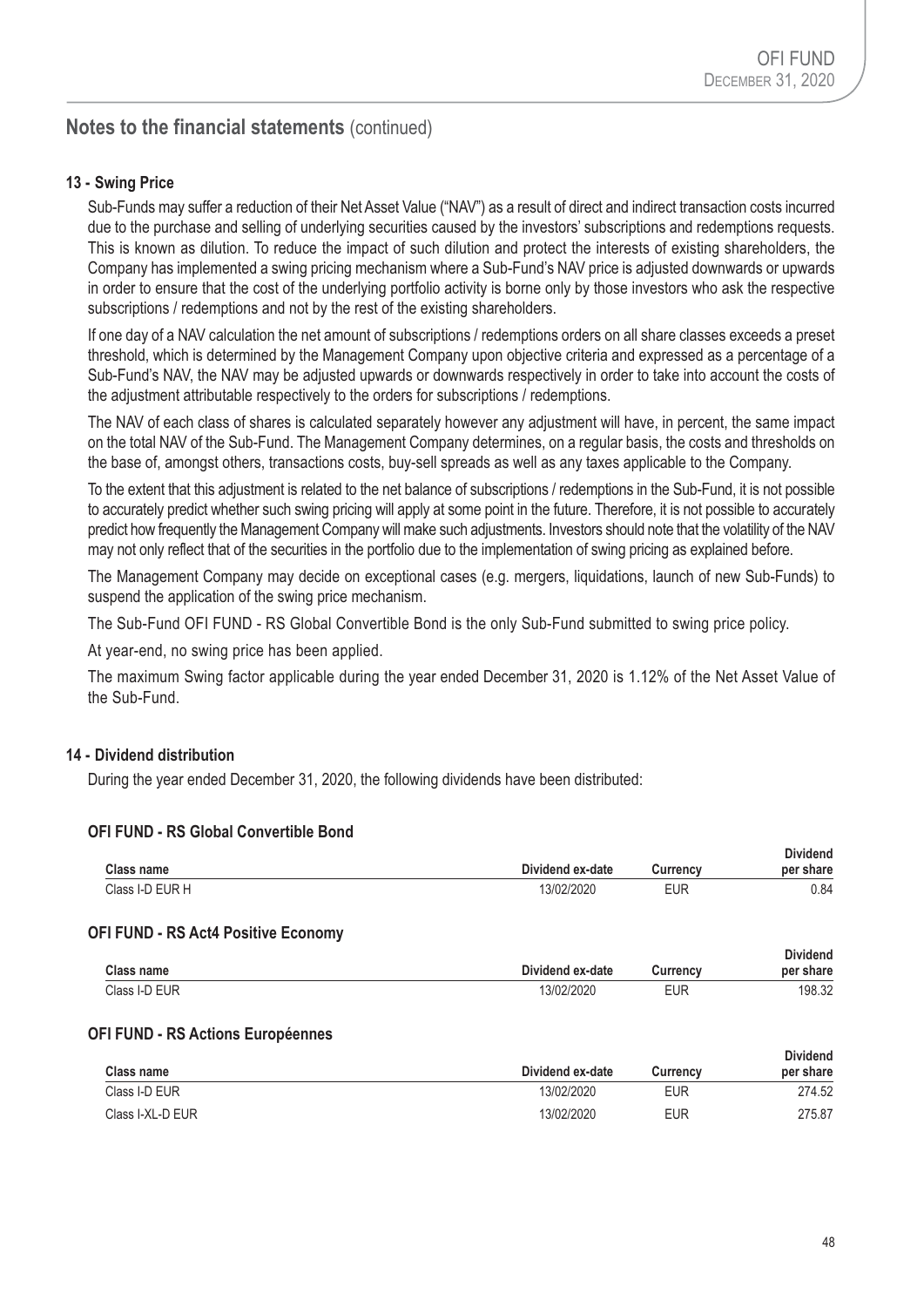# **15 - Liquidated Sub-Funds**

The following Sub-Funds have been liquidated or merged during the year and as at December 31, 2020 are still holding residual cash at custody level mainly for accrued costs not yet paid.

| <b>Sub-Funds</b>                            | Cash amount (EUR) |
|---------------------------------------------|-------------------|
| OFI FUND - Global Equity Natural Resources  | 19 391            |
| OFI FUND - RS US Equity Dynamic Multifactor | 74 415            |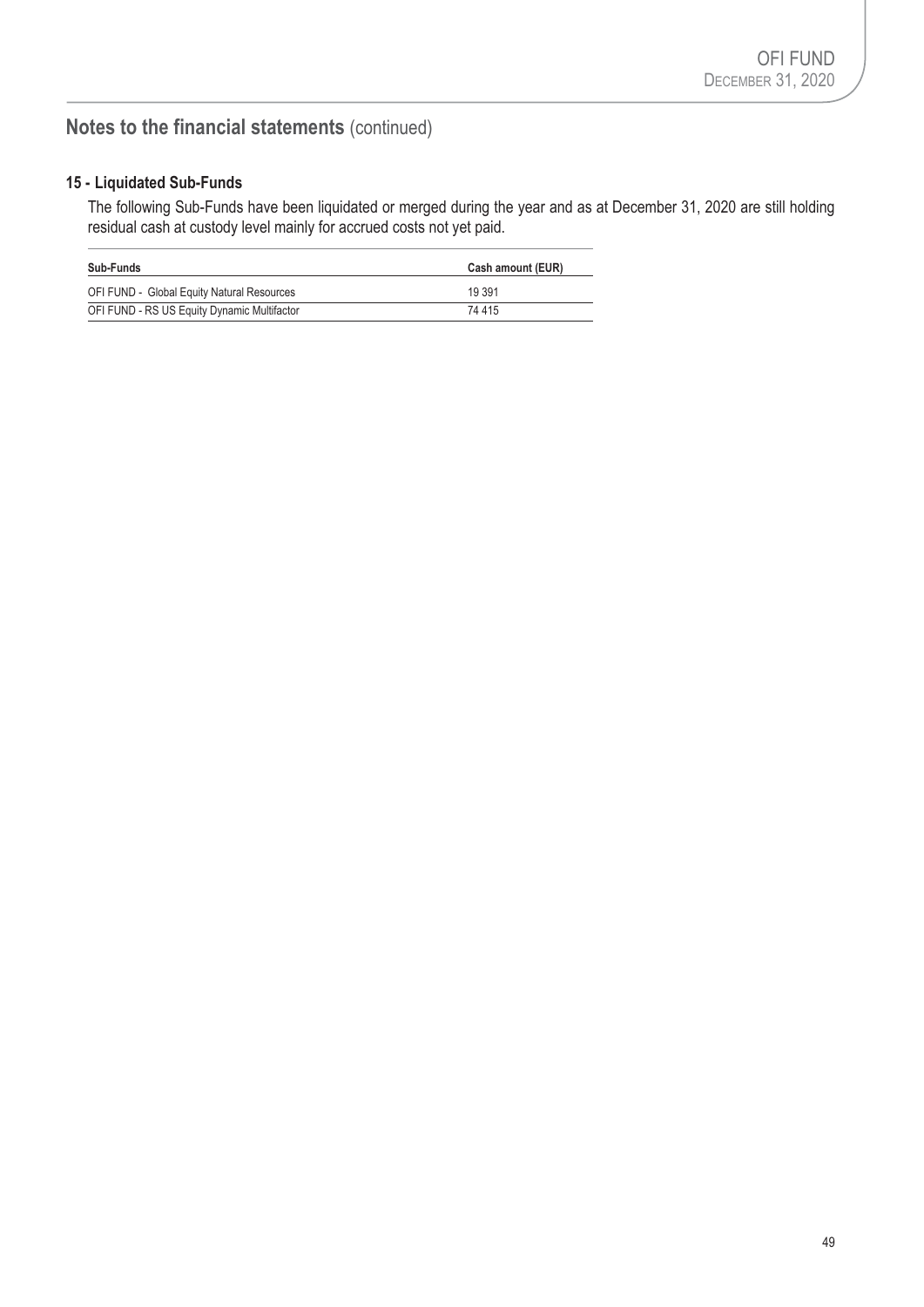# **Unaudited information**

### **1 - Global Risk Management**

In terms of risk management, the Board of Directors of the Company selected the commitment approach in order to determine the global risk for all Sub-Funds, except for OFI FUND - euro Breakeven Inflation whose level of leverage is calculated according to Value-at-Risk (VaR) approach.

|                                     |         | <b>About 2020</b> |       |         |
|-------------------------------------|---------|-------------------|-------|---------|
| Sub-Fund                            | Var 99% | Min               | Max   | Average |
| OFI FUND - Euro Breakeven Inflation | 1.00%   | 2.18%             | 2.81% | 2.52%   |

The lowest, the highest and the average utilisation of the VaR limit calculating during the year from January 1, 2020 to December 31, 2020 are described below :

VaR model : Historical Interval of time : 3 years Limits : 20% (Regulatory) / 7% (Internal). Scenarios : monthly (20 open days) Reliable interval : 99%

Market risk calculation : -

The level of leverage using the commitment approach is determined in accordance with CSSF Circular 11-512 which is further clarified in ESMA Guidelines 10-788.

### **2 - Remuneration policy**

The remuneration Policy implemented by OFI LUX is compliant with the rules required by UCITS and AIFM laws. OFI LUX makes all the details of the remuneration policy available upon request at its head office 10-12, Boulevard Roosevelt – L-2450 Luxembourg.

For the period from 1/01/2020 to 31/12/2020 the tables set below set out:

• The portion of total remuneration paid or payable to the of employees and the Manager, split into fixed remuneration and variable remuneration.

• The portion of total remuneration paid or payable to the Manager.

### **Information regarding OFI LUX, the management company of the fund:**

For the avoidance of a doubt the data mentioned below relates to the remuneration paid to employees / identifies staff of the management company only. The data does not include the remuneration of employees of entities to which the management company has delegated functions including fund management functions.

| Average number of employees of the manager<br>(including identified staff but excluding employee that<br>retired during the year) | <b>Fixed remuneration</b><br><b>KEUR</b> | Variable remuneration<br>KFUR | <b>Carried Interest</b><br><b>KEUR</b> |
|-----------------------------------------------------------------------------------------------------------------------------------|------------------------------------------|-------------------------------|----------------------------------------|
|                                                                                                                                   |                                          | 140                           | N/A                                    |

| <b>Identified Staff</b> | <b>Fixed and Variable</b><br>remuneration<br><b>KEUR</b> | <b>Carried Interest</b><br>KEUR |
|-------------------------|----------------------------------------------------------|---------------------------------|
|                         | 133                                                      | N/A                             |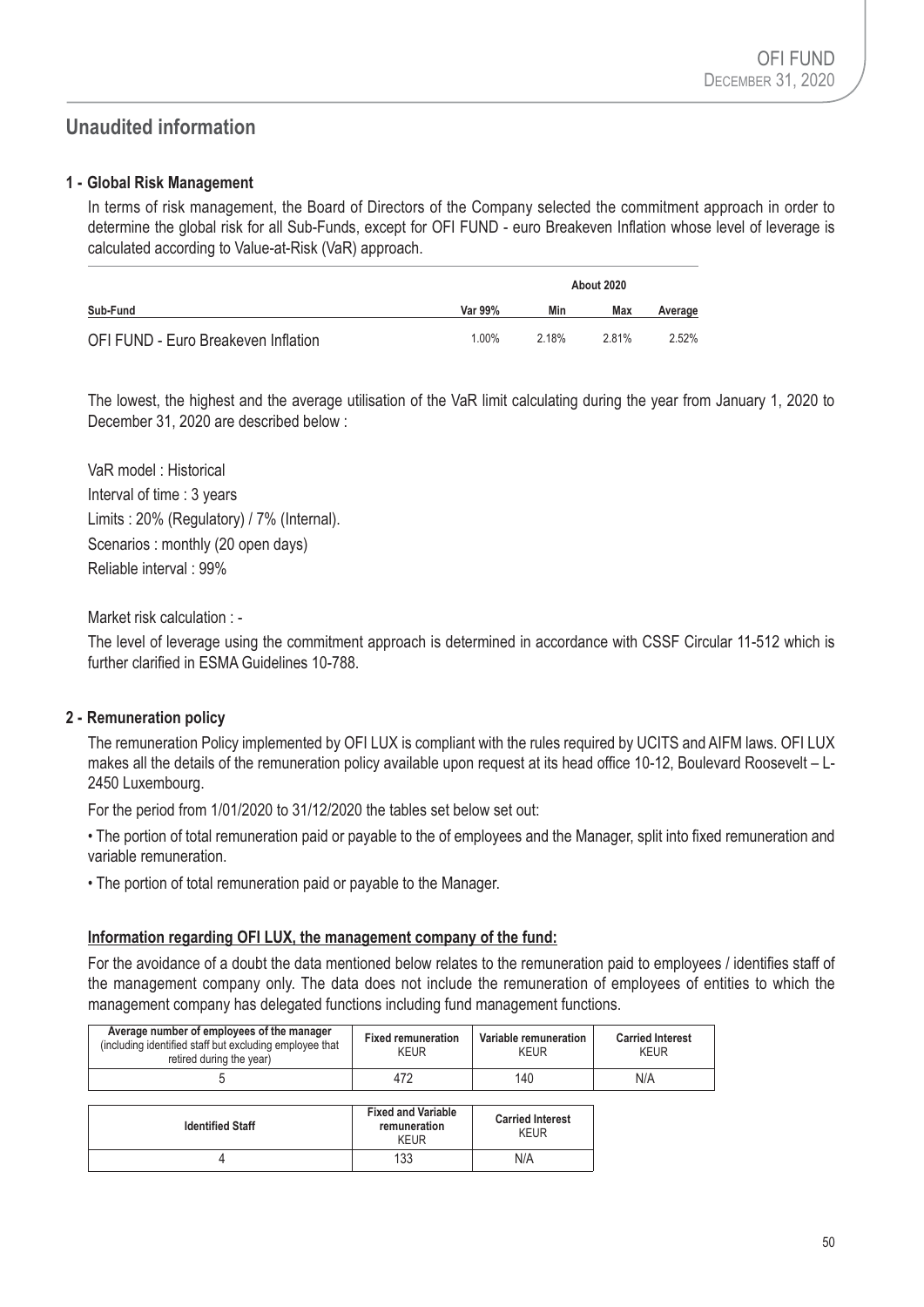# **Unaudited information (continued)**

# **Information regarding the sub manager:**

For the avoidance of a doubt the data mentioned below relates to the remuneration paid to employees / identifies staff of the sub manager only.

| Average number of employees of the manager<br>(including identified staff) | <b>Fixed remuneration</b><br><b>KEUR</b>                 | Variable remuneration<br><b>KEUR</b>   | <b>Carried Interest</b><br><b>KEUR</b> |
|----------------------------------------------------------------------------|----------------------------------------------------------|----------------------------------------|----------------------------------------|
| 211                                                                        | 18 265                                                   | 6 6 6 3                                | N/A                                    |
| <b>Identified Staff</b>                                                    | <b>Fixed and Variable</b><br>remuneration<br><b>KEUR</b> | <b>Carried Interest</b><br><b>KEUR</b> |                                        |
| 97                                                                         | 16 097                                                   | N/A                                    |                                        |

### **3 - Operating and management expenses (TER)**

These expenses cover all the fees charged directly to the Company.

The expense rates for the year as from January 1, 2020 to December 31, 2020 are the following:

| Sub-Funds                                  | <b>Class of shares</b>                    | <b>Currency</b> | <b>TER including the</b><br>performance fees | Performance |
|--------------------------------------------|-------------------------------------------|-----------------|----------------------------------------------|-------------|
| OFI FUND - RS Global Convertible Bond      | Class GI-C EUR                            | <b>EUR</b>      | 1.11%                                        |             |
|                                            | Class I-C EUR H                           | <b>EUR</b>      | 1.13%                                        | 0.00%       |
|                                            | Class I-D EUR H                           | <b>EUR</b>      | 1.12%                                        | 0.00%       |
|                                            | Class R-C EUR H                           | <b>EUR</b>      | 1.87%                                        | 0.00%       |
|                                            | Class RF EUR H-C                          | <b>EUR</b>      | 1.16%                                        | 0.00%       |
| OFI FUND - Euro Breakeven Inflation        | Class G-I EUR                             | <b>EUR</b>      | 1.03%                                        |             |
|                                            | Class I-C EUR                             | <b>EUR</b>      | 1.03%                                        | 0.02%       |
|                                            | Class I-XL-C EUR                          | <b>EUR</b>      | 0.68%                                        | 0.01%       |
|                                            | Class RF EUR-C                            | <b>EUR</b>      | 1.12%                                        | 0.00%       |
| OFI FUND - RS Act4 Social Impact           | Class F-C EUR                             | <b>EUR</b>      | 2.92%                                        | 2.23%       |
|                                            | Class I-C EUR                             | <b>EUR</b>      | 3.06%                                        | 2.12%       |
|                                            | Class R-C EUR                             | <b>EUR</b>      | 3.77%                                        | 1.98%       |
| OFI FUND - RS Act4 Positive Economy        | Class F-C EUR                             | <b>EUR</b>      | 5.73%                                        | 5.09%       |
|                                            | Class GI-C EUR                            | <b>EUR</b>      | 1.08%                                        |             |
|                                            | Class GR-C EUR                            | <b>EUR</b>      | 2.00%                                        |             |
|                                            | Class I-C EUR                             | <b>EUR</b>      | 6.48%                                        | 5.45%       |
|                                            | Class I-C EUR H                           | <b>EUR</b>      | 6.03%                                        | 5.15%       |
|                                            | Class I-D EUR                             | <b>EUR</b>      | 6.20%                                        | 5.17%       |
|                                            | Class N-D EUR                             | <b>EUR</b>      | 2.35%                                        | 2.22%       |
|                                            | Class OFI ACTIONS ECONOMIE POSITIVE EUR-C | <b>EUR</b>      | 1.41%                                        |             |
|                                            | Class R-C EUR                             | <b>EUR</b>      | 2.73%                                        | 0.75%       |
|                                            | Class RF EUR-C                            | <b>EUR</b>      | 2.20%                                        | 1.03%       |
| OFI FUND - RS Actions Européennes          | Class I-C EUR                             | <b>EUR</b>      | 0.95%                                        | 0.00%       |
|                                            | Class I-D EUR                             | <b>EUR</b>      | 1.02%                                        | 0.01%       |
|                                            | Class I-XL-C EUR                          | <b>EUR</b>      | 0.52%                                        | 0.00%       |
|                                            | Class I-XL-D EUR                          | <b>EUR</b>      | 0.53%                                        |             |
|                                            | Class R-C EUR                             | <b>EUR</b>      | 1.73%                                        |             |
| OFI FUND - Global Equity Natural Resources | Class I-C EUR                             | <b>EUR</b>      | 1.45%                                        | 0.26%       |
|                                            | Class I-C USD                             | <b>EUR</b>      | 1.25%                                        | 0.00%       |
|                                            | Class I-XL-C EUR                          | <b>EUR</b>      | 0.95%                                        | 0.04%       |
|                                            | Class R-C EUR                             | <b>EUR</b>      | 2.01%                                        | 0.00%       |
|                                            | Class RF EUR-C                            | <b>EUR</b>      | 1.37%                                        | 0.00%       |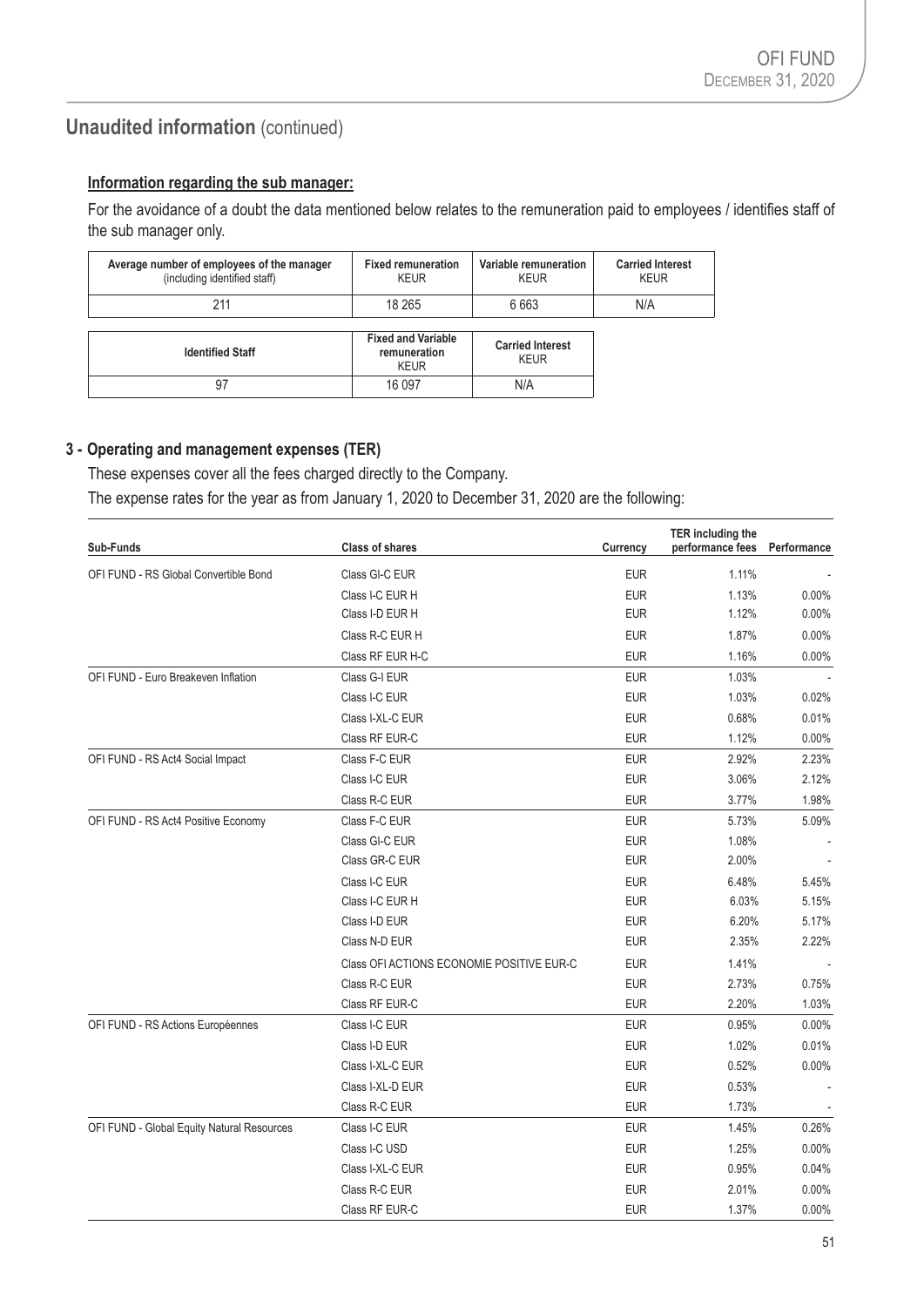# **Unaudited information** (continued)

| Sub-Funds                                   | Class of shares | <b>Currency</b> | TER including the<br>performance fees | Performance |
|---------------------------------------------|-----------------|-----------------|---------------------------------------|-------------|
| OFI FUND - RS US Equity Dynamic Multifactor | Class I-C EUR   | <b>EUR</b>      | 1.04%                                 |             |
|                                             | Class I-C EUR H | <b>EUR</b>      | $1.36\%$                              |             |
|                                             | Class I-C USD   | <b>EUR</b>      | $0.94\%$                              |             |

### **4 - Securities Financing Transaction Regulation**

Following the Regulation 2015/2365 of the European Parliament and of the Council of 25 November 2015 on transparency of securities financing transactions and of reuse, please find bellow details about securities lending transactions for the year ended December 31, 2020:

|                                                                                                               | OFI FUND -<br><b>RS Global</b><br><b>Convertible Bond</b> | OFI FUND -<br>Euro Breakeven<br><b>Inflation</b> |
|---------------------------------------------------------------------------------------------------------------|-----------------------------------------------------------|--------------------------------------------------|
| Amount of securities lent expressed in absolute amount<br>(in the currency of the Sub-Fund)                   | see note 10                                               | see note 10                                      |
| Proportion of lendable Assets                                                                                 | 0.29%                                                     | 6.17%                                            |
| Proportion of AUM                                                                                             | 0.29%                                                     | 6.04%                                            |
| Maturity tenor of the securities lending broken down in<br>the following maturity buckets                     |                                                           |                                                  |
| Less than one day                                                                                             |                                                           |                                                  |
| One day to one week                                                                                           |                                                           |                                                  |
| One week to one month                                                                                         |                                                           |                                                  |
| One month to three months                                                                                     |                                                           |                                                  |
| Three months to one year                                                                                      |                                                           |                                                  |
| Above one year                                                                                                | 291 809                                                   | 5471592                                          |
| Open maturity<br>Total                                                                                        | 291 809                                                   |                                                  |
|                                                                                                               |                                                           | 5 471 592                                        |
| Counterparty                                                                                                  |                                                           |                                                  |
| Name of counterparty                                                                                          | see note 10                                               | see note 10                                      |
| Country of domicile of the counterparty                                                                       | see note 10                                               | see note 10                                      |
| Gross volume of outstanding transactions                                                                      | see note 10                                               | see note 10                                      |
| Data of collateral<br>Type of collateral:                                                                     |                                                           |                                                  |
| Cash                                                                                                          |                                                           |                                                  |
| Securities                                                                                                    | see note 10                                               | see note 10                                      |
| Quality of collateral:                                                                                        |                                                           |                                                  |
| Rating                                                                                                        | see note 10                                               | see note 10                                      |
| Maturity tenor of the collateral broken down<br>in the following maturity buckets (in Sub-Fund's<br>currency) |                                                           |                                                  |
| Less than one day                                                                                             |                                                           |                                                  |
| One day to one week                                                                                           |                                                           |                                                  |
| One week to one month                                                                                         |                                                           | 100 517                                          |
| One month to three months                                                                                     |                                                           |                                                  |
| Three months to one year                                                                                      |                                                           |                                                  |
| Above one year                                                                                                | 348 898                                                   | 5 395 099                                        |
| Open maturity<br>Total                                                                                        | 348 898                                                   | 5495616                                          |
|                                                                                                               |                                                           |                                                  |
| Safekeeping of collateral received by the fund<br>as part of securities lending                               |                                                           |                                                  |
| Name of custodian                                                                                             | Société Générale                                          | Société Générale                                 |
| Securities                                                                                                    | see note 10                                               | see note 10                                      |
| Cash                                                                                                          |                                                           |                                                  |
| Data on returns and costs for securities lending<br>Proportion of collateral granted                          | see note 10                                               | see note 10                                      |

All transactions are bilateral transactions.

The collateral on securities lent is not reused.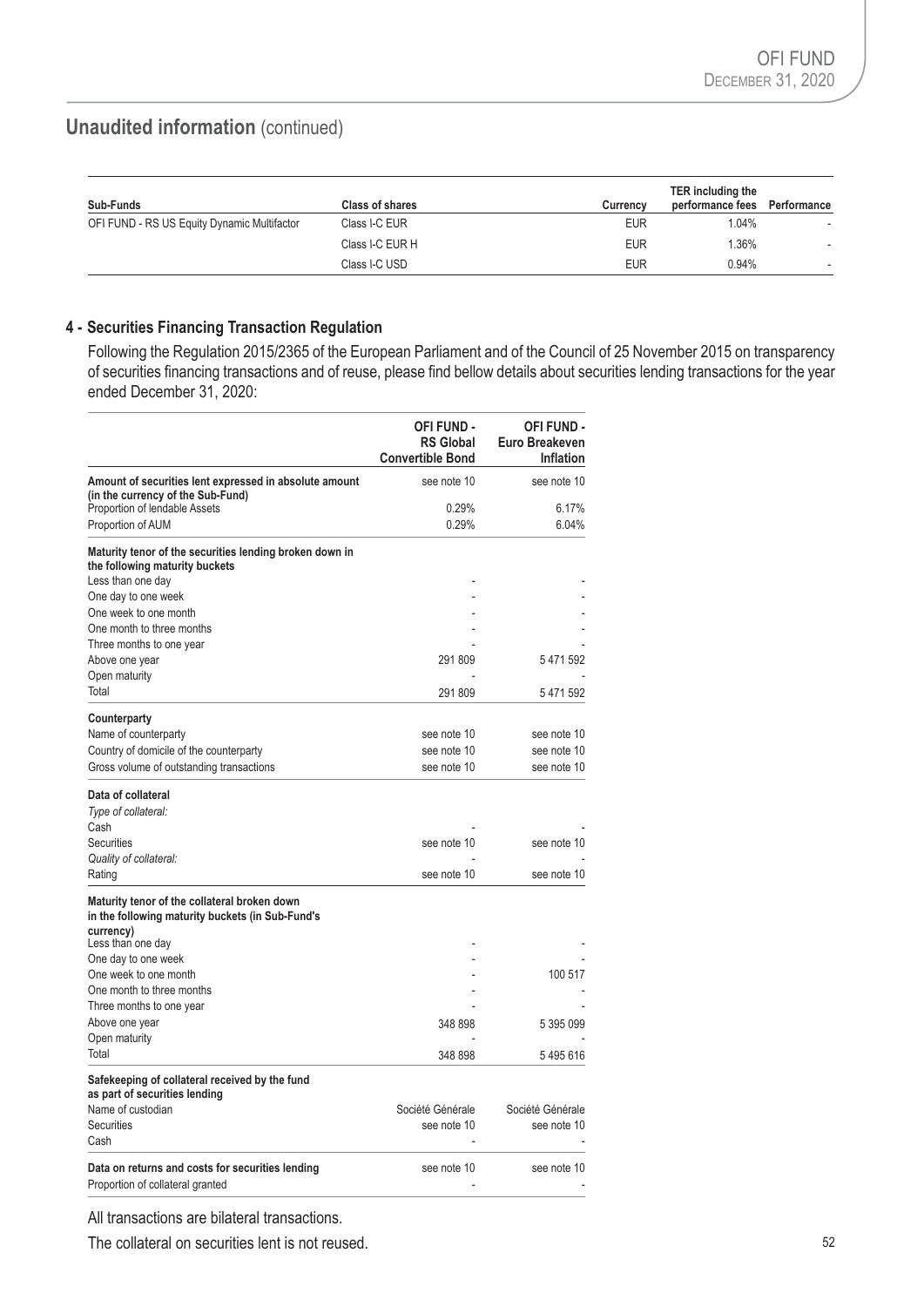# **Unaudited information** (continued)

| Sub-Fund                            |            | Currency Ten largest collateral issuers across all SFTs | Volumes of the<br>collateral<br>securities<br>and commodities<br>received |
|-------------------------------------|------------|---------------------------------------------------------|---------------------------------------------------------------------------|
| OFI FUND - Global Convertible Bond  | <b>EUR</b> | <b>LAND NIEDERSACHSEN</b>                               | 250 048                                                                   |
|                                     |            | <b>FLEMISH COMMUNITY</b>                                | 98 850                                                                    |
| OFI FUND - Euro Breakeven Inflation | <b>EUR</b> | SOCIETE DU GRAND PARIS                                  | 2 774 361                                                                 |
|                                     |            | <b>FLEMISH COMMUNITY</b>                                | 1 383 905                                                                 |
|                                     |            | <b>LAND NIEDERSACHSEN</b>                               | 722 481                                                                   |
|                                     |            | <b>LAND SACHSEN ANHALT</b>                              | 514 352                                                                   |
|                                     |            | BUNDESLAENDER BUNDESREPUBLIK DEUTSCHLAND                | 100 517                                                                   |